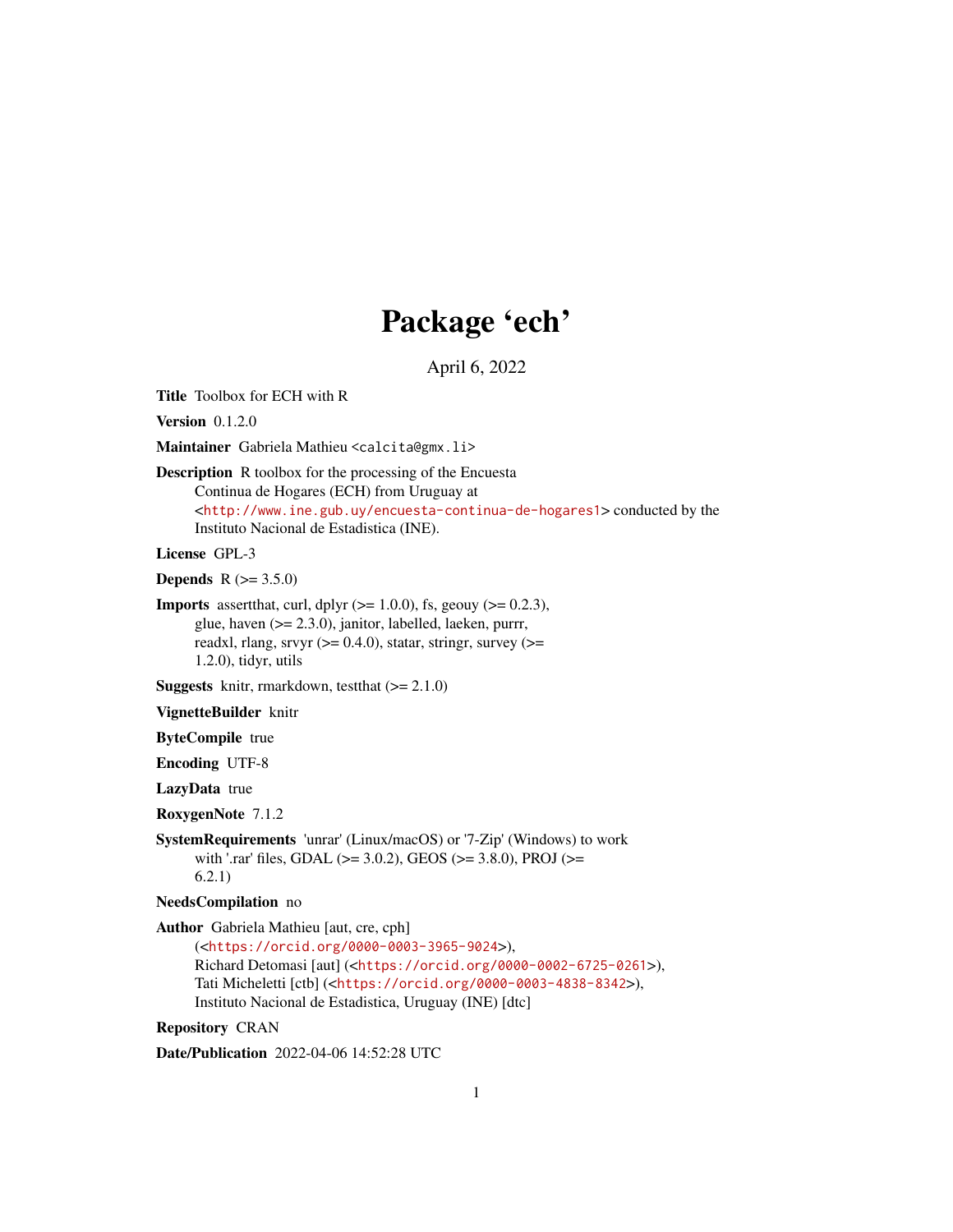# R topics documented:

|                                                                                                          | 3              |
|----------------------------------------------------------------------------------------------------------|----------------|
|                                                                                                          | 4              |
|                                                                                                          | $\overline{4}$ |
|                                                                                                          | 5              |
|                                                                                                          | 6              |
|                                                                                                          | 7              |
|                                                                                                          | 7              |
|                                                                                                          | 8              |
|                                                                                                          | 9              |
|                                                                                                          | 9              |
|                                                                                                          | 10             |
|                                                                                                          | 11             |
|                                                                                                          | 12             |
|                                                                                                          | 12             |
|                                                                                                          | 13             |
|                                                                                                          | 14             |
|                                                                                                          | 15             |
|                                                                                                          | 16             |
|                                                                                                          | -17            |
|                                                                                                          | -18            |
|                                                                                                          |                |
|                                                                                                          | 20             |
|                                                                                                          | 21             |
|                                                                                                          | 23             |
|                                                                                                          | 24             |
| $get\_ipab\_region \ldots \ldots \ldots \ldots \ldots \ldots \ldots \ldots \ldots \ldots \ldots \ldots$  | 25             |
|                                                                                                          | 25             |
|                                                                                                          | 26             |
|                                                                                                          | 27             |
|                                                                                                          | 27             |
| housing conditions $\ldots \ldots \ldots \ldots \ldots \ldots \ldots \ldots \ldots \ldots \ldots \ldots$ | 28             |
|                                                                                                          | 29             |
|                                                                                                          |                |
|                                                                                                          | 32             |
|                                                                                                          |                |
|                                                                                                          |                |
|                                                                                                          |                |
| ipab_base2010                                                                                            | 36             |
|                                                                                                          | 36             |
|                                                                                                          | 37             |
|                                                                                                          | 38             |
|                                                                                                          | 39             |
|                                                                                                          | 39             |
|                                                                                                          | 40             |
| $labor\_income\_per\_hour \dots \dots \dots \dots \dots \dots \dots \dots \dots \dots \dots \dots \dots$ | 43             |
| level_completion                                                                                         | 44             |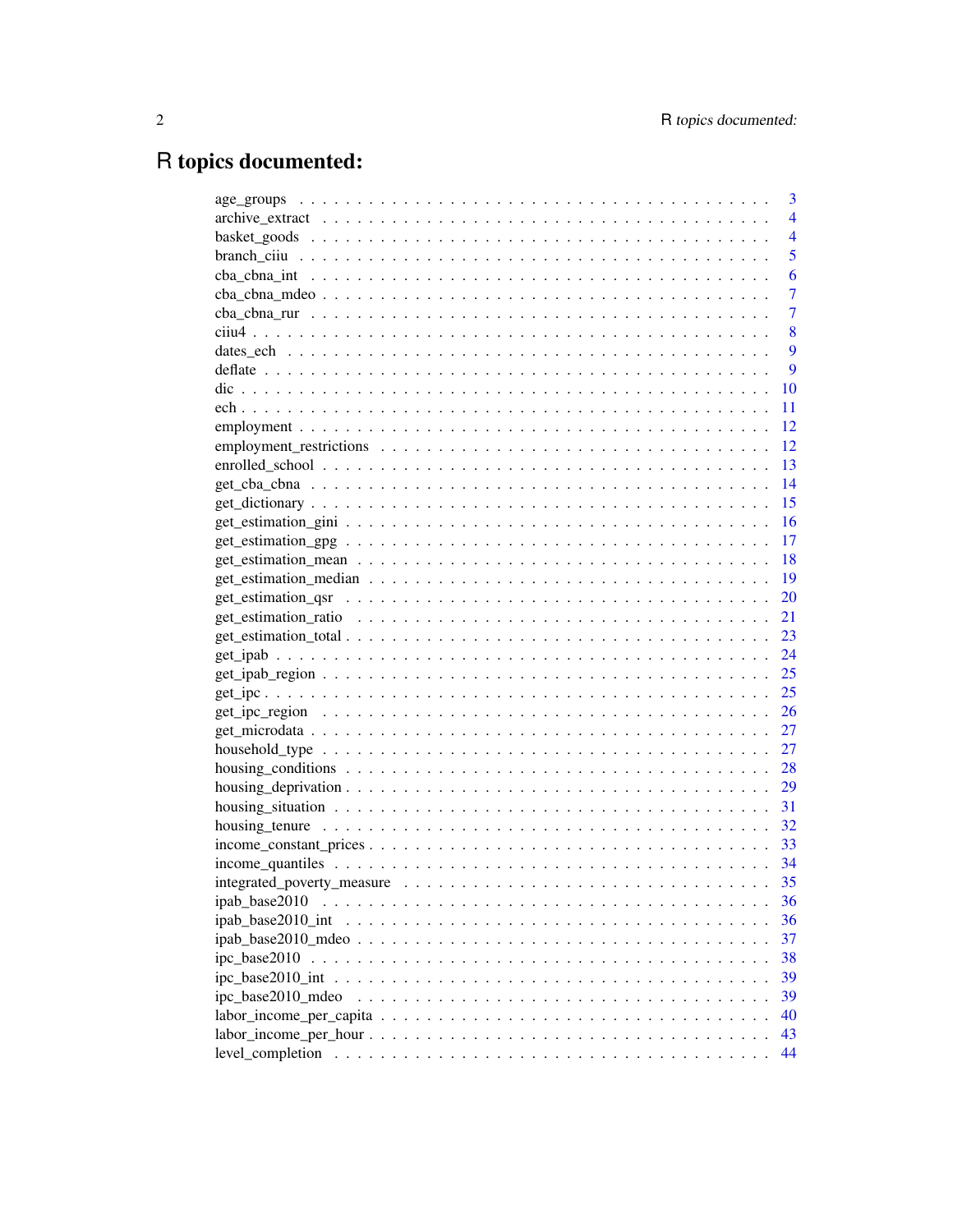# <span id="page-2-0"></span>age\_groups 3

#### **Index** [77](#page-76-0)

<span id="page-2-1"></span>age\_groups *This function allows you to calculate age groups*

# Description

This function allows you to calculate age groups

## Usage

 $age\_groups(data = ech::toy\_ech\_2018, cut = c(0, 4, 11, 17, 24), e27 = "e27")$ 

# Arguments

| data | data.frame                              |
|------|-----------------------------------------|
| cut  | breaks points to cut a numeric variable |
| e27  | Variable name of age                    |

# Value

data.frame

# See Also

Other demographic: [household\\_type\(](#page-26-1))

# Examples

```
toy_ech_2018 <- age_groups(data = ech::toy_ech_2018, cut = c(0, 4, 11, 17, 24))
```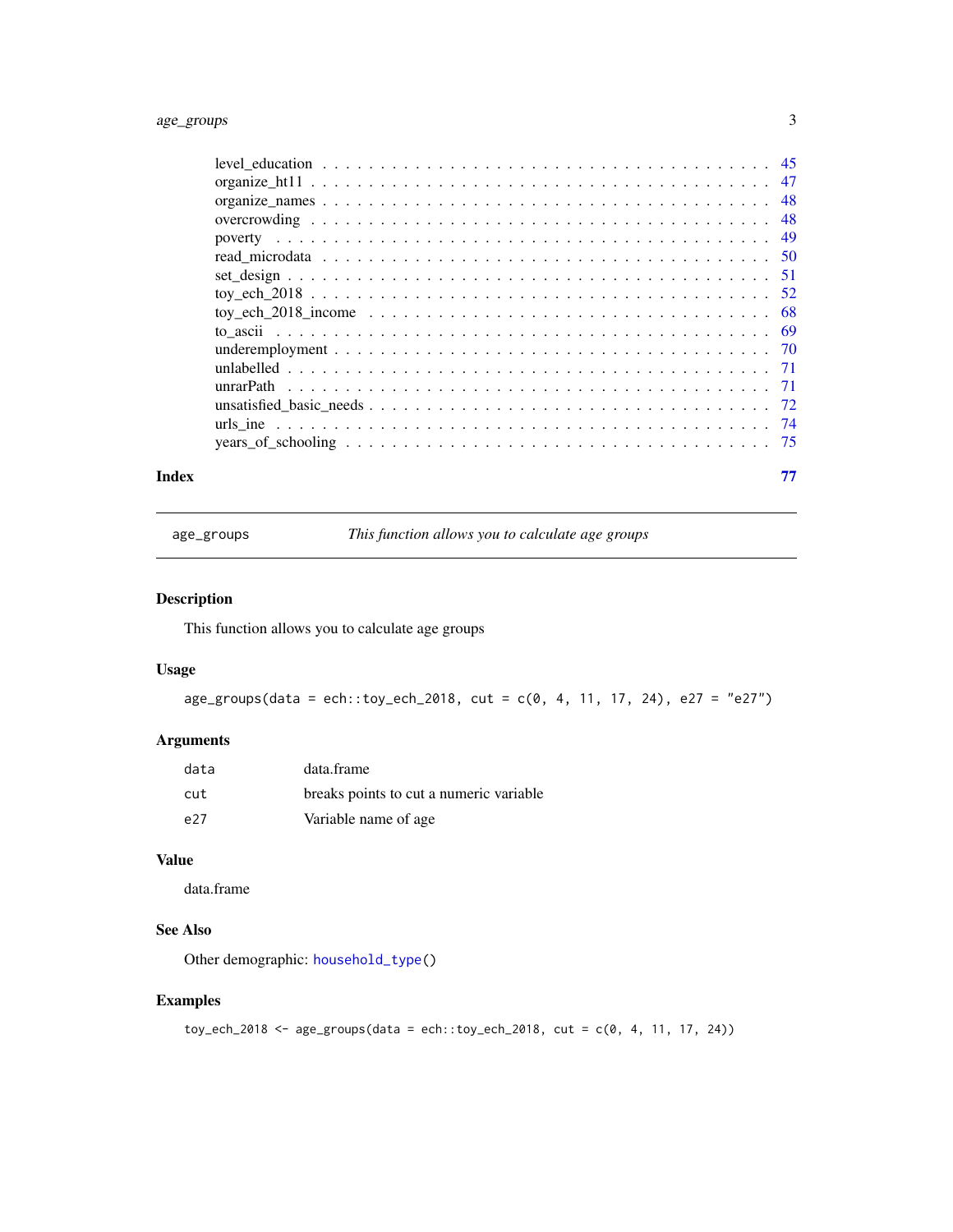<span id="page-3-1"></span><span id="page-3-0"></span>

## Description

Extract compressed archives

## Usage

```
archive_extract(archive.path = NULL, dest.path = NULL)
```
# Arguments

| archive.path | Ruta de origen del archivo comprimido  |
|--------------|----------------------------------------|
| dest.path    | Ruta destino del archivo descomprimido |

## Details

Disclaimer: This script is not an official INE product. Aviso: El script no es un producto oficial de INE.

## See Also

Other utils: [dates\\_ech\(](#page-8-1)), [unlabelled\(](#page-70-1))

<span id="page-3-2"></span>basket\_goods *This function allows you to get the Basket goods*

# Description

This function allows you to get the Basket goods

# Usage

```
basket_goods(data = ech::cba_cbna_mdeo, year = NULL)
```
## Arguments

| data | data frame with the price of the basket of goods from Montevideo, Interior or |
|------|-------------------------------------------------------------------------------|
|      | Rural region                                                                  |
| vear | the ECH year                                                                  |

## Details

Disclaimer: This script is not an official INE product. Aviso: El script no es un producto oficial de INE.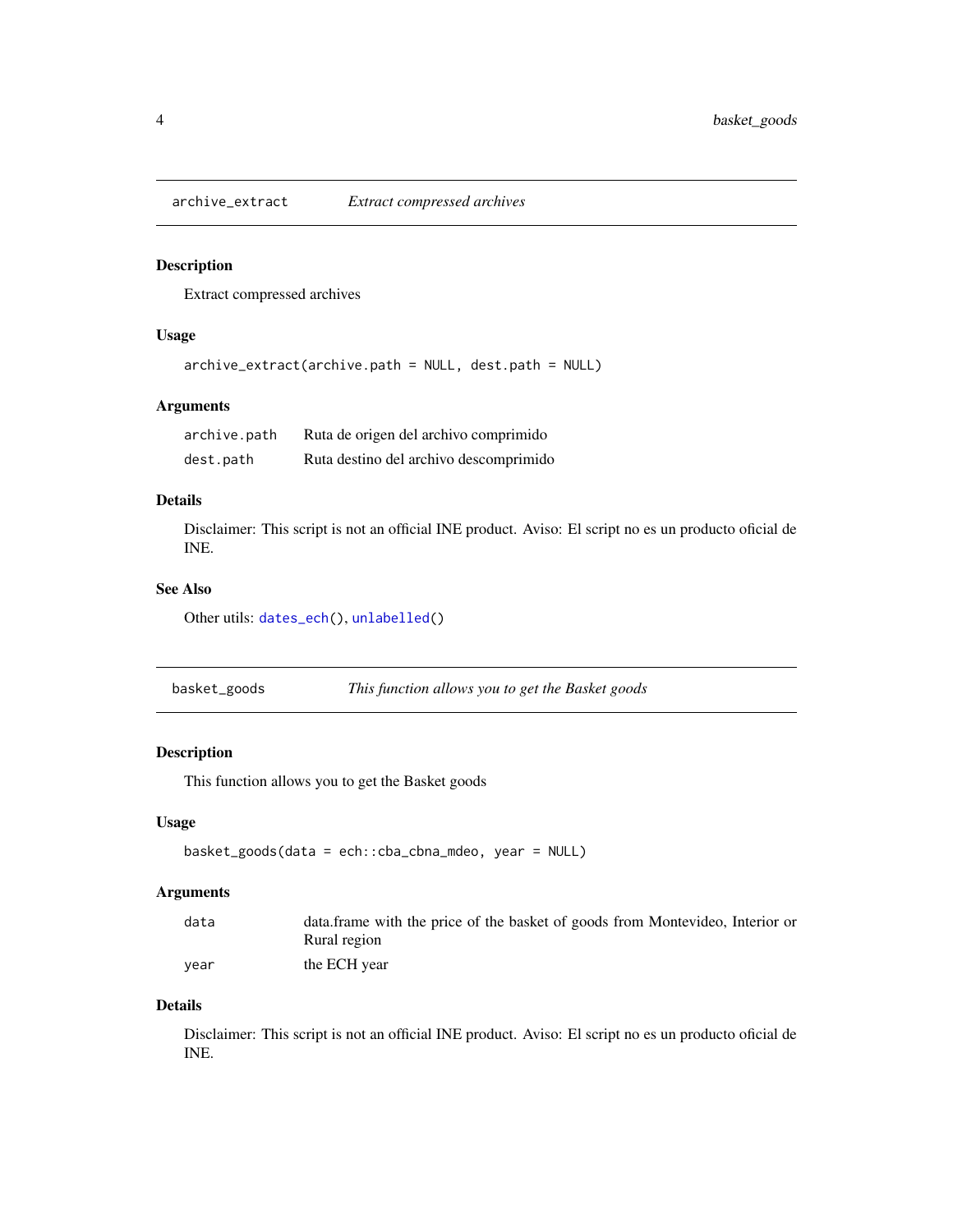# <span id="page-4-0"></span>branch\_ciiu 5

# Value

data.frame

## See Also

```
Other income: deflate(), income_constant_prices(), income_quantiles(), labor_income_per_capita(),
labor_income_per_hour(), organize_ht11()
```
## Examples

```
df <- basket_goods(data = ech::cba_cbna_mdeo, year = 2018)
```
<span id="page-4-1"></span>branch\_ciiu *This function allows you to identify activity branches*

## Description

This function allows you to identify activity branches

## Usage

```
branch_ciiu(
 data = ech::toy_ech_2018,
 f72_2 = "f72_2",
 group = TRUE,disaggregated = FALSE
)
```
# Arguments

| data          | data.frame                                                             |
|---------------|------------------------------------------------------------------------|
| f72 2         | Variable name of ciju code rev.4                                       |
| group         | logical to define 12 or 18 categories, if FALSE code 18. Default: TRUE |
| disaggregated | logical to define disaggregated branches or not. Default: FALSE        |

# Details

Disclaimer: This script is not an official INE product. Aviso: El script no es un producto oficial de INE.

# Value

data.frame

# See Also

Other employment: [employment\\_restrictions\(](#page-11-1)), [employment\(](#page-11-2)), [underemployment\(](#page-69-1))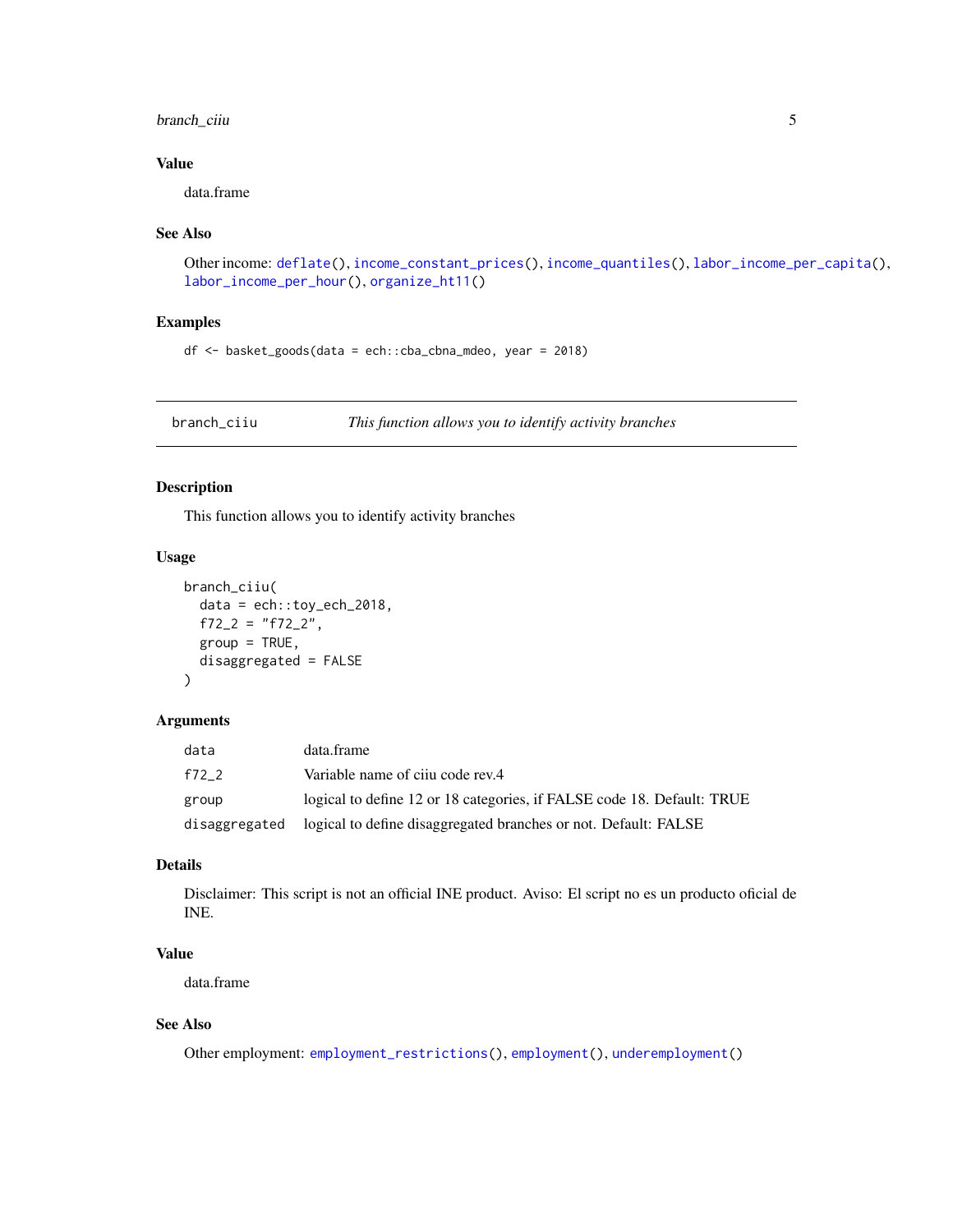# <span id="page-5-0"></span>Examples

toy\_ech\_2018 <- branch\_ciiu(data = ech::toy\_ech\_2018)

<span id="page-5-1"></span>

| cba_cbna_int | A dataset containing the CBA and CBNA for the Interior Urbano re- |
|--------------|-------------------------------------------------------------------|
|              | gion                                                              |

# Description

A dataset containing the CBA and CBNA for the Interior Urbano region

#### Usage

cba\_cbna\_int

## Format

A data frame with 234 rows and 4 variables:

fecha date from 2001 to 2020 cba\_li CBA

cbna CBNA

cbt\_lp CBT

## Details

Disclaimer: This script is not an official INE product. Aviso: El script no es un producto oficial de INE.

# Source

```
http://www.ine.gub.uy/
```
## See Also

Other dataset: [cba\\_cbna\\_mdeo](#page-6-1), [cba\\_cbna\\_rur](#page-6-2), [ciiu4](#page-7-1), [dic](#page-9-1), [ipab\\_base2010\\_int](#page-35-1), [ipab\\_base2010\\_mdeo](#page-36-1), [ipab\\_base2010](#page-35-2), [ipc\\_base2010\\_int](#page-38-1), [ipc\\_base2010\\_mdeo](#page-38-2), [ipc\\_base2010](#page-37-1), [toy\\_ech\\_2018\\_income](#page-67-1), [toy\\_ech\\_2018](#page-51-1), [urls\\_ine](#page-73-1)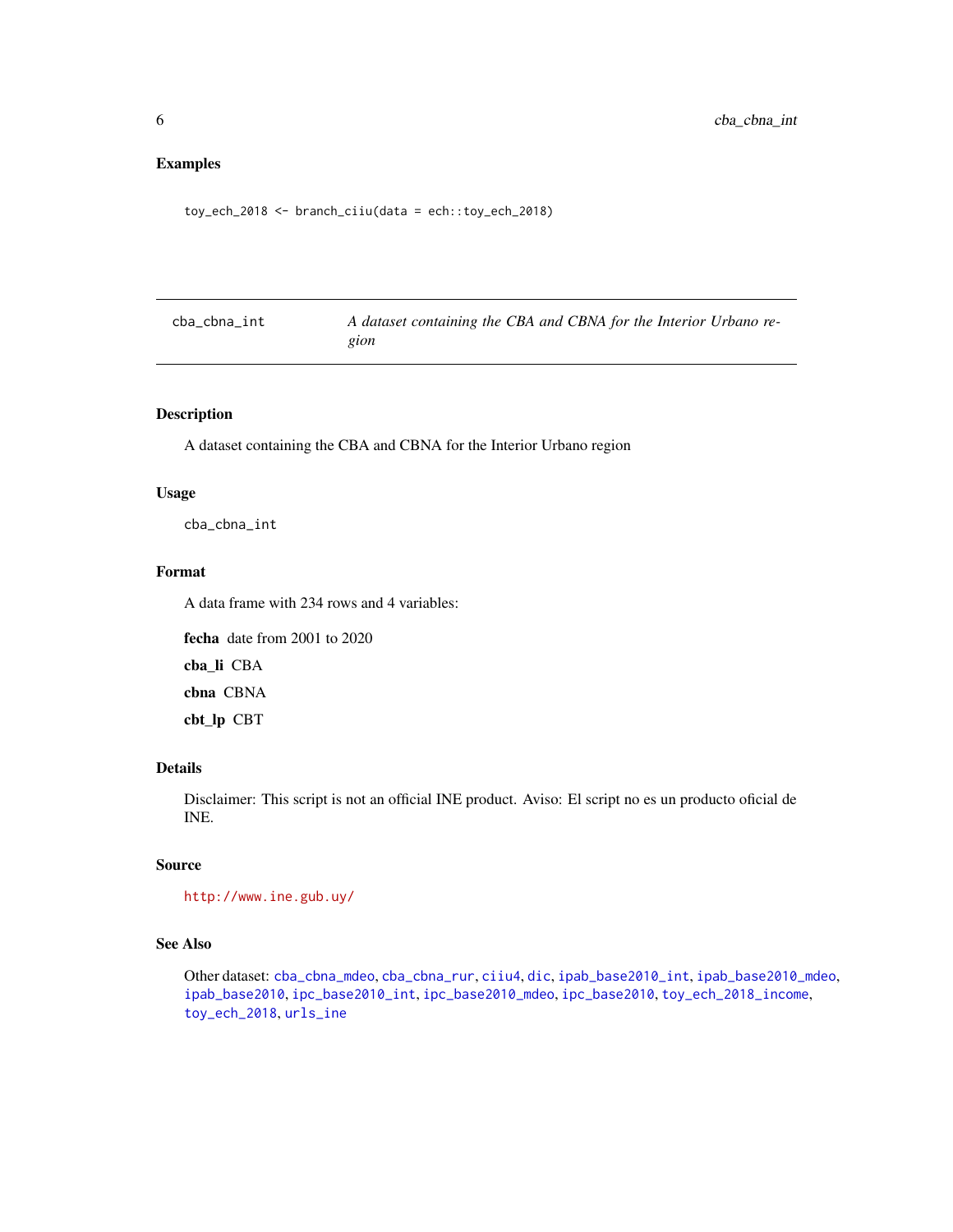<span id="page-6-1"></span><span id="page-6-0"></span>

# Description

A dataset containing the CBA and CBNA for the Montevideo region

## Usage

cba\_cbna\_mdeo

## Format

A data frame with 234 rows and 4 variables:

fecha date from 2001 to 2020 cba\_li CBA

cbna CBNA cbt\_lp CBT

# Details

Disclaimer: This script is not an official INE product. Aviso: El script no es un producto oficial de INE.

## Source

<http://www.ine.gub.uy/>

#### See Also

Other dataset: [cba\\_cbna\\_int](#page-5-1), [cba\\_cbna\\_rur](#page-6-2), [ciiu4](#page-7-1), [dic](#page-9-1), [ipab\\_base2010\\_int](#page-35-1), [ipab\\_base2010\\_mdeo](#page-36-1), [ipab\\_base2010](#page-35-2), [ipc\\_base2010\\_int](#page-38-1), [ipc\\_base2010\\_mdeo](#page-38-2), [ipc\\_base2010](#page-37-1), [toy\\_ech\\_2018\\_income](#page-67-1), [toy\\_ech\\_2018](#page-51-1), [urls\\_ine](#page-73-1)

<span id="page-6-2"></span>cba\_cbna\_rur *A dataset containing the CBA and CBNA for the Interior Rural region*

## Description

A dataset containing the CBA and CBNA for the Interior Rural region

## Usage

cba\_cbna\_rur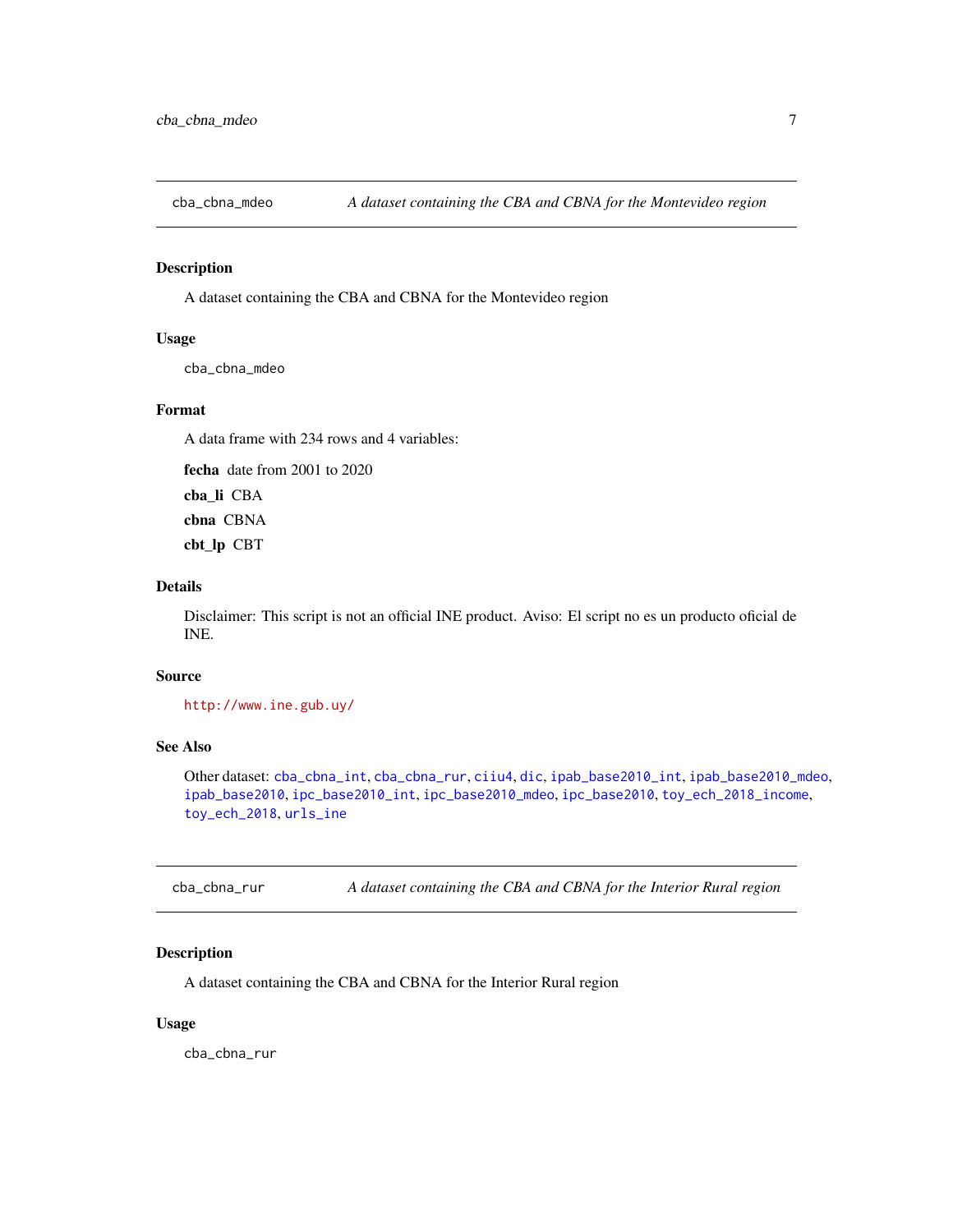<span id="page-7-0"></span>

# Format

A data frame with 234 rows and 4 variables:

fecha date from 2001 to 2020 cba\_li CBA cbna CBNA cbt\_lp CBT

# Details

Disclaimer: This script is not an official INE product. Aviso: El script no es un producto oficial de INE.

## Source

<http://www.ine.gub.uy/>

## See Also

Other dataset: [cba\\_cbna\\_int](#page-5-1), [cba\\_cbna\\_mdeo](#page-6-1), [ciiu4](#page-7-1), [dic](#page-9-1), [ipab\\_base2010\\_int](#page-35-1), [ipab\\_base2010\\_mdeo](#page-36-1), [ipab\\_base2010](#page-35-2), [ipc\\_base2010\\_int](#page-38-1), [ipc\\_base2010\\_mdeo](#page-38-2), [ipc\\_base2010](#page-37-1), [toy\\_ech\\_2018\\_income](#page-67-1), [toy\\_ech\\_2018](#page-51-1), [urls\\_ine](#page-73-1)

<span id="page-7-1"></span>ciiu4 *A dataset containing Clasificación Industrial Internacional Uniforme Rev. 4 and 3*

## Description

A dataset containing Clasificación Industrial Internacional Uniforme Rev. 4 and 3

## Usage

ciiu4

# Format

A data frame with 738 rows and 3 variables:

ciiu\_4 Code of Clasificación Industrial Internacional Uniforme Rev. 4

description Description of Clasificación Industrial Internacional Uniforme Rev. 4

ciiu\_3 Code of Clasificación Industrial Internacional Uniforme Rev. 3 ...

## Details

Disclaimer: This script is not an official INE product. Aviso: El script no es un producto oficial de INE.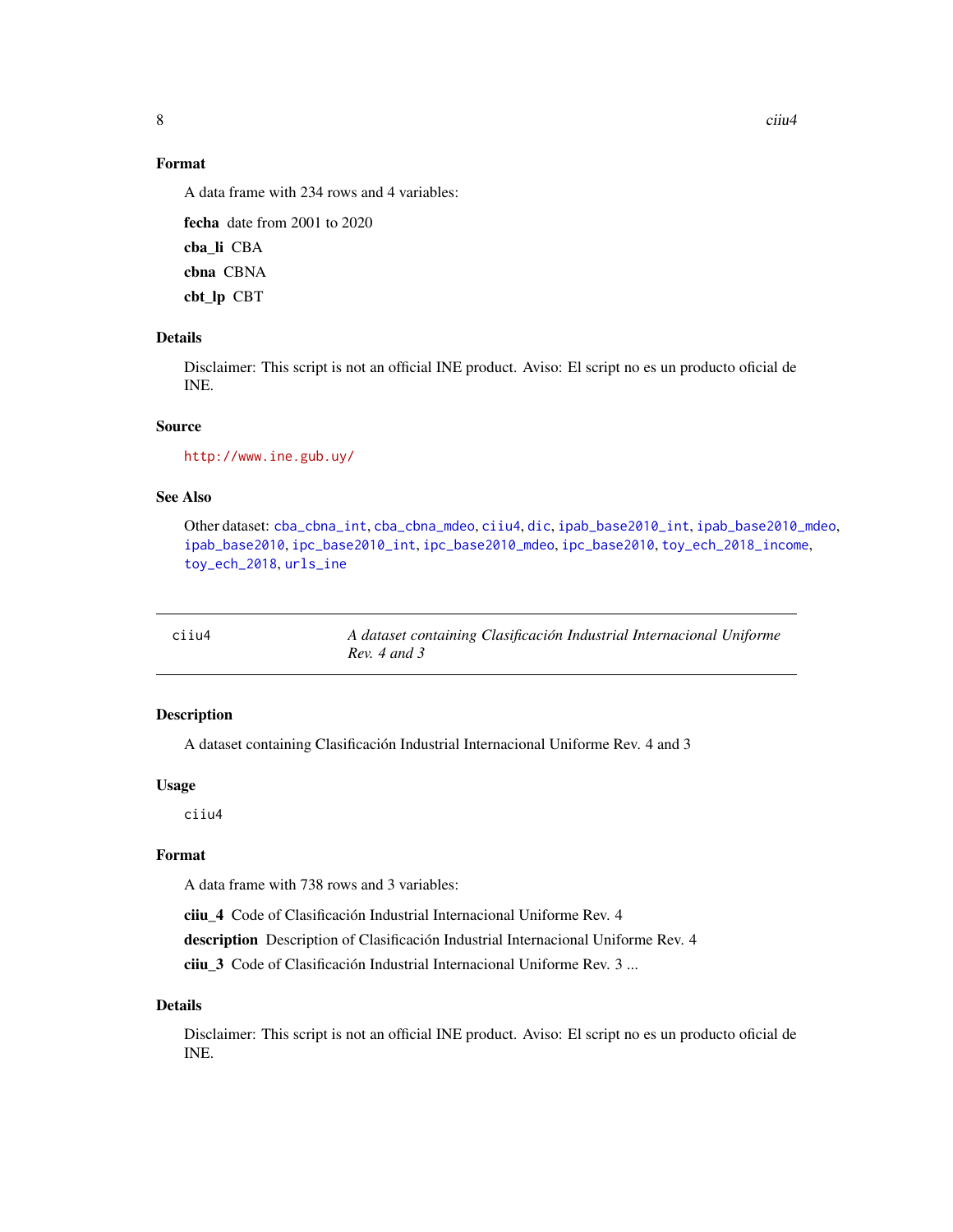#### <span id="page-8-0"></span>dates\_ech 99

## Source

<http://www.ine.gub.uy/>

## See Also

Other dataset: [cba\\_cbna\\_int](#page-5-1), [cba\\_cbna\\_mdeo](#page-6-1), [cba\\_cbna\\_rur](#page-6-2), [dic](#page-9-1), [ipab\\_base2010\\_int](#page-35-1), [ipab\\_base2010\\_mdeo](#page-36-1), [ipab\\_base2010](#page-35-2), [ipc\\_base2010\\_int](#page-38-1), [ipc\\_base2010\\_mdeo](#page-38-2), [ipc\\_base2010](#page-37-1), [toy\\_ech\\_2018\\_income](#page-67-1), [toy\\_ech\\_2018](#page-51-1), [urls\\_ine](#page-73-1)

<span id="page-8-1"></span>dates\_ech *This function allows you to organize dates*

## Description

This function allows you to organize dates

#### Usage

dates\_ech(data)

# Arguments

data data frame with an 'yy' variable for the year, and a 'mm' variable for the month

# Value

data.frame

## See Also

Other utils: [archive\\_extract\(](#page-3-1)), [unlabelled\(](#page-70-1))

<span id="page-8-2"></span>deflate *This function allows you to calculate a deflator coefficient*

## Description

This function allows you to calculate a deflator coefficient

```
deflate(
 base_{month} = NULL,
 base_year = NULL,
  index = "IPC",level = "G",df_year = NULL
)
```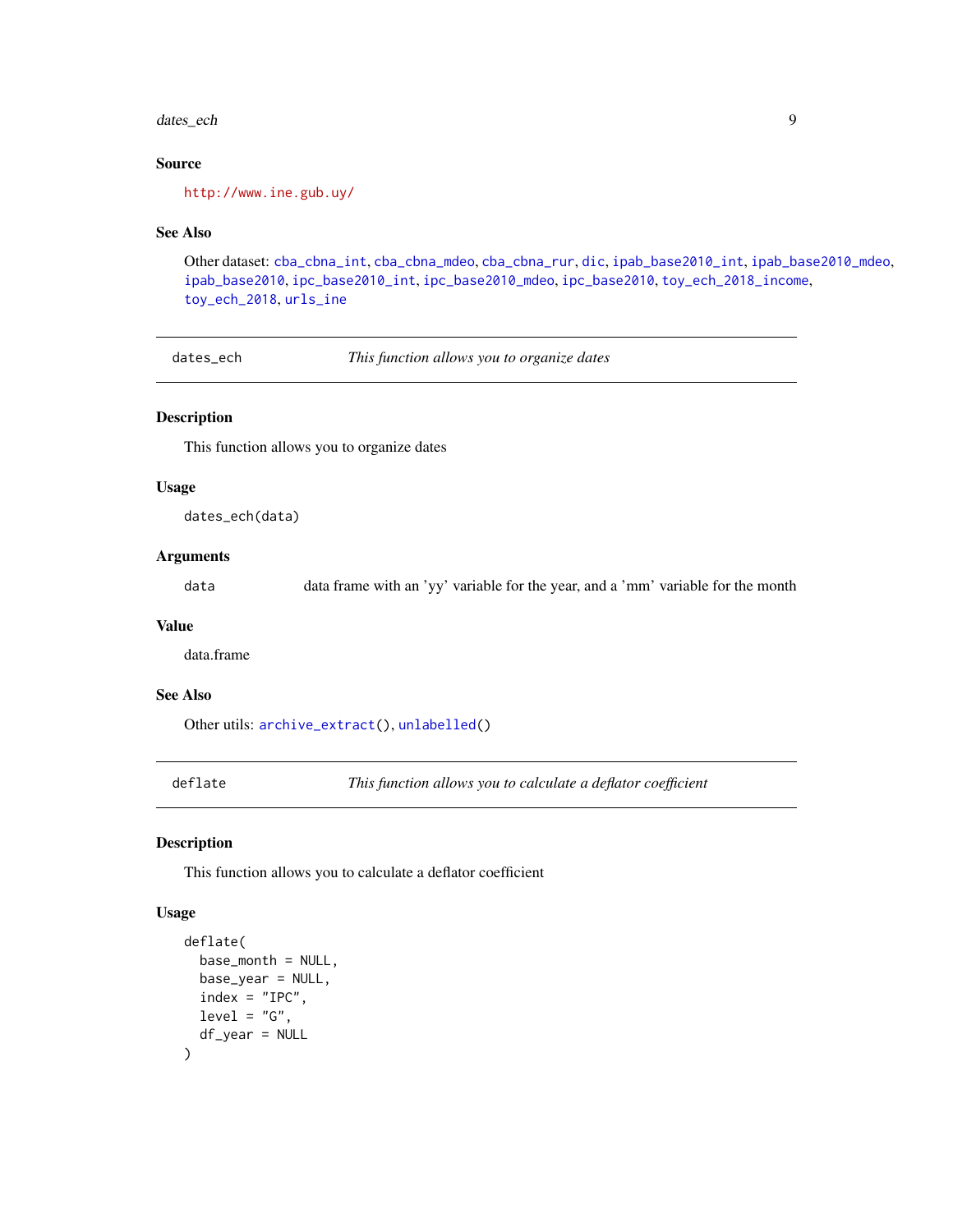## <span id="page-9-0"></span>Arguments

| base_month | baseline month                                                             |
|------------|----------------------------------------------------------------------------|
| base_year  | baseline year                                                              |
| index      | IPC or IPAB                                                                |
| level      | General index $('G')$ , Montevideo index $('M')$ or Interior index $('I')$ |
| df_year    | ECH year                                                                   |

## Details

Disclaimer: This script is not an official INE product. Aviso: El script no es un producto oficial de INE.

# See Also

Other income: [basket\\_goods\(](#page-3-2)), [income\\_constant\\_prices\(](#page-32-1)), [income\\_quantiles\(](#page-33-1)), [labor\\_income\\_per\\_capita\(](#page-39-1)), [labor\\_income\\_per\\_hour\(](#page-42-1)), [organize\\_ht11\(](#page-46-1))

<span id="page-9-1"></span>

|             | v<br>I            |
|-------------|-------------------|
|             |                   |
| ×<br>$\sim$ | ×<br>$\sim$<br>۰. |

dic *A dataset containing variables names change of the ECH 2006-2018*

# Description

A dataset containing variables names change of the ECH 2006-2018

## Usage

dic

# Format

A data frame with 976 rows and 19 variables:

codigos Code oh label

descripcion Description of label

modulo Module in the form 2017

obs Observations

unidad Level of variable household (H) individual (P) or general (G)

var06 ECH variables names 2006

var07 ECH variables names 2007

var08 ECH variables names 2008

var09 ECH variables names 2009

var10 ECH variables names 2010

var11 ECH variables names 2011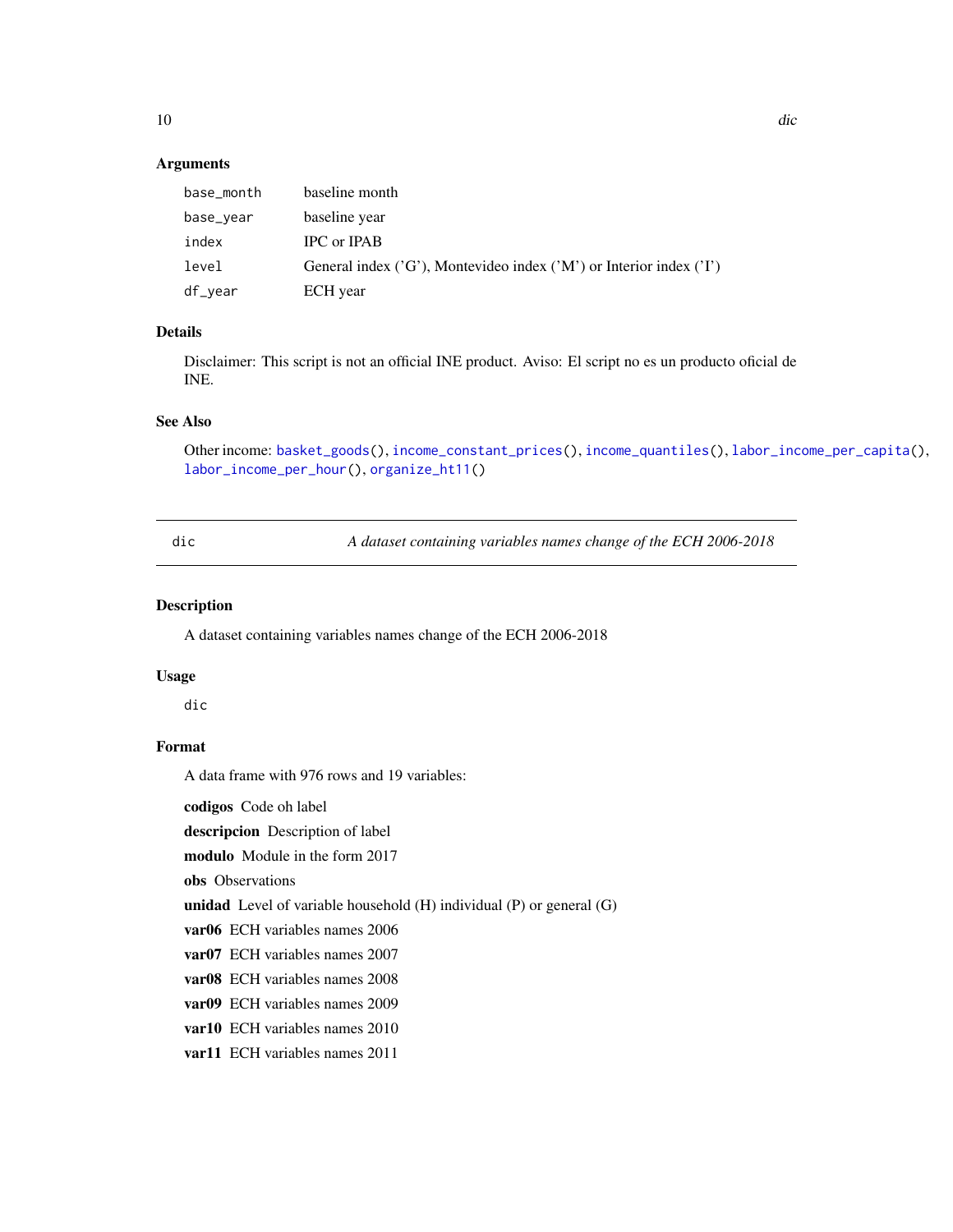<span id="page-10-0"></span>var12 ECH variables names 2012

- var13 ECH variables names 2013
- var14 ECH variables names 2014
- var15 ECH variables names 2015
- var16 ECH variables names 2016
- var17 ECH variables names 2017
- var18 ECH variables names 2018
- var19 ECH variables names 2019 ...

# Details

Disclaimer: This script is not an official INE product. Aviso: El script no es un producto oficial de INE.

## Source

<http://www.ine.gub.uy/>

## See Also

Other dataset: [cba\\_cbna\\_int](#page-5-1), [cba\\_cbna\\_mdeo](#page-6-1), [cba\\_cbna\\_rur](#page-6-2), [ciiu4](#page-7-1), [ipab\\_base2010\\_int](#page-35-1), [ipab\\_base2010\\_mdeo](#page-36-1), [ipab\\_base2010](#page-35-2), [ipc\\_base2010\\_int](#page-38-1), [ipc\\_base2010\\_mdeo](#page-38-2), [ipc\\_base2010](#page-37-1), [toy\\_ech\\_2018\\_income](#page-67-1), [toy\\_ech\\_2018](#page-51-1), [urls\\_ine](#page-73-1)

ech ech *package*

# Description

Caja de Herramientas para el procesamiento de la Encuesta Continua de Hogares de Uruguay

## Details

See the README on [Github](https://github.com/calcita/ech/blob/master/README.md)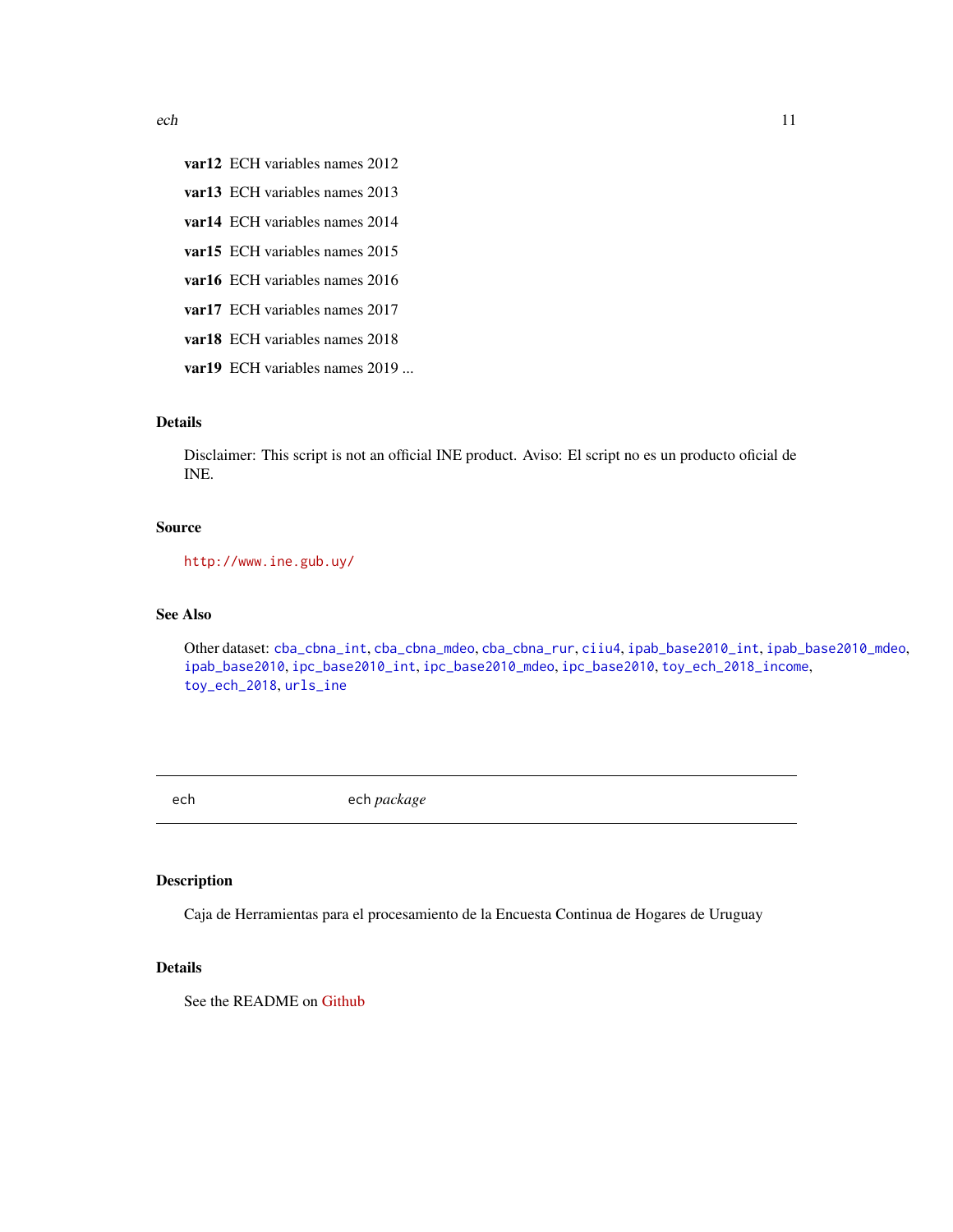<span id="page-11-2"></span><span id="page-11-0"></span>

# Description

This function allows you to calculate the variables: PEA, PET, PO, PD

## Usage

```
employment(data = ech::toy_ech_2018, pobpcoac = "pobpcoac")
```
## Arguments

| data     | data.frame with microdata                                                         |
|----------|-----------------------------------------------------------------------------------|
| pobpcoac | Variable name of definition of population by activity status. Default: "pobpcoac" |

## Details

Disclaimer: This script is not an official INE product. Aviso: El script no es un producto oficial de INE.

## See Also

Other employment: [branch\\_ciiu\(](#page-4-1)), [employment\\_restrictions\(](#page-11-1)), [underemployment\(](#page-69-1))

# Examples

toy\_ech\_2018 <- employment(data = ech::toy\_ech\_2018, pobpcoac = "pobpcoac")

<span id="page-11-1"></span>employment\_restrictions

*This function allows you to identify workers with employment restrictions*

## Description

This function allows you to identify workers with employment restrictions

```
employment_restrictions(
 data = ech::toy_ech_2018,f82 = "f82",underemployment = "underemployment"
)
```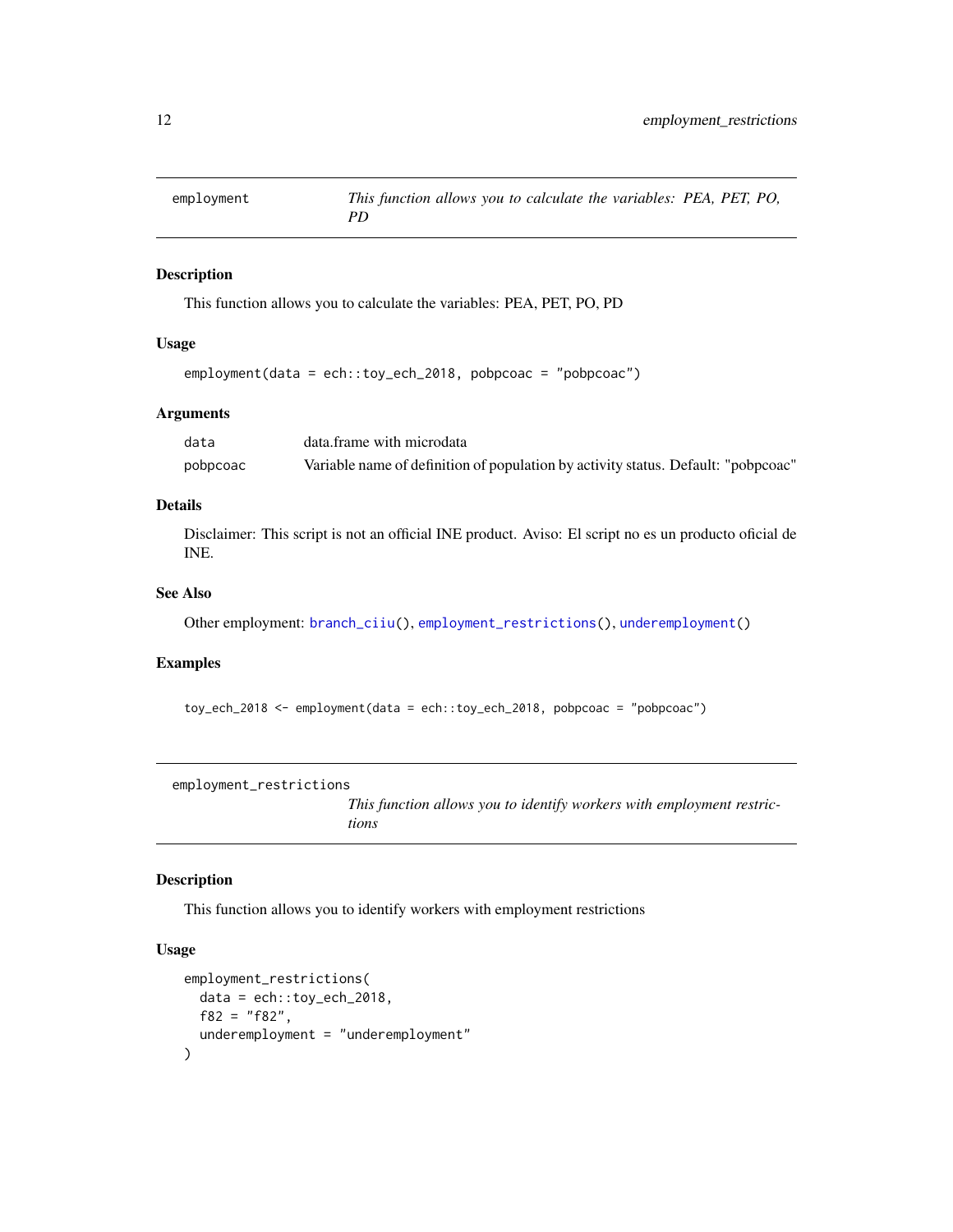# <span id="page-12-0"></span>enrolled\_school 13

## Arguments

| data            | data.frame                                        |
|-----------------|---------------------------------------------------|
| f82             | Variable name of contribution to the pension fund |
| underemployment |                                                   |
|                 | Variable name of underemployment                  |

## Details

Disclaimer: This script is not an official INE product. Aviso: El script no es un producto oficial de INE.

## Value

data.frame

# See Also

Other employment: [branch\\_ciiu\(](#page-4-1)), [employment\(](#page-11-2)), [underemployment\(](#page-69-1))

# Examples

```
toy_ech_2018 <- underemployment(data = ech::toy_ech_2018)
toy_ech_2018 <- employment_restrictions(data = toy_ech_2018)
```

| enrolled_school |  |  | This function allows you to calculate the people enrolled in school |  |  |  |  |
|-----------------|--|--|---------------------------------------------------------------------|--|--|--|--|
|-----------------|--|--|---------------------------------------------------------------------|--|--|--|--|

# Description

This function allows you to calculate the people enrolled in school

```
enrolled_school(
 data = ech::toy\_ech\_2018,e27 = "e27",
 e193 = "e193",e197 = "e197",
 e201 = "e201",
 e212 = "e212",
 e215 = "e215",e218 = "e218".e221 = "e221",e224 = "e224")
```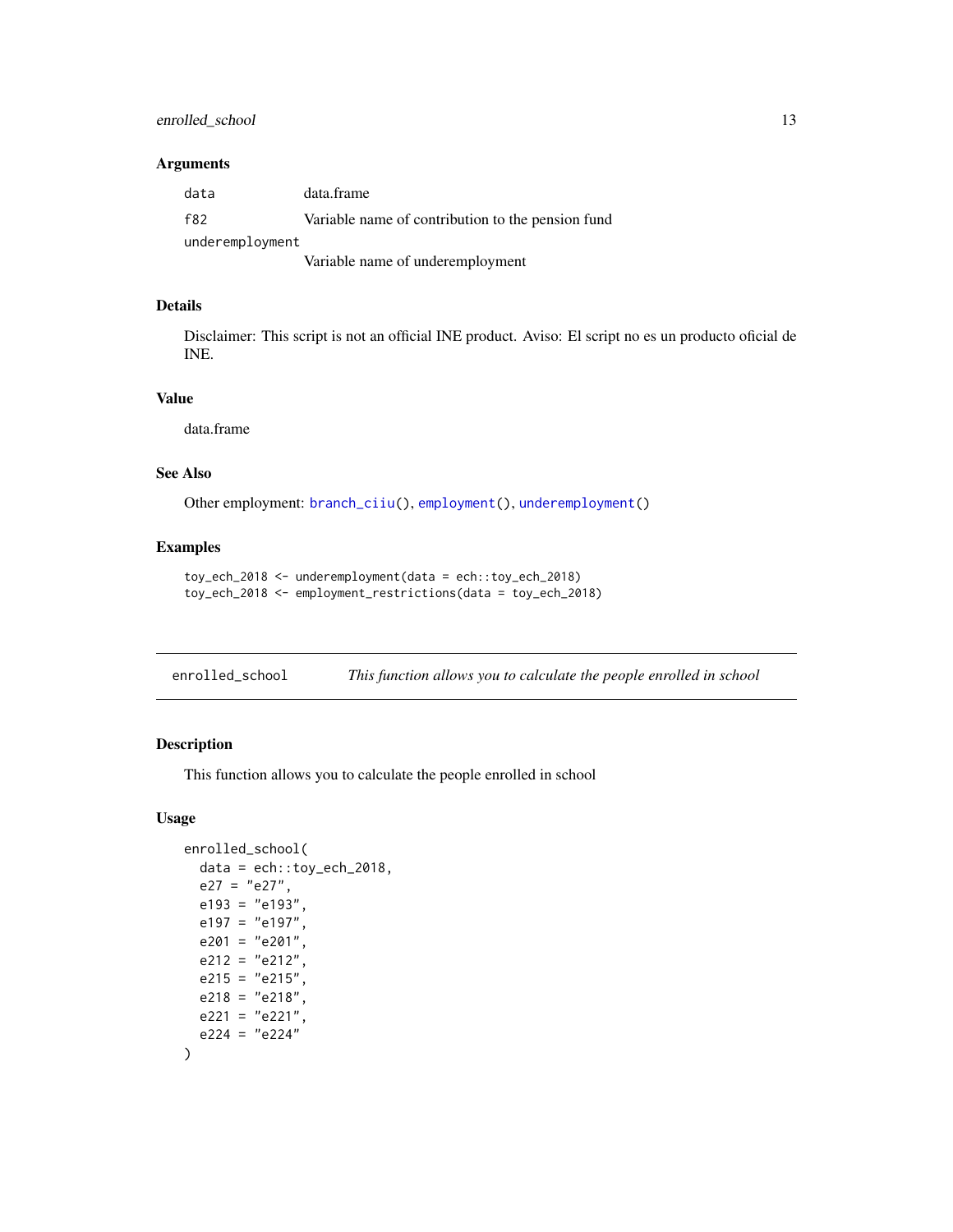## <span id="page-13-0"></span>Arguments

| data | data. frame with necessary variables Defaults to ech.         |
|------|---------------------------------------------------------------|
| e27  | Variable name of age.                                         |
| e193 | Variable name of attendance school                            |
| e197 | Variable name of attendance primary                           |
| e201 | Variable name of attendance secondary                         |
| e212 | Variable name of attendance technical school (non-university) |
| e215 | Variable name of attendance magisterio                        |
| e218 | Variable name of attendance university                        |
| e221 | Variable name of attendance tertiary                          |
| e224 | Variable name of attendance postgrade                         |

# Details

Disclaimer: This script is not an official INE product. Aviso: El script no es un producto oficial de INE.

# Value

data.frame

# See Also

Other education: [level\\_completion\(](#page-43-1)), [level\\_education\(](#page-44-1)), [years\\_of\\_schooling\(](#page-74-1))

# Examples

toy\_ech\_2018 <- enrolled\_school(data = ech::toy\_ech\_2018)

<span id="page-13-1"></span>

| get_cba_cbna |  | This function allows you to get the CBA and CBNA data |
|--------------|--|-------------------------------------------------------|
|--------------|--|-------------------------------------------------------|

# Description

This function allows you to get the CBA and CBNA data

```
get_cba_cbna(folder = tempdir(), region, sheet = 1)
```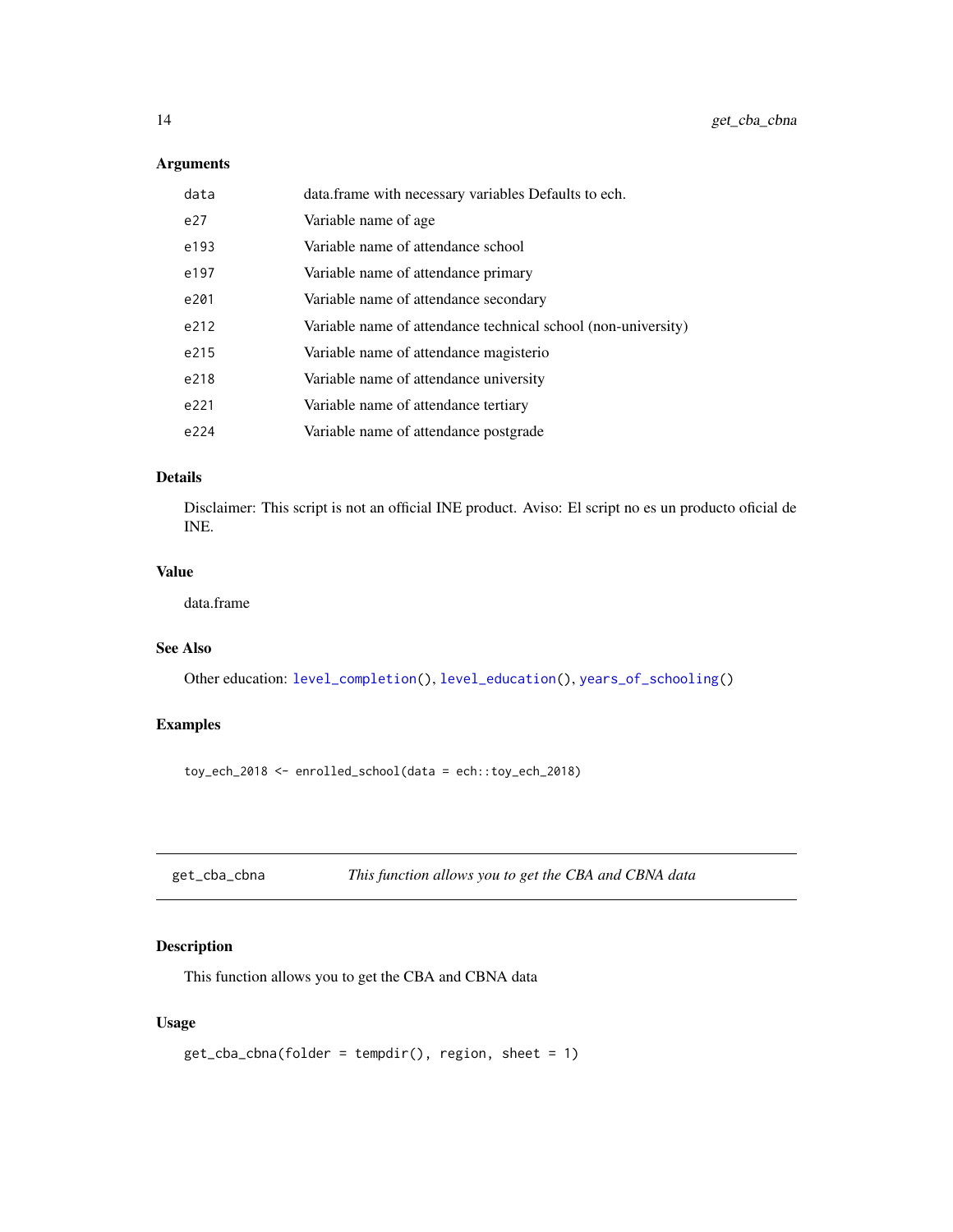# <span id="page-14-0"></span>get\_dictionary 15

## Arguments

| folder | temporal folder                                               |
|--------|---------------------------------------------------------------|
| region | Montevideo ("M"), Interior Urbano ("I"), Interior Rural ("R") |
| sheet  | sheet number. Default 1.                                      |

# Details

Disclaimer: This script is not an official INE product. Aviso: El script no es un producto oficial de INE.

## Value

data.frame

# See Also

```
Other dwnld_read: get_dictionary(), get_ipab_region(), get_ipab(), get_ipc_region(),
get_ipc(), get_microdata(), read_microdata()
```
<span id="page-14-1"></span>

| get_dictionary | This function allows you to download ECH dictionaries from INE web- |
|----------------|---------------------------------------------------------------------|
|                | site                                                                |

## Description

This function allows you to download ECH dictionaries from INE website

#### Usage

```
get_dictionary(year = NULL, folder = tempdir())
```
## **Arguments**

| year   | allows download data from 2011 to 2019. Default the last year |
|--------|---------------------------------------------------------------|
| folder | Folder where are the files or be download                     |

# Details

Disclaimer: This script is not an official INE product. Aviso: El script no es un producto oficial de INE.

## Value

unrar files from INE web and the respective data frame in tibble format

# See Also

Other dwnld\_read: [get\\_cba\\_cbna\(](#page-13-1)), [get\\_ipab\\_region\(](#page-24-1)), [get\\_ipab\(](#page-23-1)), [get\\_ipc\\_region\(](#page-25-1)), [get\\_ipc\(](#page-24-2)), [get\\_microdata\(](#page-26-2)), [read\\_microdata\(](#page-49-1))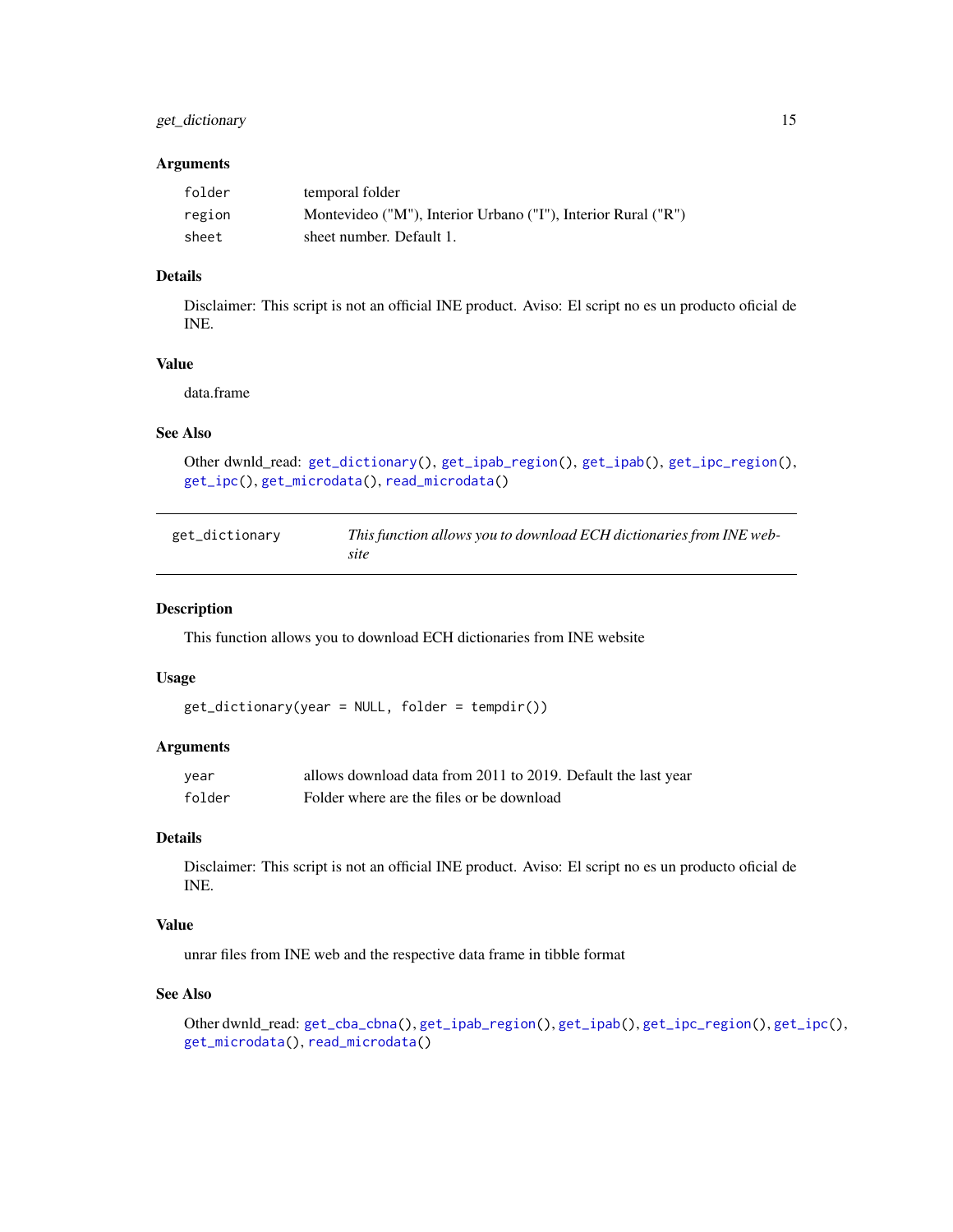<span id="page-15-1"></span><span id="page-15-0"></span>get\_estimation\_gini *This function allows you to estimate the Gini coefficient*

# Description

This function allows you to estimate the Gini coefficient

## Usage

```
get_estimation_gini(
 data = ech::toy_ech_2018,
  variable = NULL,
 by = NULL,
  level = NULL,
  ids = NULL,
  numero = "numero",
 estrato = NULL,
 pesoano = "pesoano",
 bootstrap = FALSE,
  r = NULL)
```
# Arguments

| data      | ech data frame                                                   |
|-----------|------------------------------------------------------------------|
| variable  | Variable name of income without rental value per capita deflated |
| by        | data frame column                                                |
| level     | is household ("h") or individual ("i").                          |
| ids       | Variable name of cluster                                         |
| numero    | Variable name of household id                                    |
| estrato   | Variable name of strata                                          |
| pesoano   | Variable name of weights                                         |
| bootstrap | Logical value                                                    |
| r         | A number of replicas                                             |

## Details

Disclaimer: This script is not an official INE product. Aviso: El script no es un producto oficial de INE.

## Value

table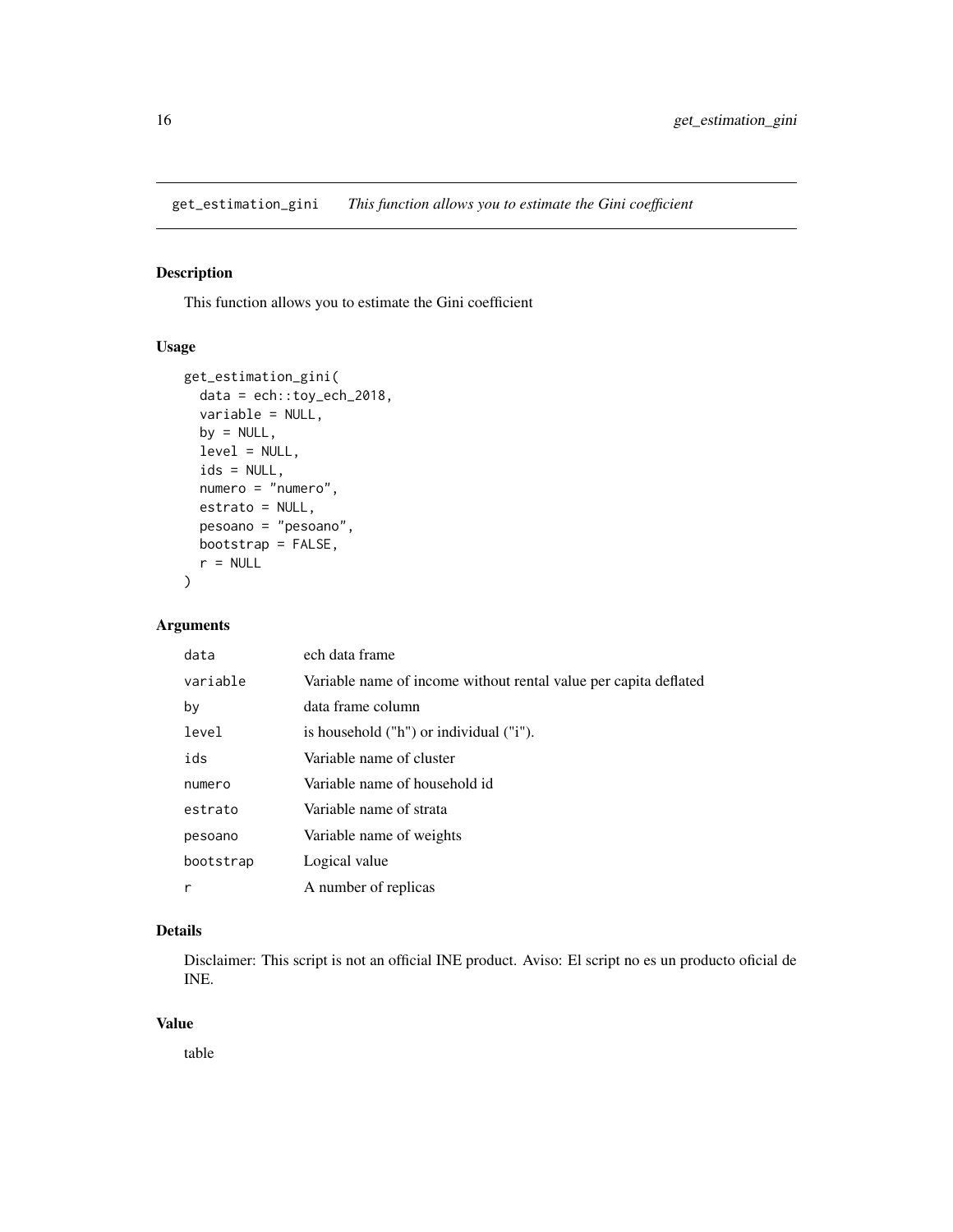# <span id="page-16-0"></span>get\_estimation\_gpg 17

## See Also

```
Other estimation: get_estimation_gpg(), get_estimation_mean(), get_estimation_median(),
get_estimation_qsr(), get_estimation_ratio(), get_estimation_total(), set_design()
```
## Examples

```
toy_ech_2018 <- income_constant_prices(data = ech::toy_ech_2018, index = "IPC", level = "R",
                                       base_month = "01", base_year = "2005")
get_estimation_gini(data = toy_ech_2018, variable = "y_wrv_pc_d_r", level = "i")
```
<span id="page-16-1"></span>get\_estimation\_gpg *This function allows you to estimate the Gender Pay Wage Gap (GPG)*

## Description

This function allows you to estimate the Gender Pay Wage Gap (GPG)

#### Usage

```
get_estimation_gpg(
  data = ech::toy\_ech\_2018,variable = "total_income_per_hour",
 e26 = "e26",by = NULL,ids = NULL,
  estrato = NULL,
 pesoano = "pesoano",
  stat = "media"
)
```
# Arguments

| data     | data frame                             |
|----------|----------------------------------------|
| variable | Variable name of total income per hour |
| e26      | Variable name of sex                   |
| by       | data frame column                      |
| ids      | Variable name of cluster               |
| estrato  | Variable name of strata                |
| pesoano  | Variable name of weights               |
| stat     | Media or Median                        |

## Value

table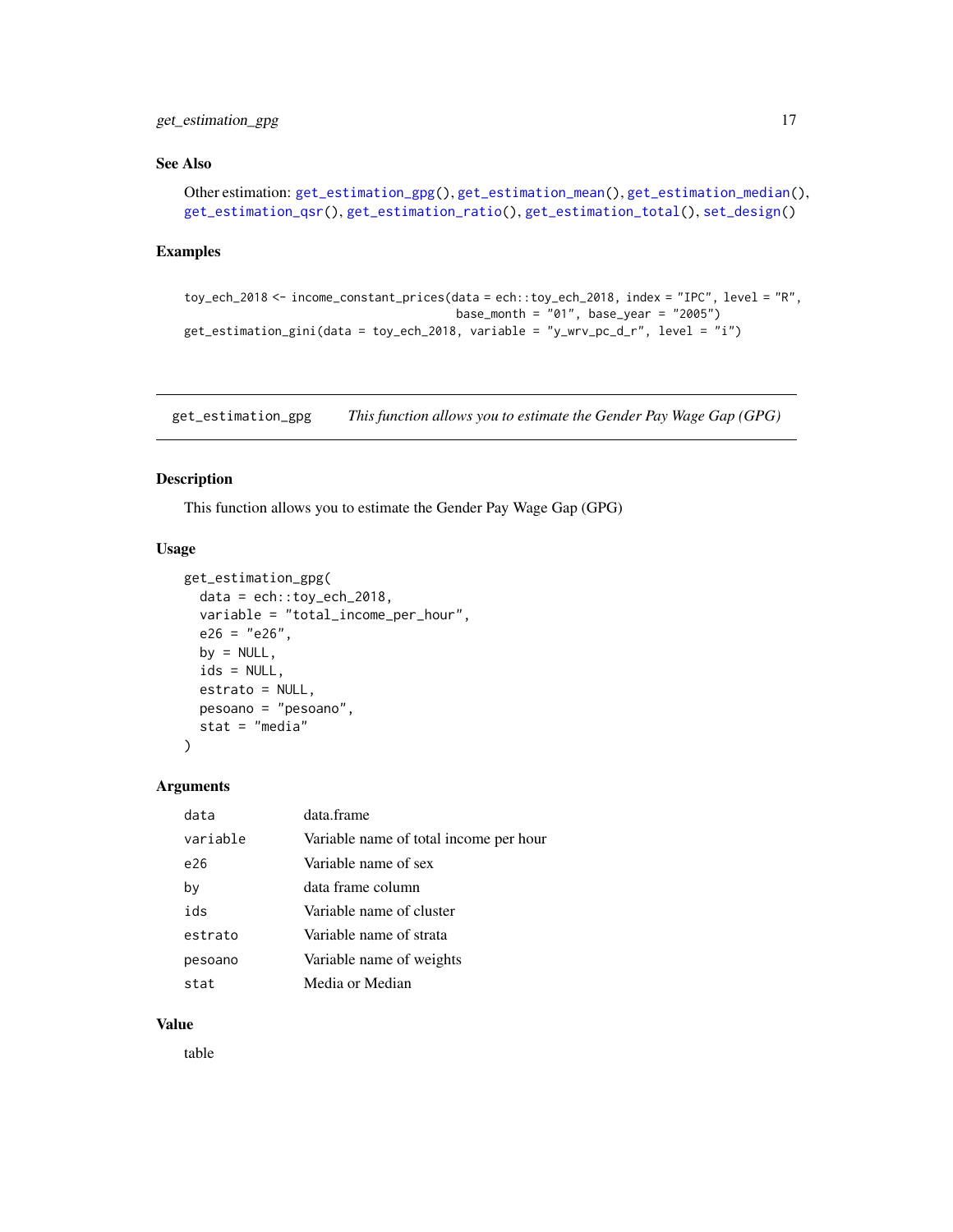## <span id="page-17-0"></span>See Also

```
Other estimation: get_estimation_gini(), get_estimation_mean(), get_estimation_median(),
get_estimation_qsr(), get_estimation_ratio(), get_estimation_total(), set_design()
```
## Examples

```
toy_ech_2018 <- labor_income_per_hour(data = ech::toy_ech_2018, base_month = 6, base_year = 2018)
get_estimation_gpg(data = toy_ech_2018, variable = "total_income_per_hour", e26 = "e26")
```
<span id="page-17-1"></span>get\_estimation\_mean *This function allows you to estimate mean variable at universe level.*

#### Description

This function allows you to estimate mean variable at universe level.

## Usage

```
get_estimation_mean(
 data = ech::toy_ech_2018,variable = NULL,
 by.x = NULL,
 by.y = NULL,
 domain = NULL,
 level = NULL,ids = NULL,numero = "numero",
 estrato = NULL,
 pesoano = "pesoano",
 name = "estimacion"
)
```
# Arguments

| data     | data frame with ECH microdata                                                |
|----------|------------------------------------------------------------------------------|
| variable | data frame column to estimate                                                |
| by.x     | data frame column                                                            |
| by.y     | data frame column                                                            |
| domain   | subpopulation reference setted as character expression of logical evaluation |
| level    | is household ("h") or individual ("i").                                      |
| ids      | ids                                                                          |
| numero   | household id                                                                 |
| estrato  | strata                                                                       |
| pesoano  | weights                                                                      |
| name     | name for the estimation new column                                           |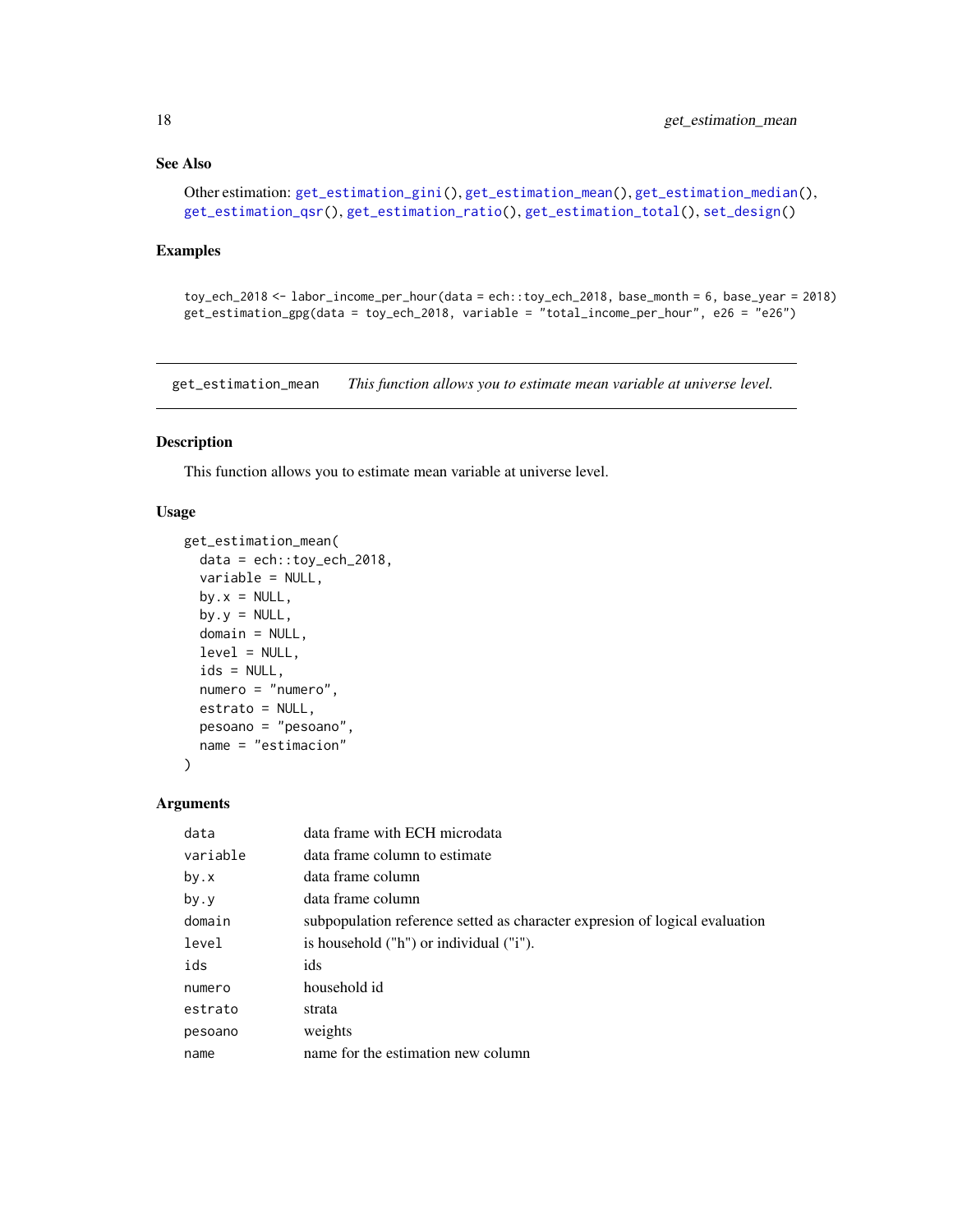## <span id="page-18-0"></span>Details

Disclaimer: This script is not an official INE product. Aviso: El script no es un producto oficial de INE.

## Value

table

# See Also

```
Other estimation: get_estimation_gini(), get_estimation_gpg(), get_estimation_median(),
get_estimation_qsr(), get_estimation_ratio(), get_estimation_total(), set_design()
```
#### Examples

```
get_estimation_mean(data = ech::toy_ech_2018, variable = "pobre06", by.x = "dpto", level = "h")
```
<span id="page-18-1"></span>get\_estimation\_median *This function allows you to estimate median variable at universe level.*

## Description

This function allows you to estimate median variable at universe level.

```
get_estimation_median(
  data = ech::toy_eech_2018,
  variable = NULL,
  by.x = NULL,
  by.y = NULL,
  domain = NULL,
  level = NULL,
  ids = NULL,numero = "numero",
  estrato = NULL,
 pesoano = "pesoano",
  name = "estimacion"
)
```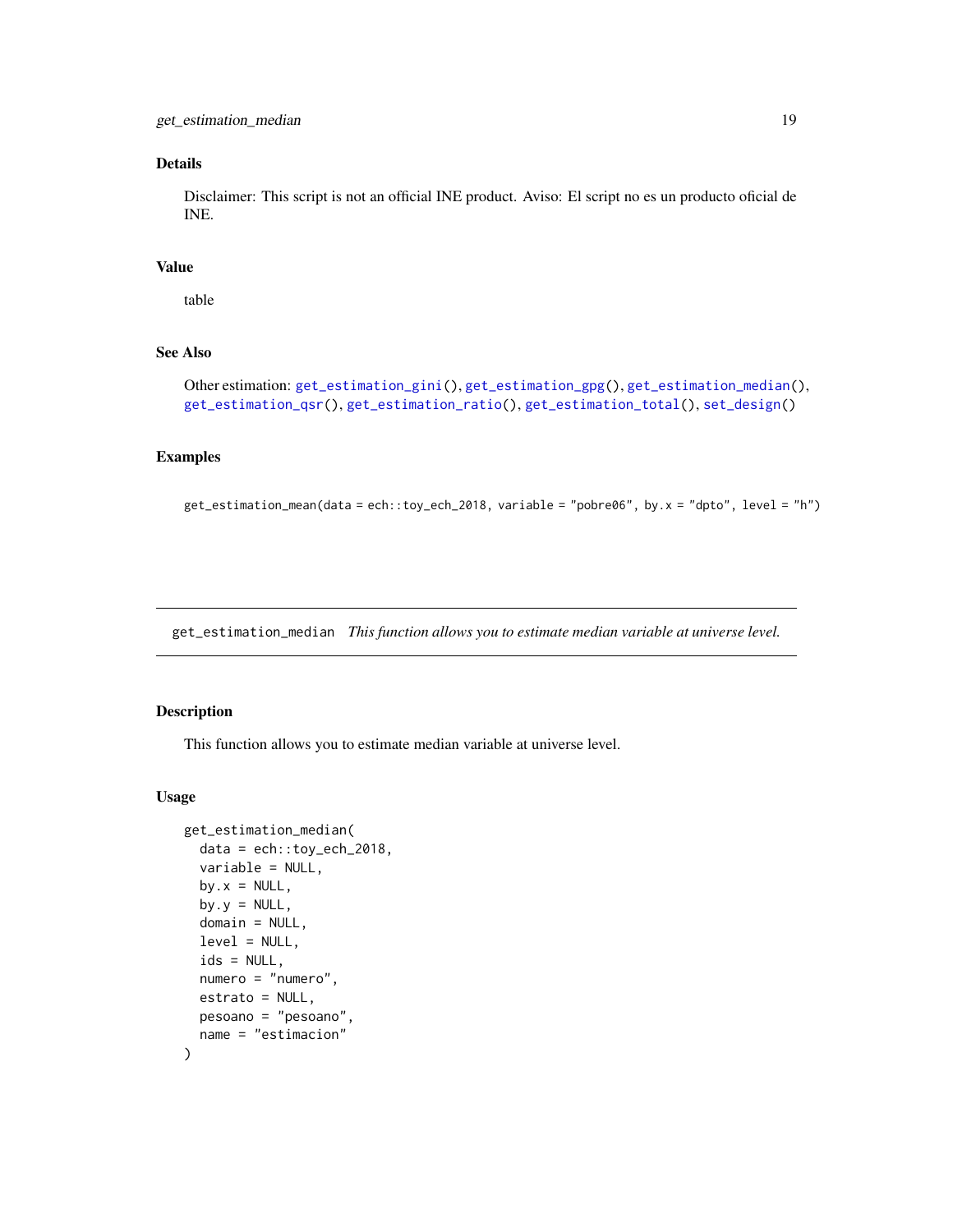# <span id="page-19-0"></span>Arguments

| data     | data frame with ECH microdata                                                |
|----------|------------------------------------------------------------------------------|
| variable | data frame column to estimate                                                |
| by.x     | data frame column                                                            |
| by.y     | data frame column                                                            |
| domain   | subpopulation reference setted as character expression of logical evaluation |
| level    | is household ("h") or individual ("i").                                      |
| ids      | ids                                                                          |
| numero   | household id                                                                 |
| estrato  | strata                                                                       |
| pesoano  | weights                                                                      |
| name     | name for the estimation new column                                           |

## Details

Disclaimer: This script is not an official INE product. Aviso: El script no es un producto oficial de INE.

# Value

table

# See Also

Other estimation: [get\\_estimation\\_gini\(](#page-15-1)), [get\\_estimation\\_gpg\(](#page-16-1)), [get\\_estimation\\_mean\(](#page-17-1)), [get\\_estimation\\_qsr\(](#page-19-1)), [get\\_estimation\\_ratio\(](#page-20-1)), [get\\_estimation\\_total\(](#page-22-1)), [set\\_design\(](#page-50-1))

# Examples

```
get_estimation_median(data = ech::toy_ech_2018, variable = "ht11", by.x = "dpto", level = "h")
```
<span id="page-19-1"></span>get\_estimation\_qsr *This function allows you to estimate de Income Quintile Share Ratio*

## Description

This function allows you to estimate de Income Quintile Share Ratio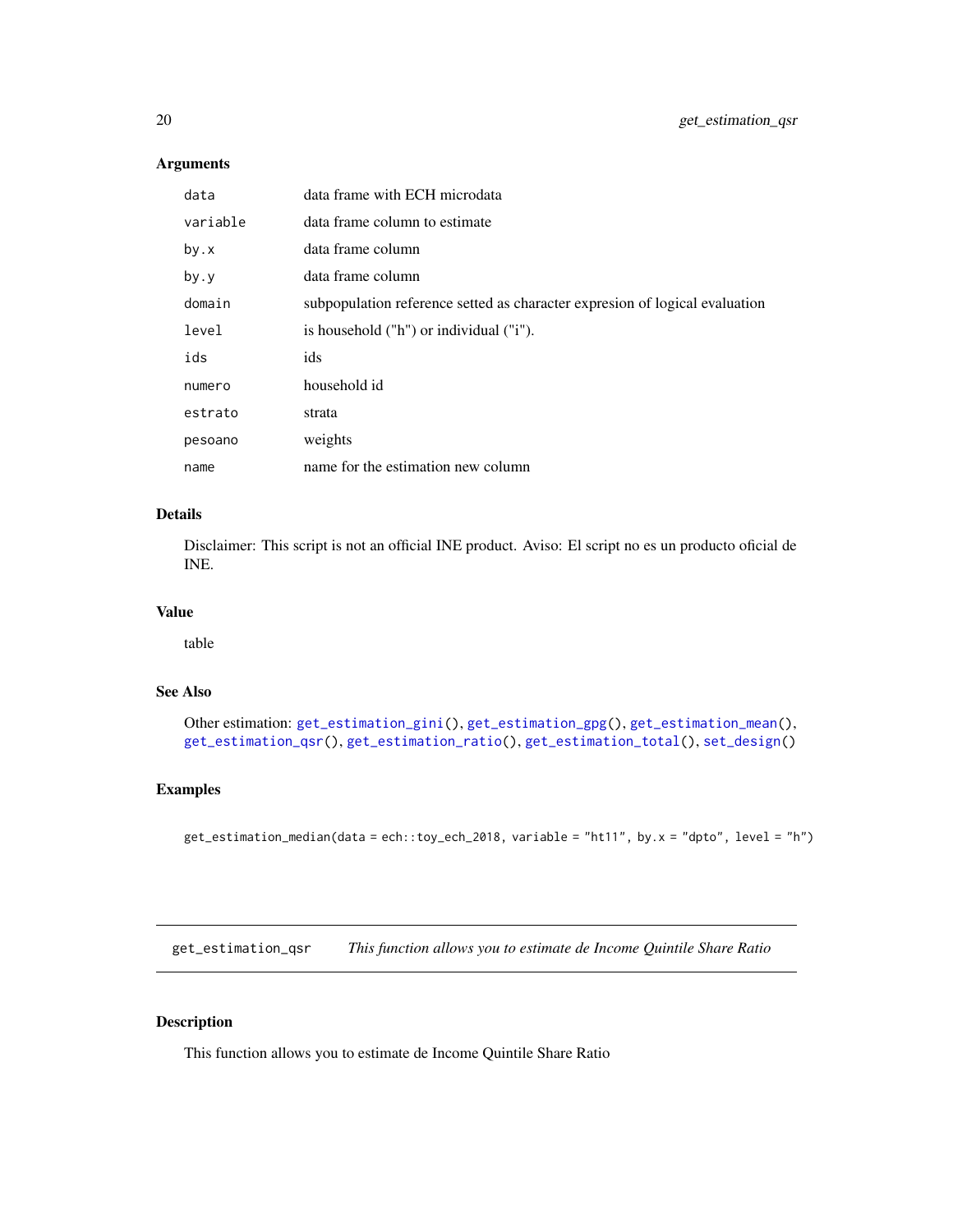<span id="page-20-0"></span>get\_estimation\_ratio 21

# Usage

```
get_estimation_qsr(
  data = ech::toy_ech_2018,variable = "y\_pc_d_r",
 by = NULL,ids = NULL,
  estrato = NULL,
 pesoano = "pesoano"
)
```
## Arguments

| data     | data.frame                             |
|----------|----------------------------------------|
| variable | Variable name of total income per hour |
| by       | data frame column                      |
| ids      | Variable name of cluster               |
| estrato  | Variable name of strata                |
| pesoano  | Variable name of weights               |

## Value

table

# See Also

```
Other estimation: get_estimation_gini(), get_estimation_gpg(), get_estimation_mean(),
get_estimation_median(), get_estimation_ratio(), get_estimation_total(), set_design()
```
## Examples

```
toy_ech_2018 <- income_constant_prices(data = ech::toy_ech_2018, index = "IPC", level = "R",
                                       base_month = "01", base_year = "2005")
get_estimation_qsr(data = toy_ech_2018, variable = "y_pc_d_r", pesoano = "pesoano")
```
<span id="page-20-1"></span>get\_estimation\_ratio *This function allows you to estimate ratio variables at universe level.*

#### Description

This function allows you to estimate ratio variables at universe level.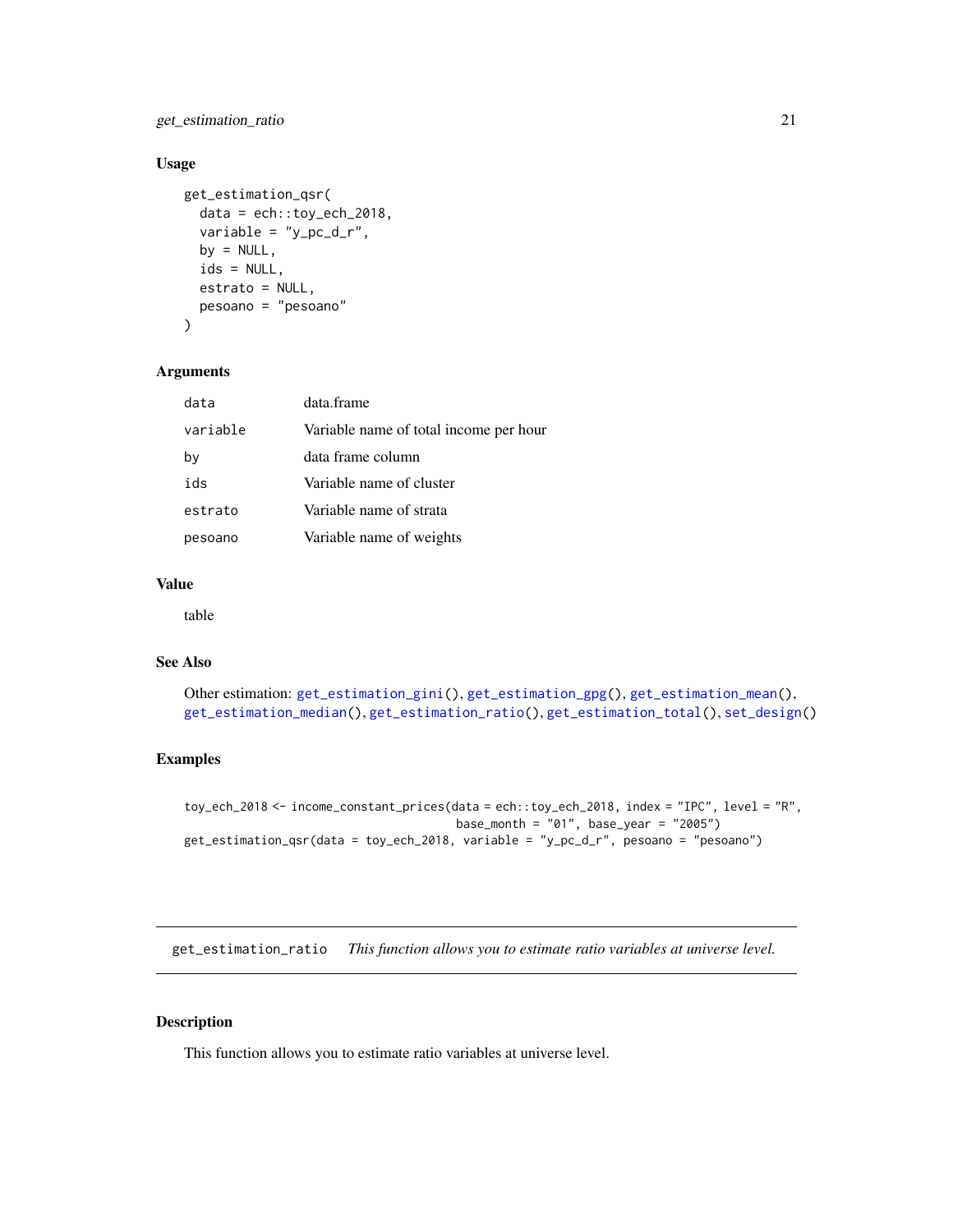## Usage

```
get_estimation_ratio(
 data = ech::toy_ech_2018,variable.x = NULL,
 variable.y = NULL,
 by.x = NULL,
 by.y = NULL,
 domain = NULL,
 level = NULL,ids = NULL,numero = "numero",
 estrato = NULL,
 pesoano = "pesoano",
 name = "estimacion"
)
```
# Arguments

| data       | data frame with ECH microdata                                               |
|------------|-----------------------------------------------------------------------------|
| variable.x | data frame column to estimate                                               |
| variable.y | data frame column to estimate                                               |
| by.x       | data frame column                                                           |
| by.y       | data frame column                                                           |
| domain     | subpopulation reference setted as character expresion of logical evaluation |
| level      | is household ("h") or individual ("i")                                      |
| ids        | Variable name of cluster                                                    |
| numero     | Variable name of household id                                               |
| estrato    | Variable name of strata                                                     |
| pesoano    | Variable name of weights                                                    |
| name       | name for the estimation new column                                          |

# Details

Disclaimer: This script is not an official INE product. Aviso: El script no es un producto oficial de INE.

## Value

table

## See Also

```
Other estimation: get_estimation_gini(), get_estimation_gpg(), get_estimation_mean(),
get_estimation_median(), get_estimation_qsr(), get_estimation_total(), set_design()
```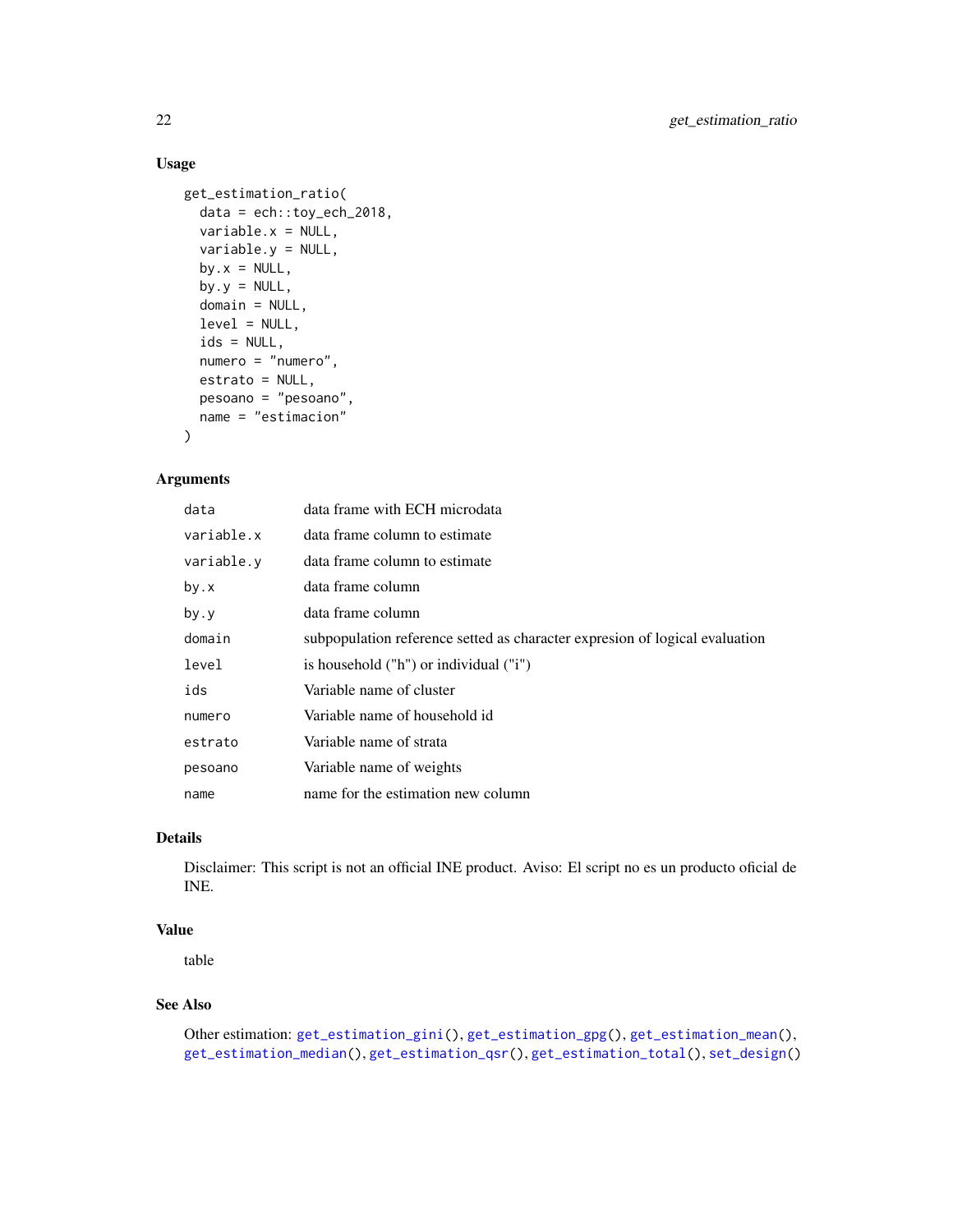# <span id="page-22-0"></span>Examples

```
toy_ech_2018 <- employment(data = ech::toy_ech_2018, pobpcoac = "pobpcoac")
get_estimation_ratio(data = toy_ech_2018, variable.x = "po", variable.y = "pea", level = "i")
```
<span id="page-22-1"></span>get\_estimation\_total *This function allows you to estimate total variable at universe level.*

## Description

This function allows you to estimate total variable at universe level.

## Usage

```
get_estimation_total(
 data = ech::toy_ech_2018,variable = NULL,
 by.x = NULL,
 by.y = NULL,
 domain = NULL,
 level = NULL,ids = NULL,numero = "numero",
 estrato = NULL,
 pesoano = "pesoano",
 name = "estimacion"
)
```
## Arguments

| data     | data frame with ECH microdata                                                |
|----------|------------------------------------------------------------------------------|
| variable | data frame column to estimate                                                |
| by.x     | data frame column                                                            |
| by.y     | data frame column                                                            |
| domain   | subpopulation reference setted as character expression of logical evaluation |
| level    | is household ("h") or individual ("i").                                      |
| ids      | ids                                                                          |
| numero   | household id                                                                 |
| estrato  | strata                                                                       |
| pesoano  | weights                                                                      |
| name     | name for the estimation new column                                           |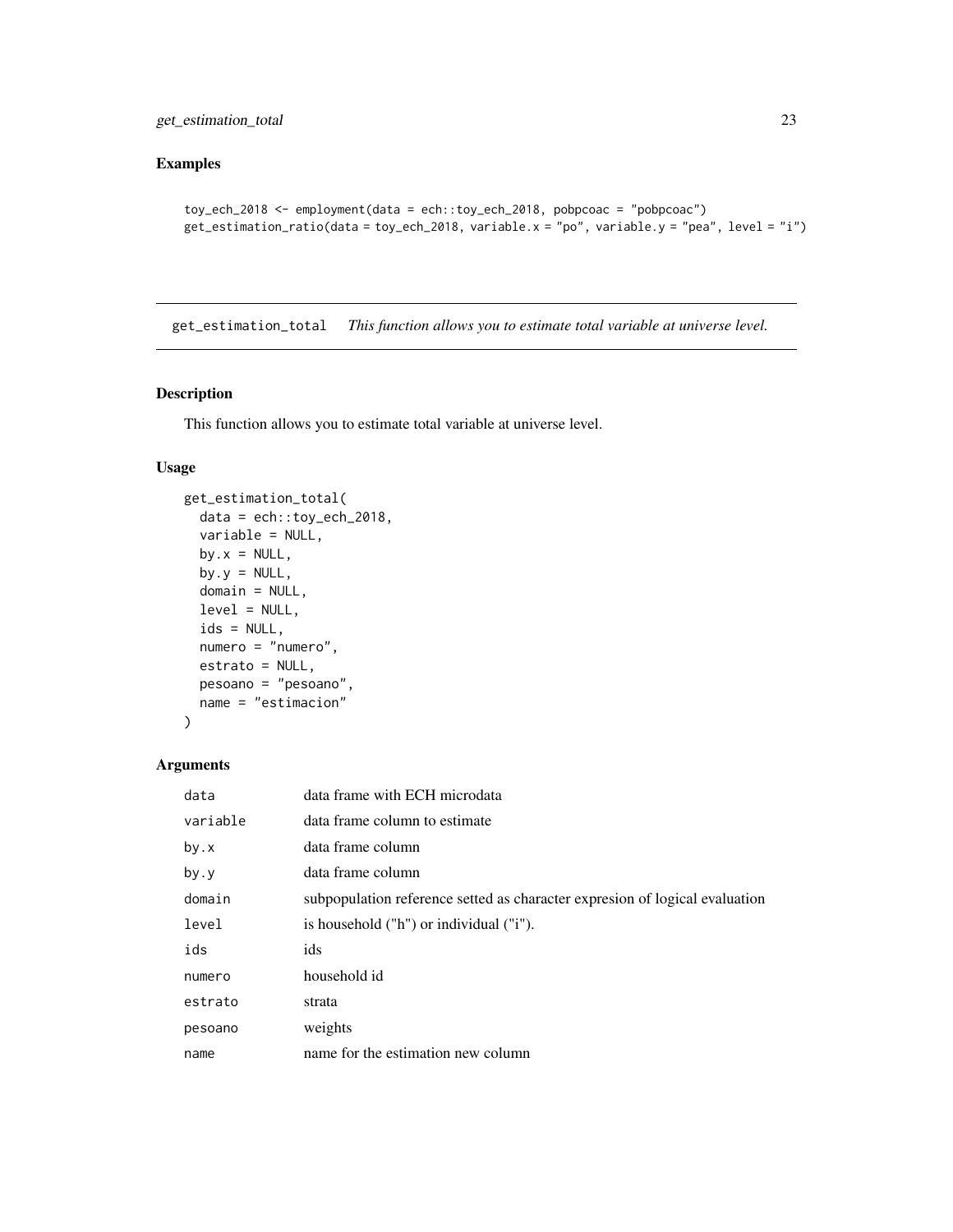## Details

Disclaimer: This script is not an official INE product. Aviso: El script no es un producto oficial de INE.

# Value

table

## See Also

```
Other estimation: get_estimation_gini(), get_estimation_gpg(), get_estimation_mean(),
get_estimation_median(), get_estimation_qsr(), get_estimation_ratio(), set_design()
```
# Examples

```
get_estimation_total(variable = "pobre06", by.x = "dpto", level = "h")
```
<span id="page-23-1"></span>

| get_ipab | This function allows you to get the IPAB (Indice de precios de alimen- |
|----------|------------------------------------------------------------------------|
|          | tos y bebidas) data                                                    |

## Description

This function allows you to get the IPAB (Indice de precios de alimentos y bebidas) data

## Usage

```
get\_ipab(folder = tempdir(), sheet = 1)
```
## Arguments

| folder | temporal folder         |
|--------|-------------------------|
| sheet  | sheet number. Default 1 |

# Details

Disclaimer: This script is not an official INE product. Aviso: El script no es un producto oficial de INE.

# Value

data.frame

# See Also

Other dwnld\_read: [get\\_cba\\_cbna\(](#page-13-1)), [get\\_dictionary\(](#page-14-1)), [get\\_ipab\\_region\(](#page-24-1)), [get\\_ipc\\_region\(](#page-25-1)), [get\\_ipc\(](#page-24-2)), [get\\_microdata\(](#page-26-2)), [read\\_microdata\(](#page-49-1))

<span id="page-23-0"></span>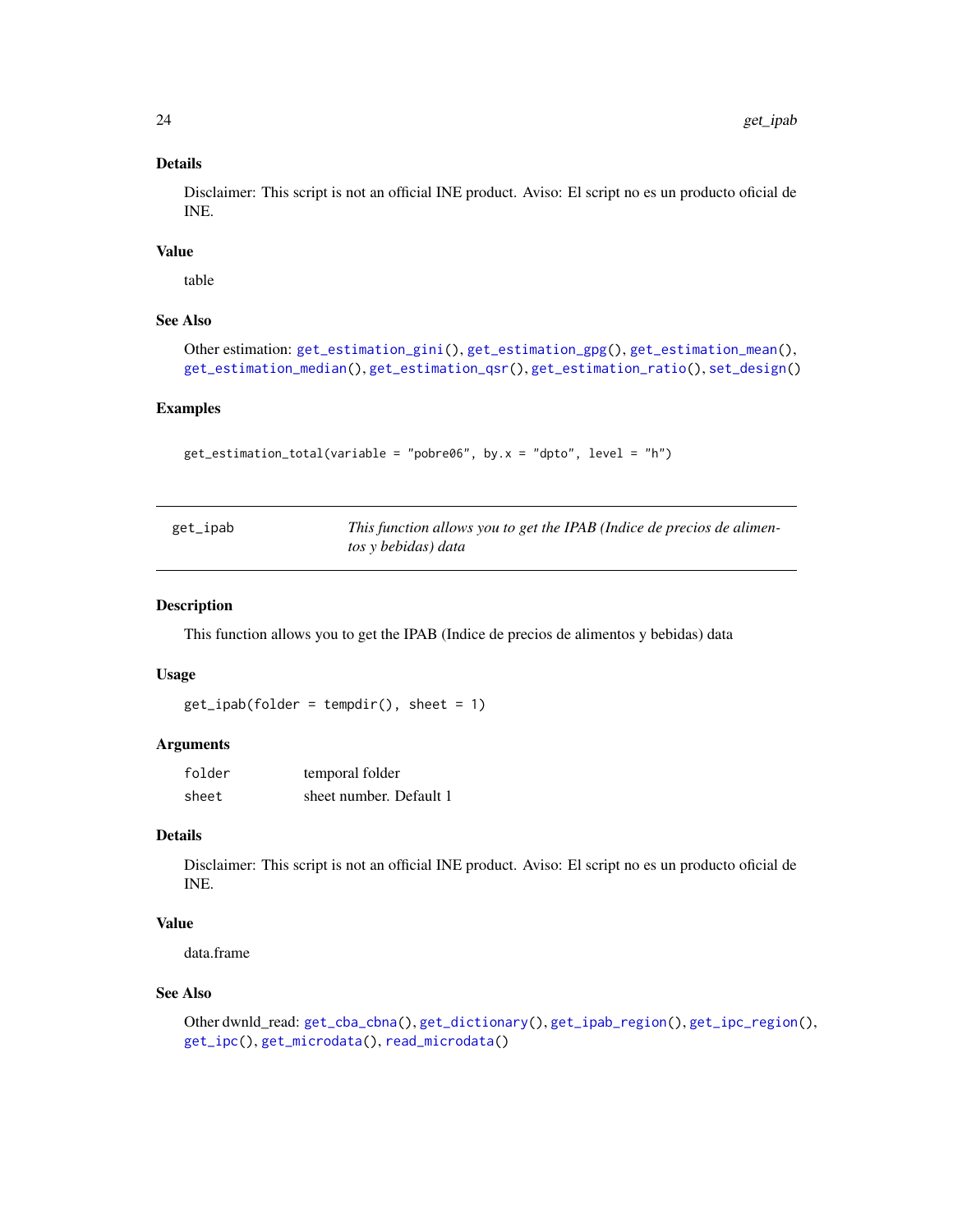<span id="page-24-1"></span><span id="page-24-0"></span>

## Description

This function allows you to get the IPAB (Indice de precios de alimentos y bebidas) data

#### Usage

```
get_ipab_region(folder = tempdir(), region, sheet = 1)
```
# Arguments

| folder | temporal folder                         |
|--------|-----------------------------------------|
| region | Montevideo ("M"), Interior Urbano ("I") |
| sheet  | sheet number. Default 1                 |

## Value

data.frame

# See Also

```
Other dwnld_read: get_cba_cbna(), get_dictionary(), get_ipab(), get_ipc_region(), get_ipc(),
get_microdata(), read_microdata()
```
<span id="page-24-2"></span>get\_ipc *This function allows you to get the IPC data*

# Description

This function allows you to get the IPC data

# Usage

get\_ipc(folder = tempdir())

## **Arguments**

folder ruta temporal para descargar el archivo

#### Details

Disclaimer: This script is not an official INE product. Aviso: El script no es un producto oficial de INE.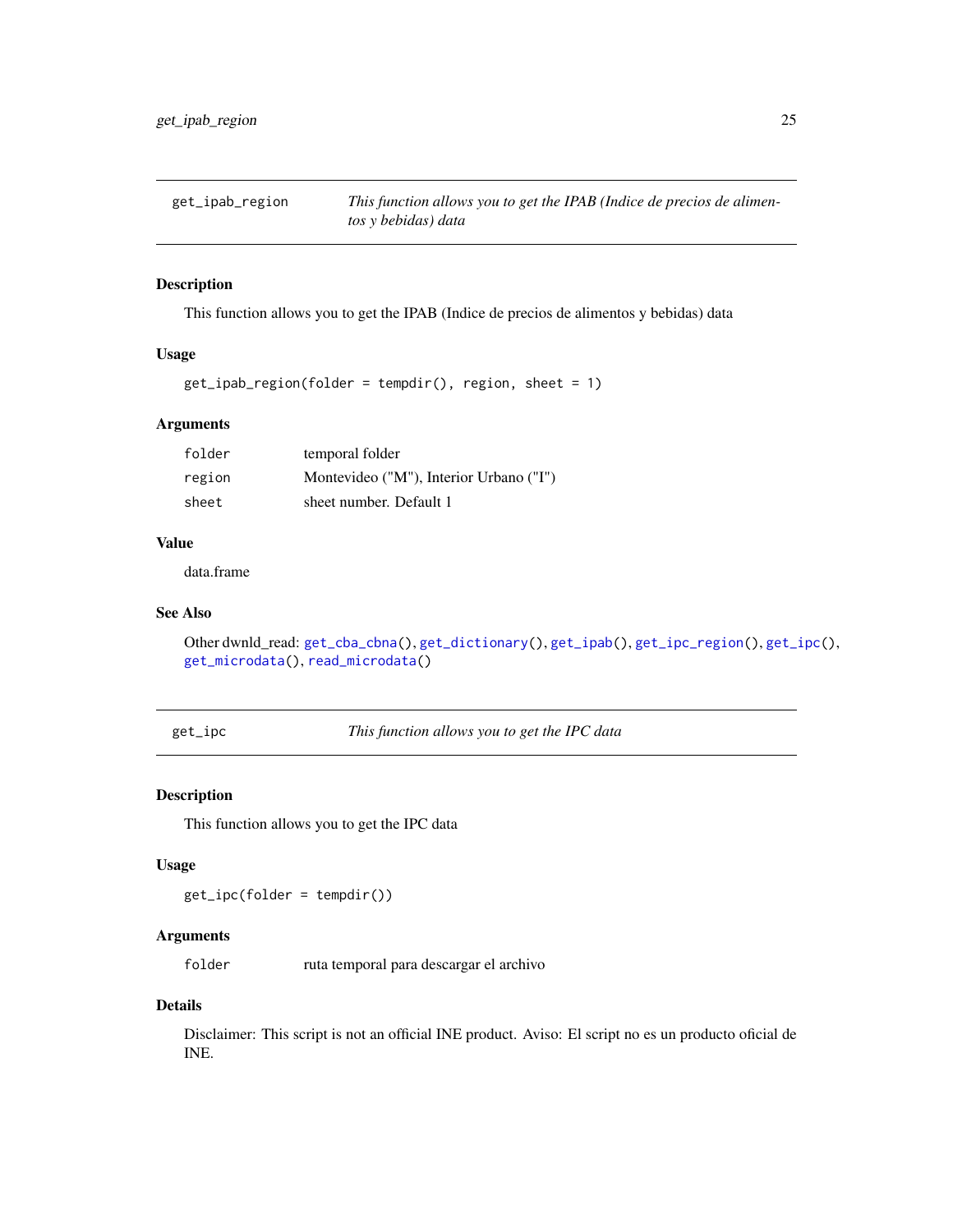# See Also

```
Other dwnld_read: get_cba_cbna(), get_dictionary(), get_ipab_region(), get_ipab(), get_ipc_region(),
get_microdata(), read_microdata()
```
<span id="page-25-1"></span>get\_ipc\_region *This function allows you to get the IPC data*

# Description

This function allows you to get the IPC data

# Usage

```
get_ipc_region(folder = tempdir(), region, sheet = 1)
```
# Arguments

| folder | temporal folder                    |
|--------|------------------------------------|
| region | Montevideo ("M") or Interior ("I") |
| sheet  | sheet number. Default 1.           |

## Details

Disclaimer: This script is not an official INE product. Aviso: El script no es un producto oficial de INE.

## Value

data.frame

# See Also

```
Other dwnld_read: get_cba_cbna(), get_dictionary(), get_ipab_region(), get_ipab(), get_ipc(),
get_microdata(), read_microdata()
```
<span id="page-25-0"></span>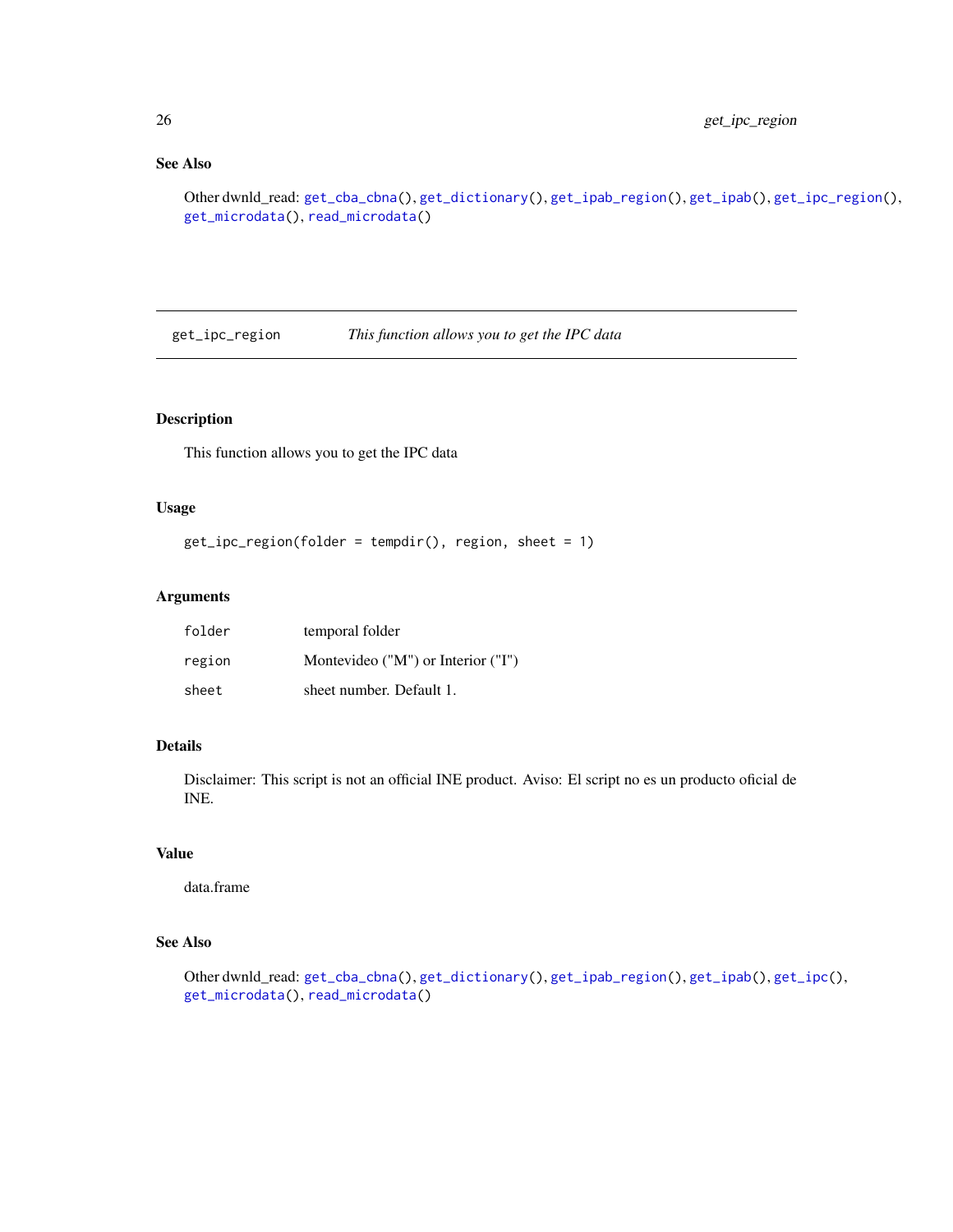<span id="page-26-2"></span><span id="page-26-0"></span>

# Description

This function allows you to download and read ECH from INE website

#### Usage

```
get_microdata(year = NULL, folder = tempdir(), toR = TRUE)
```
## Arguments

| vear   | allows download data from 2011 to 2019. Default the last year          |
|--------|------------------------------------------------------------------------|
| folder | Folder where are the files or be download                              |
| toR    | write data frame in R format and delete download file and unpack files |

# Details

Disclaimer: This script is not an official INE product. Aviso: El script no es un producto oficial de INE.

## Value

unrar files from INE web and the respective data frame in tibble format

## See Also

```
Other dwnld_read: get_cba_cbna(), get_dictionary(), get_ipab_region(), get_ipab(), get_ipc_region(),
get_ipc(), read_microdata()
```
<span id="page-26-1"></span>

| household_type | This function allows you to calculate the household type for each |
|----------------|-------------------------------------------------------------------|
|                | household in the survey. A household is composed of one or more   |
|                | people who occupy a housing unit.                                 |

## Description

This function allows you to calculate the household type for each household in the survey. A household is composed of one or more people who occupy a housing unit.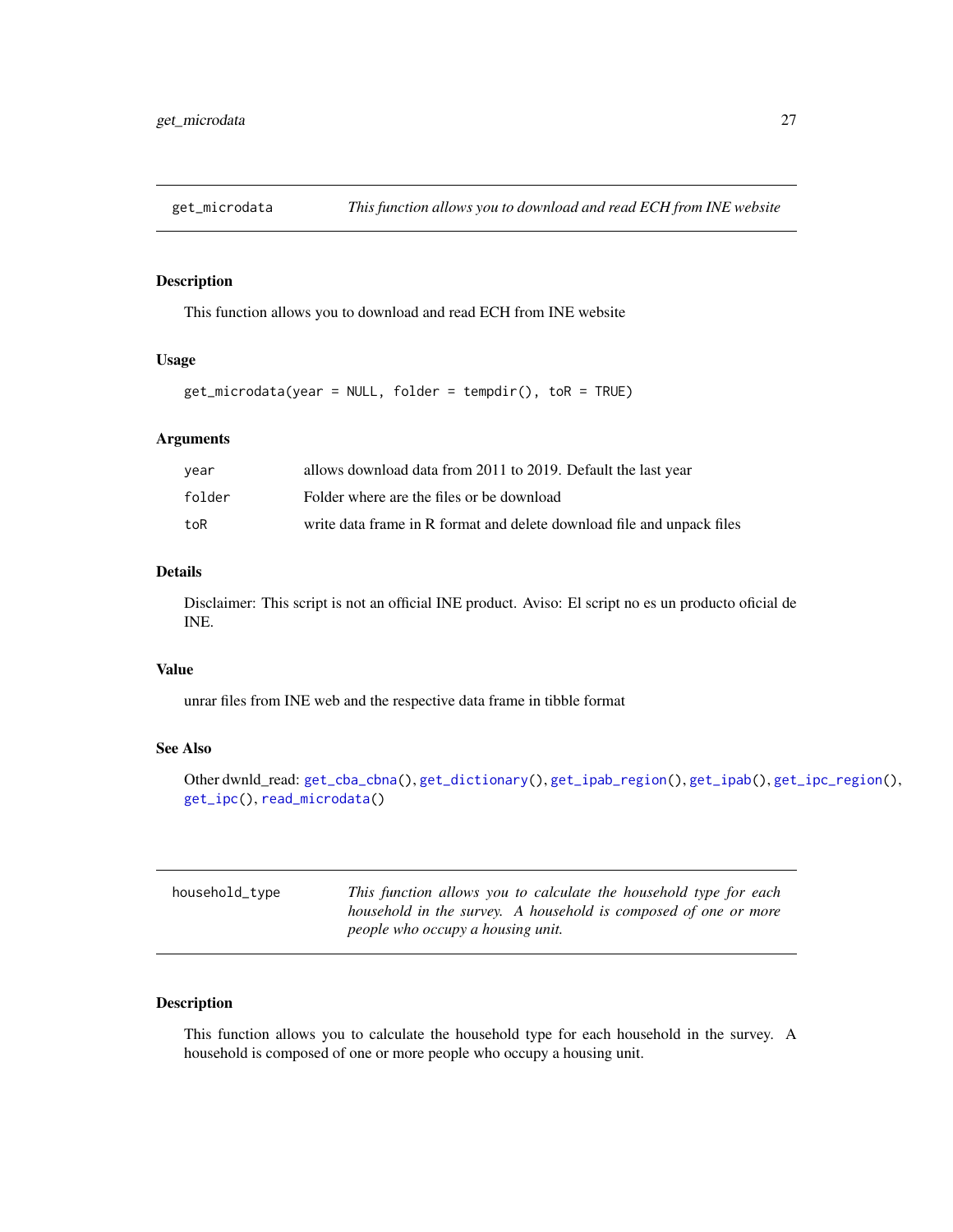# Usage

```
household_type(
 data = ech::toy\_ech\_2018,numero = "numero",
 e26 = "e26",e27 = "e27".e30 = "e30"
)
```
# Arguments

| data   | data frame with ECH microdata |
|--------|-------------------------------|
| numero | Variable name of household id |
| e26    | Variable name of sex          |
| e27    | Variable name of age.         |
| e30    | Variable name of householder  |

## Details

Disclaimer: This script is not an official INE product. Aviso: El script no es un producto oficial de INE.

# Value

data.frame

## See Also

Other demographic: [age\\_groups\(](#page-2-1))

# Examples

toy\_ech\_2018 <- household\_type(data = ech::toy\_ech\_2018)

<span id="page-27-1"></span>housing\_conditions *This function allows you to calculate the housing conditions*

# Description

This function allows you to calculate the housing conditions

```
housing_conditions(data = ech::toy_ech_2018, c2 = "c2", c3 = "c3", c4 = "c4")
```
<span id="page-27-0"></span>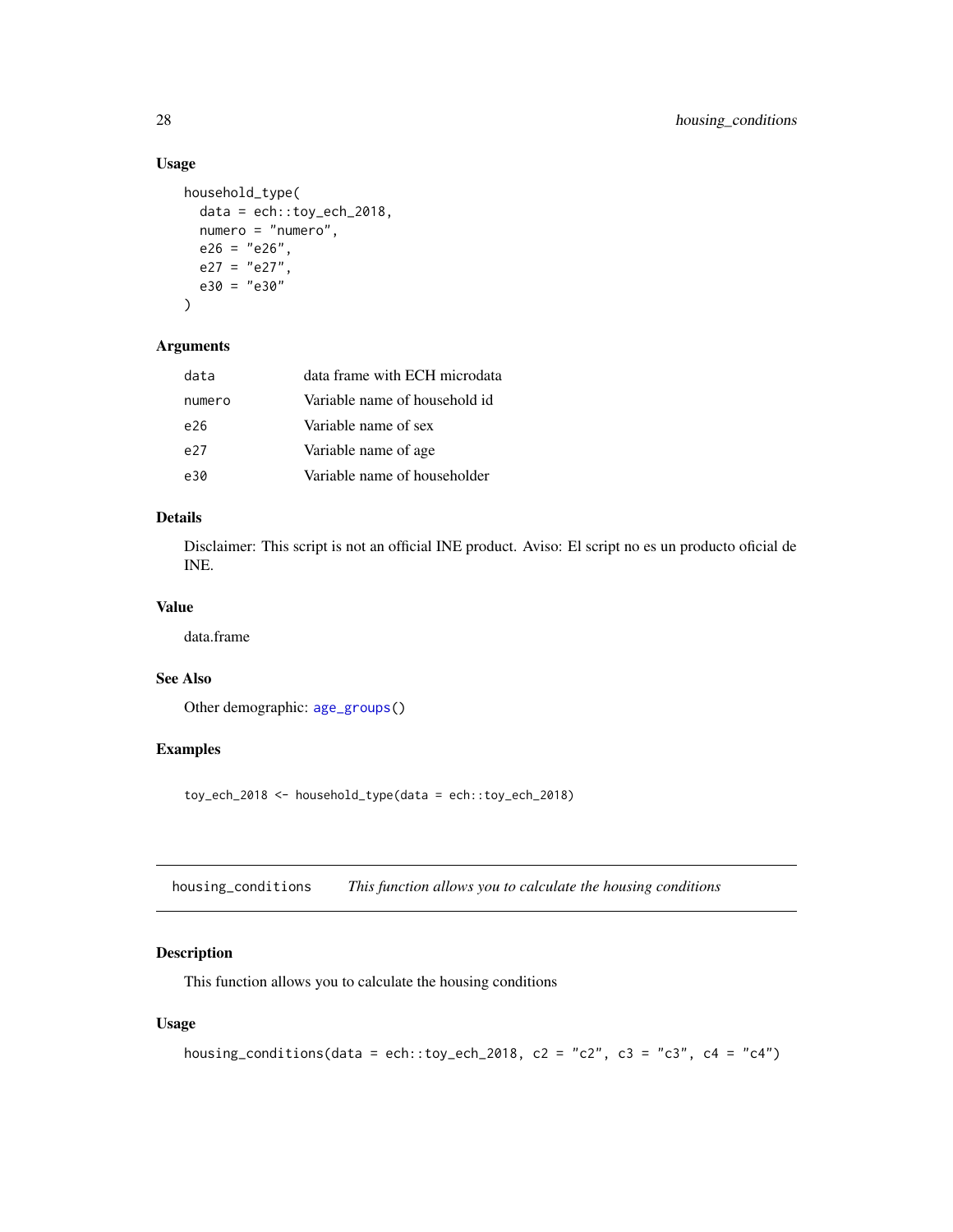## <span id="page-28-0"></span>Arguments

| data           | data.frame                                              |
|----------------|---------------------------------------------------------|
| C <sub>2</sub> | Variable name of predominant material on external walls |
| C <sub>3</sub> | Variable name of predominant roofing material           |
| C <sub>4</sub> | Variable name of predominant flooring material          |

# Details

Disclaimer: This script is not an official INE product. Aviso: El script no es un producto oficial de INE.

## Value

data.frame

# See Also

Other dwelling: [housing\\_deprivation\(](#page-28-1)), [housing\\_situation\(](#page-30-1)), [housing\\_tenure\(](#page-31-1)), [overcrowding\(](#page-47-1))

## Examples

toy\_ech\_2018 <- housing\_conditions(data = ech::toy\_ech\_2018)

<span id="page-28-1"></span>housing\_deprivation *This function allows you to calculate the housing status*

## Description

This function allows you to calculate the housing status

```
housing_deprivation(
 data = ech::toy_ech_2018,n = 1,ht19 = "ht19",d9 = "d9",d10 = "d10",d11 = "d11",d12 = "d12",d13 = "d13".d16 = "d16",d18 = "d18".d19 = "d19",c2 = "c2",c3 = "c3",
```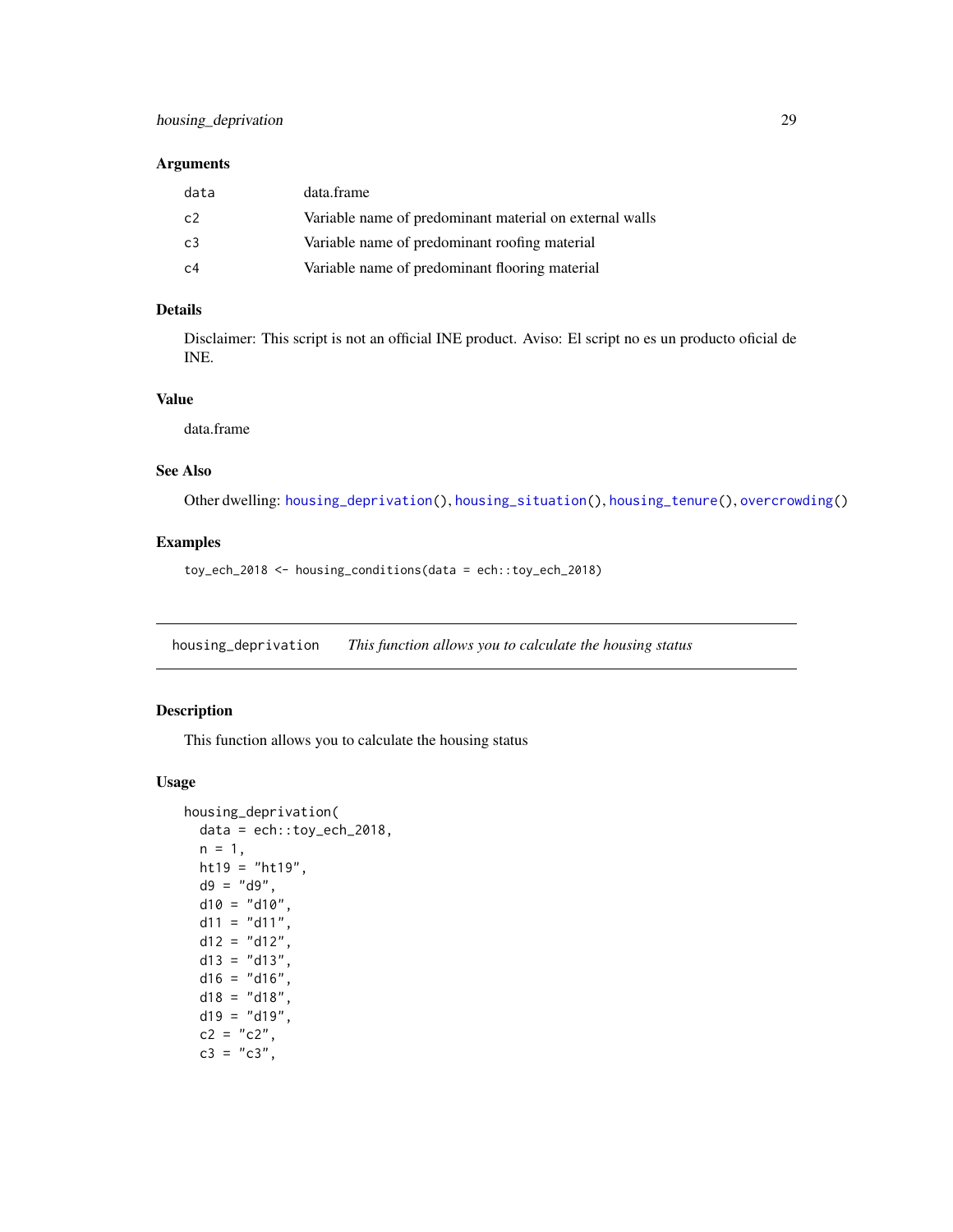```
c4 = "c4",quintil = "quintil",
 region_4 = "region_4"\lambda
```
# Arguments

| data           | data.frame                                              |
|----------------|---------------------------------------------------------|
| n              | number of deprivations to consider. Default 1           |
| ht19           | Variable name of number of individuals in the household |
| d9             | Variable name of number of rooms                        |
| d10            | Variable name of number of rooms to sleep               |
| d11            | Variable name of principal source of potable water      |
| d12            | Variable name of water supply network / water access    |
| d13            | Variable name of sanitary facilities                    |
| d16            | Variable name of sewerage facilities                    |
| d18            | Variable name of energy source for lighting             |
| d19            | Variable name of cooking space                          |
| c2             | Variable name of predominant material on external walls |
| c3             | Variable name of predominant roofing material           |
| c <sub>4</sub> | Variable name of predominant flooring material          |
| quintil        | Variable name of income quintil                         |
| region_4       | Variable name of region                                 |

# Details

Disclaimer: This script is not an official INE product. Aviso: El script no es un producto oficial de INE.

## Value

data.frame

# See Also

Other dwelling: [housing\\_conditions\(](#page-27-1)), [housing\\_situation\(](#page-30-1)), [housing\\_tenure\(](#page-31-1)), [overcrowding\(](#page-47-1))

# Examples

```
toy_ech_2018 <- income_constant_prices(data = ech::toy_ech_2018)
toy_ech_2018 <- income_quantiles(data = toy_ech_2018)
toy_ech_2018 <- housing_deprivation(data = toy_ech_2018)
```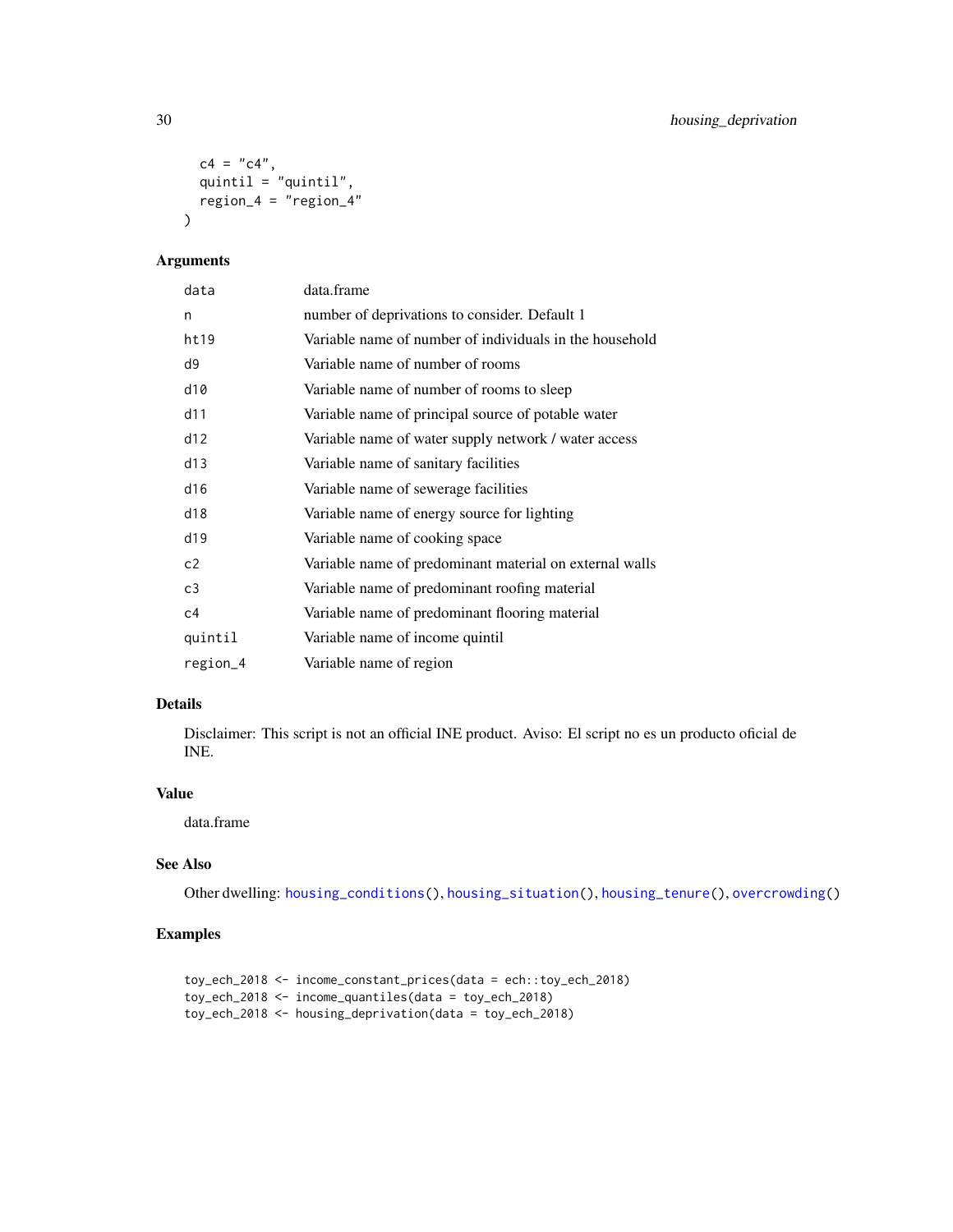<span id="page-30-1"></span><span id="page-30-0"></span>housing\_situation *This function allows you to calculate the housing situation*

## Description

This function allows you to calculate the housing situation

## Usage

```
housing_situation(
  data = ech::toy\_ech\_2018,c5_1 = "c5_1",c5_2 = "c5_2",c5_3 = "c5_3",c5_4 = "c5_4",c5_5 = "c5_5",c5_6 = "c5_6",c5_7 = "c5_7",c5_8 = "c5_8",c5_9 = "c5_9",c5_10 = "c5_10",c5<sub>-11</sub> = "c5<sub>-11</sub>",
 c5_12 = "c5_12")
```
# Arguments

| data      | data.frame                                   |
|-----------|----------------------------------------------|
| $c5-1$    | Variable name of roof condensation           |
| $c5-2$    | Variable name of roof drips                  |
| $c5-3$    | Variable name of walls cracks                |
| c54       | Variable name of broken doors or windows     |
| $c5-5$    | Variable name of floors cracks               |
| c56       | Variable name of plaster drop on walls       |
| c5 7      | Variable name of detached ceilings           |
| $c5-8$    | Variable name of poor sunlight               |
| $c5-9$    | Variable name of poor ventilation            |
| $c5 - 10$ | Variable name of floods when it rains        |
| $c5 - 11$ | Variable name of in danger of collapse       |
| $c5 - 12$ | Variable name of dampness in the foundations |
|           |                                              |

## Details

Disclaimer: This script is not an official INE product. Aviso: El script no es un producto oficial de INE.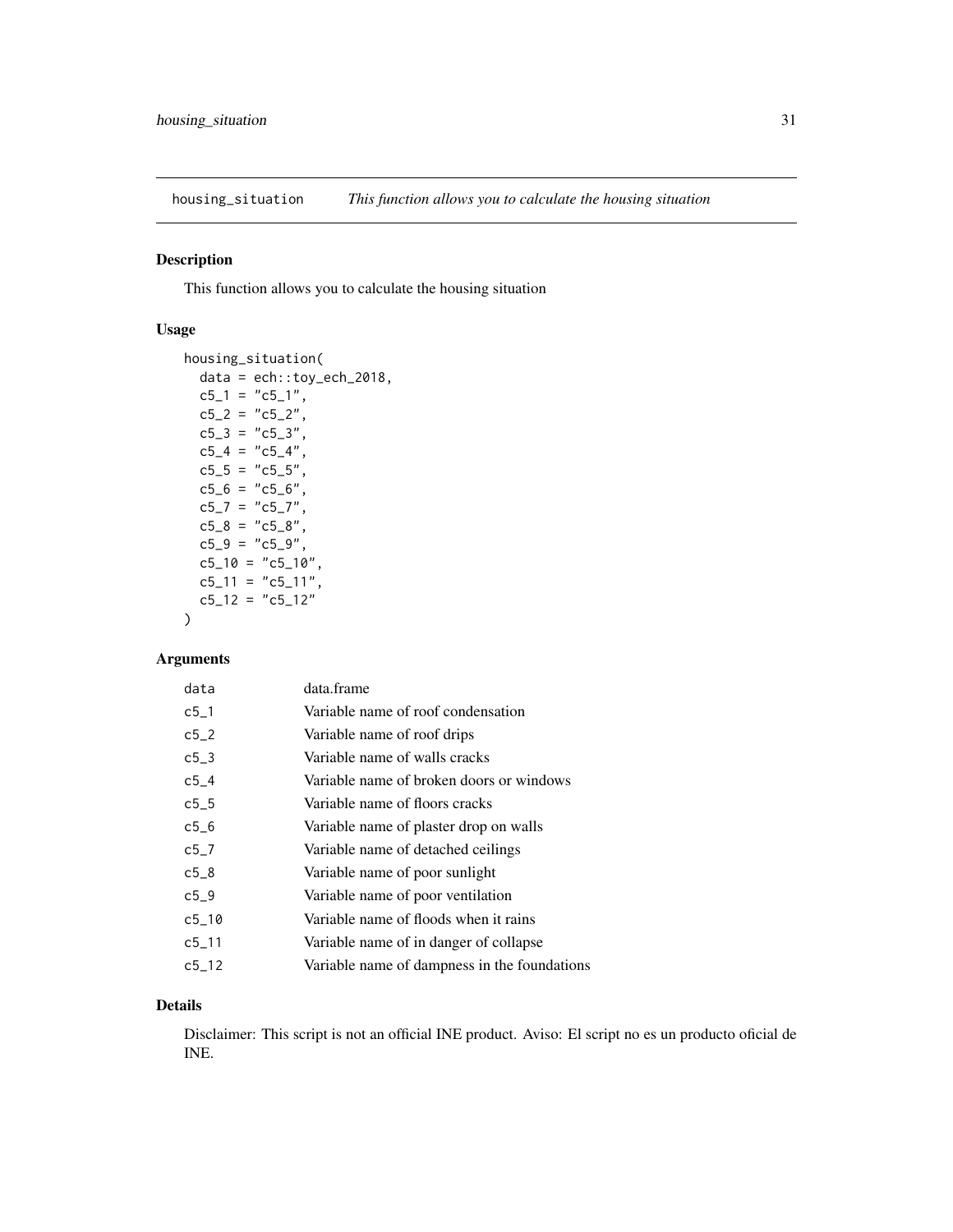# <span id="page-31-0"></span>Value

data.frame

# See Also

Other dwelling: [housing\\_conditions\(](#page-27-1)), [housing\\_deprivation\(](#page-28-1)), [housing\\_tenure\(](#page-31-1)), [overcrowding\(](#page-47-1))

## Examples

toy\_ech\_2018 <- housing\_situation(data = ech::toy\_ech\_2018)

<span id="page-31-1"></span>housing\_tenure *This function allows you to calculate the housing tenure*

## Description

This function allows you to calculate the housing tenure

## Usage

```
housing_tenure(data = ech::toy_ech_2018, d8_1 = "d8_1")
```
# Arguments

| data | data.frame                                                                 |
|------|----------------------------------------------------------------------------|
| d8   | Variable name of housing tenure (owner, renter, rent-free occupancy, etc.) |

## Details

Disclaimer: This script is not an official INE product. Aviso: El script no es un producto oficial de INE.

## Value

data.frame

# See Also

Other dwelling: [housing\\_conditions\(](#page-27-1)), [housing\\_deprivation\(](#page-28-1)), [housing\\_situation\(](#page-30-1)), [overcrowding\(](#page-47-1))

# Examples

toy\_ech\_2018 <- housing\_tenure(data = ech::toy\_ech\_2018)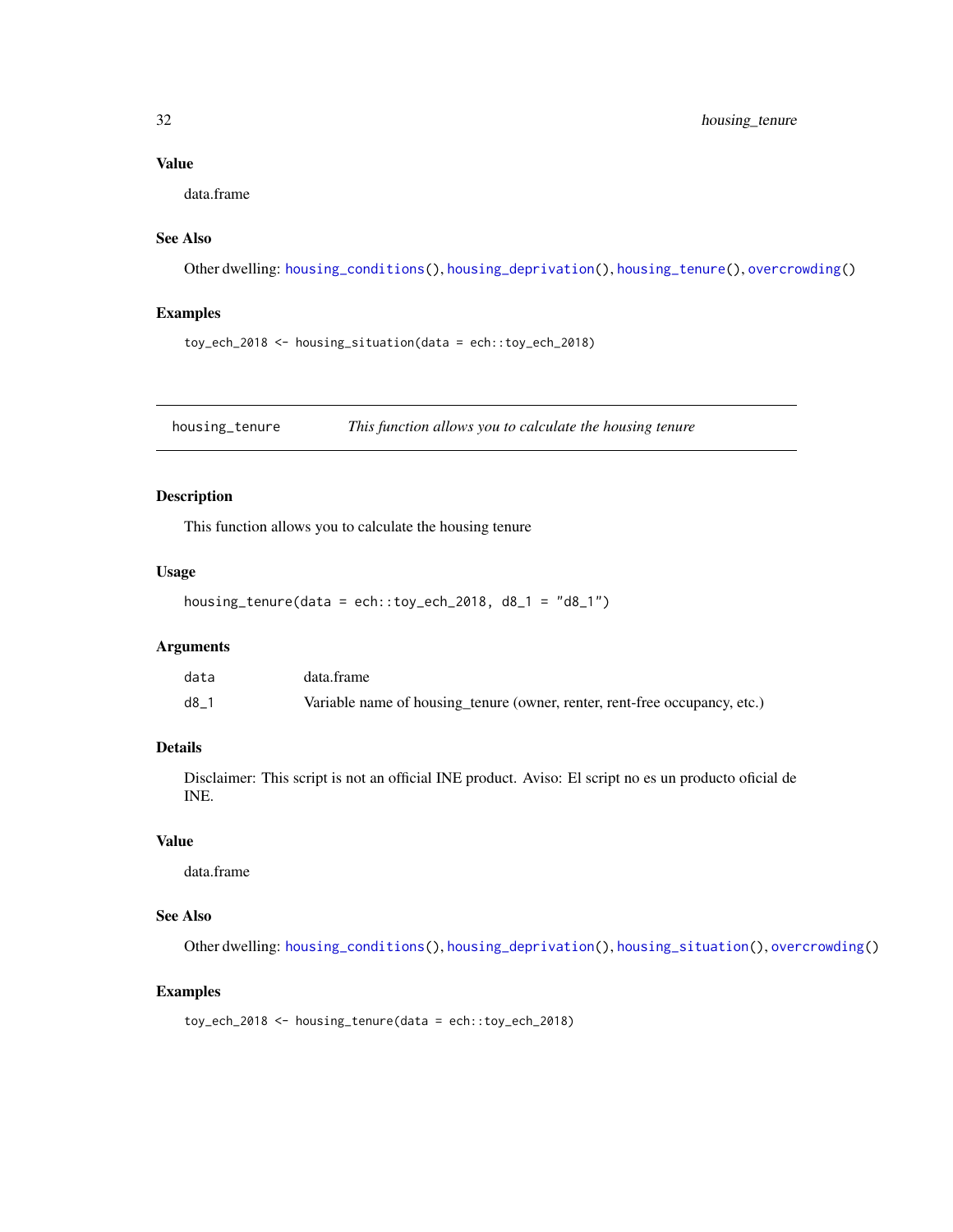```
income_constant_prices
```
*This function allows you to calculate the household income constant prices*

# Description

This function allows you to calculate the household income constant prices

## Usage

```
income_constant_prices(
 data = ech::toy_ech_2018,
 base_month = 6,
 base\_year = 2018,
 index = "IPC",level = "G",mes = "mes",ht11 = "ht11",ht13 = "ht13",ht19 = "ht19"
)
```
## Arguments

| data       | data.frame with ECH microdata                                          |
|------------|------------------------------------------------------------------------|
| base_month | baseline month                                                         |
| base_year  | baseline year                                                          |
| index      | <b>IPC</b> or <b>IPAB</b>                                              |
| level      | General ("G") or Regional ("R")                                        |
| mes        | month                                                                  |
| ht11       | Variable name of income. Default: ht11                                 |
| ht13       | Variable name of rental value. Default: ht13                           |
| ht19       | Variable name of number of individuals in the household. Default: ht19 |

# Details

Disclaimer: This script is not an official INE product. Aviso: El script no es un producto oficial de INE.

## Value

data.frame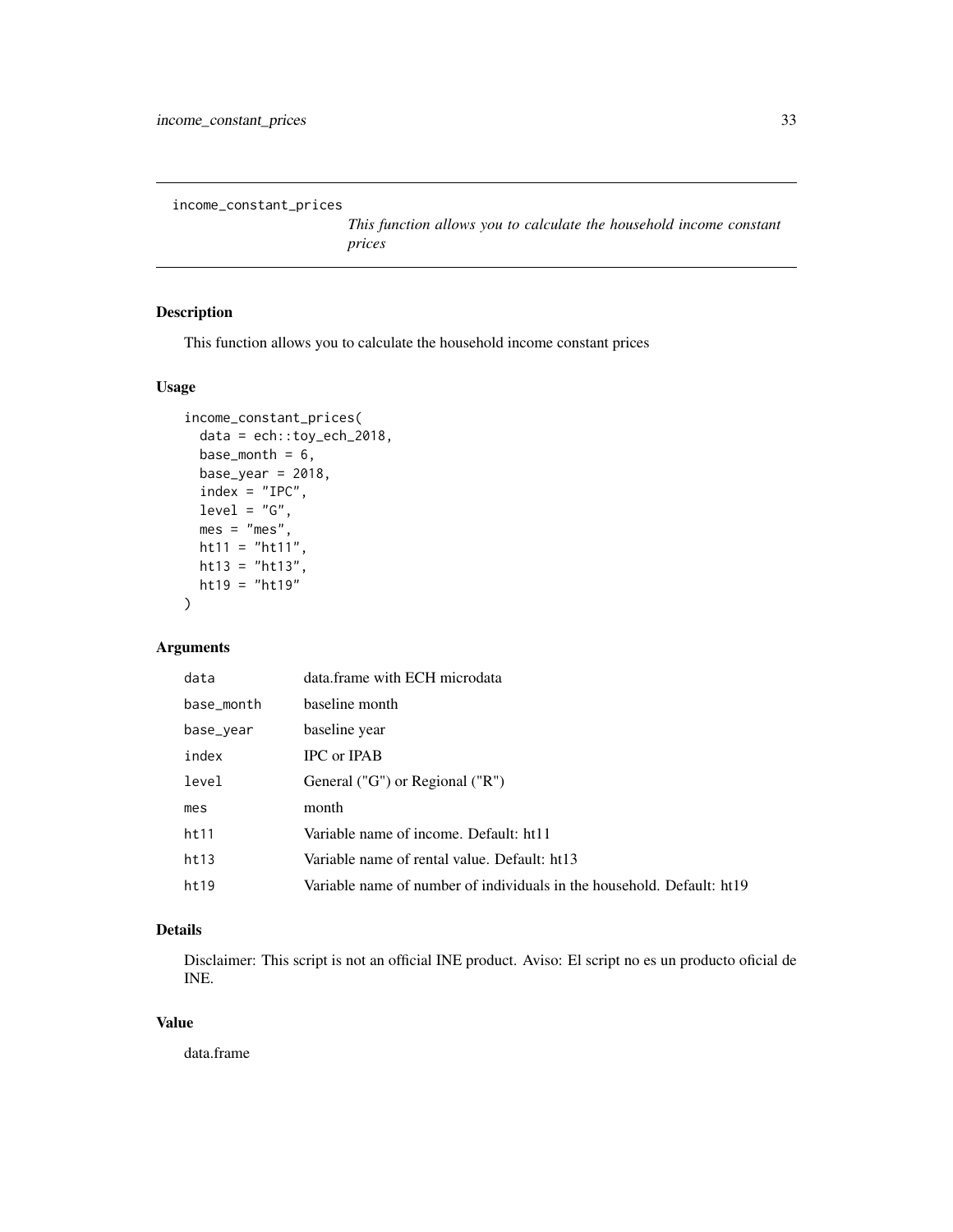## <span id="page-33-0"></span>See Also

```
Other income: basket_goods(), deflate(), income_quantiles(), labor_income_per_capita(),
labor_income_per_hour(), organize_ht11()
```
## Examples

toy\_ech\_2018 <- income\_constant\_prices(data = ech::toy\_ech\_2018)

<span id="page-33-1"></span>income\_quantiles *This function allows you to calculate the Household Income Quantiles*

#### Description

This function allows you to calculate the Household Income Quantiles

# Usage

```
income_quantiles(
 data = ech::toy\_ech\_2018,quantile = 5,
 weights = "pesoano",
 income = "y_pc_d"\lambda
```
## Arguments

| data     | data.frame                                                  |
|----------|-------------------------------------------------------------|
| quantile | Variable name of quintil $(5)$ or decil $(10)$ . Default: 5 |
| weights  | Variable name of ponderation variable. Default: "pesoano"   |
| income   | Variable name of income constant price. Default: "y_pc_d"   |

# Details

Disclaimer: This script is not an official INE product. Aviso: El script no es un producto oficial de INE.

# Value

data.frame

## See Also

```
Other income: basket_goods(), deflate(), income_constant_prices(), labor_income_per_capita(),
labor_income_per_hour(), organize_ht11()
```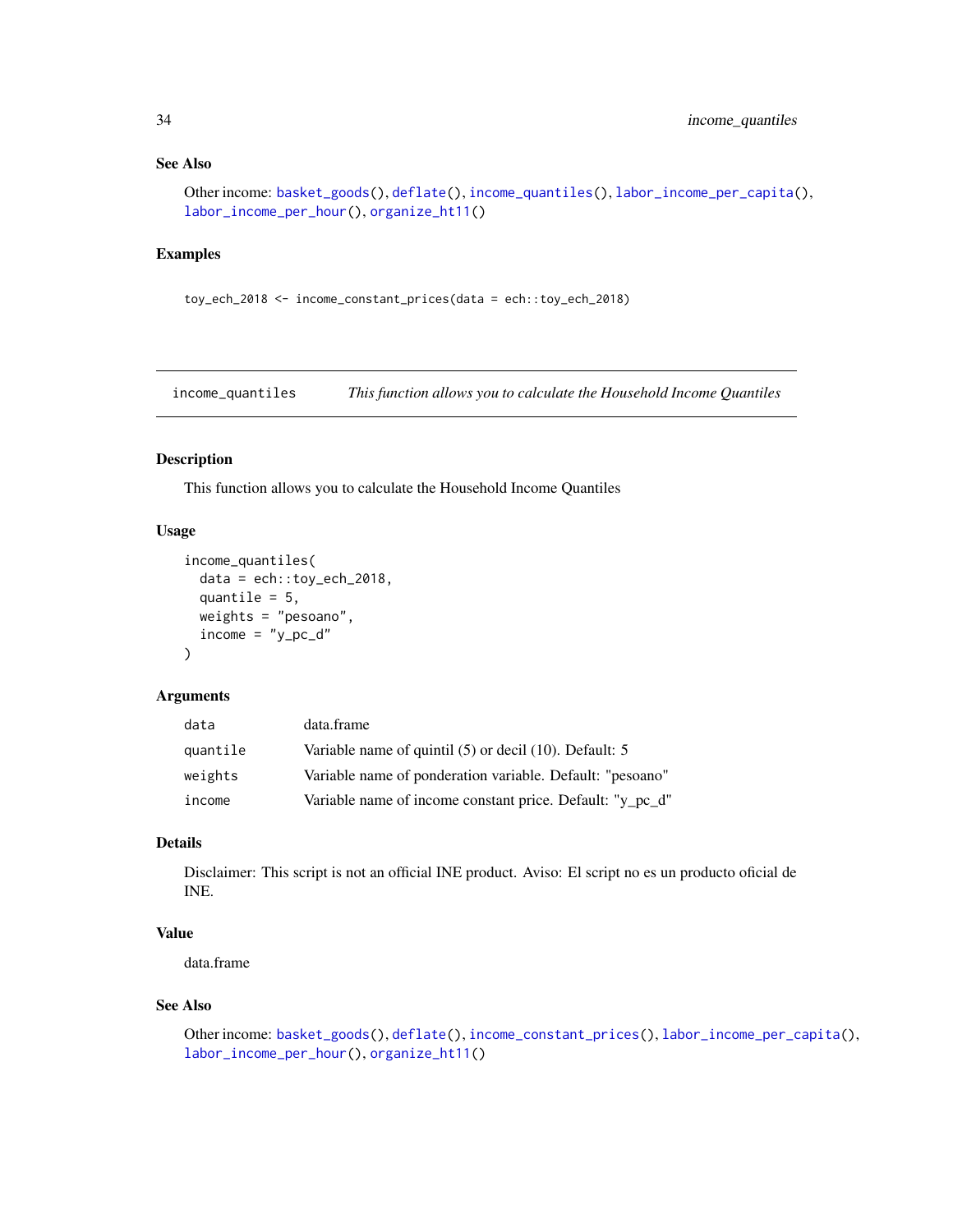# <span id="page-34-0"></span>Examples

```
toy_ech_2018 <- income_constant_prices(data = ech::toy_ech_2018)
toy_ech_2018 <- income_quantiles(data = toy_ech_2018)
```
integrated\_poverty\_measure

*This function allows you to calculate an integrated poverty measure*

# Description

This function allows you to calculate an integrated poverty measure

# Usage

```
integrated_poverty_measure(
 data = ech::toy_ech_2018,pobre06 = "pobre06",
 UBN_q = "UBN_q")
```
#### Arguments

| data    | data.frame               |
|---------|--------------------------|
| pobre06 | Variable name of poverty |
| UBN_q   | Variable name of UBN     |

# Value

data.frame

# See Also

Other poverty: [poverty\(](#page-48-1)), [unsatisfied\\_basic\\_needs\(](#page-71-1))

## Examples

```
toy_ech_18 <- enrolled_school(data = ech::toy_ech_2018)
toy_ech_18 <- years_of_schooling(toy_ech_18)
toy_ech_18 <- unsatisfied_basic_needs(toy_ech_18)
toy_ech_18 <- integrated_poverty_measure(data = toy_ech_18)
```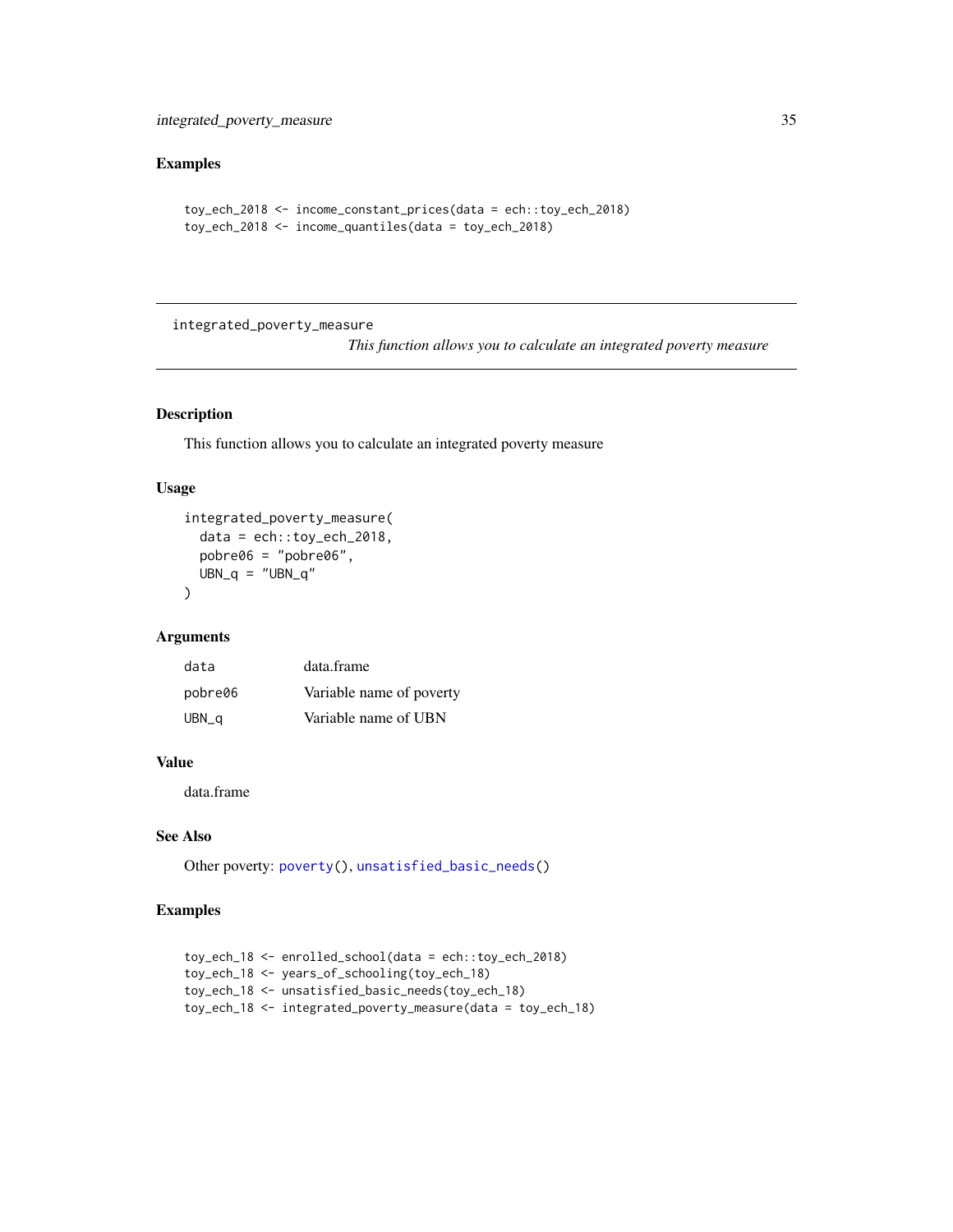<span id="page-35-2"></span><span id="page-35-0"></span>

## Description

A dataset containing the IPAB

## Usage

ipab\_base2010

## Format

A data frame with 286 rows and 2 variables:

fecha date from 1997 to 2020

indice IPAB

# Details

Disclaimer: This script is not an official INE product. Aviso: El script no es un producto oficial de INE.

## Source

<http://www.ine.gub.uy/>

# See Also

Other dataset: [cba\\_cbna\\_int](#page-5-1), [cba\\_cbna\\_mdeo](#page-6-1), [cba\\_cbna\\_rur](#page-6-2), [ciiu4](#page-7-1), [dic](#page-9-1), [ipab\\_base2010\\_int](#page-35-1), [ipab\\_base2010\\_mdeo](#page-36-1), [ipc\\_base2010\\_int](#page-38-1), [ipc\\_base2010\\_mdeo](#page-38-2), [ipc\\_base2010](#page-37-1), [toy\\_ech\\_2018\\_income](#page-67-1), [toy\\_ech\\_2018](#page-51-1), [urls\\_ine](#page-73-1)

<span id="page-35-1"></span>ipab\_base2010\_int *A dataset containing the IPAB for the Interior region*

## Description

A dataset containing the IPAB for the Interior region

## Usage

ipab\_base2010\_int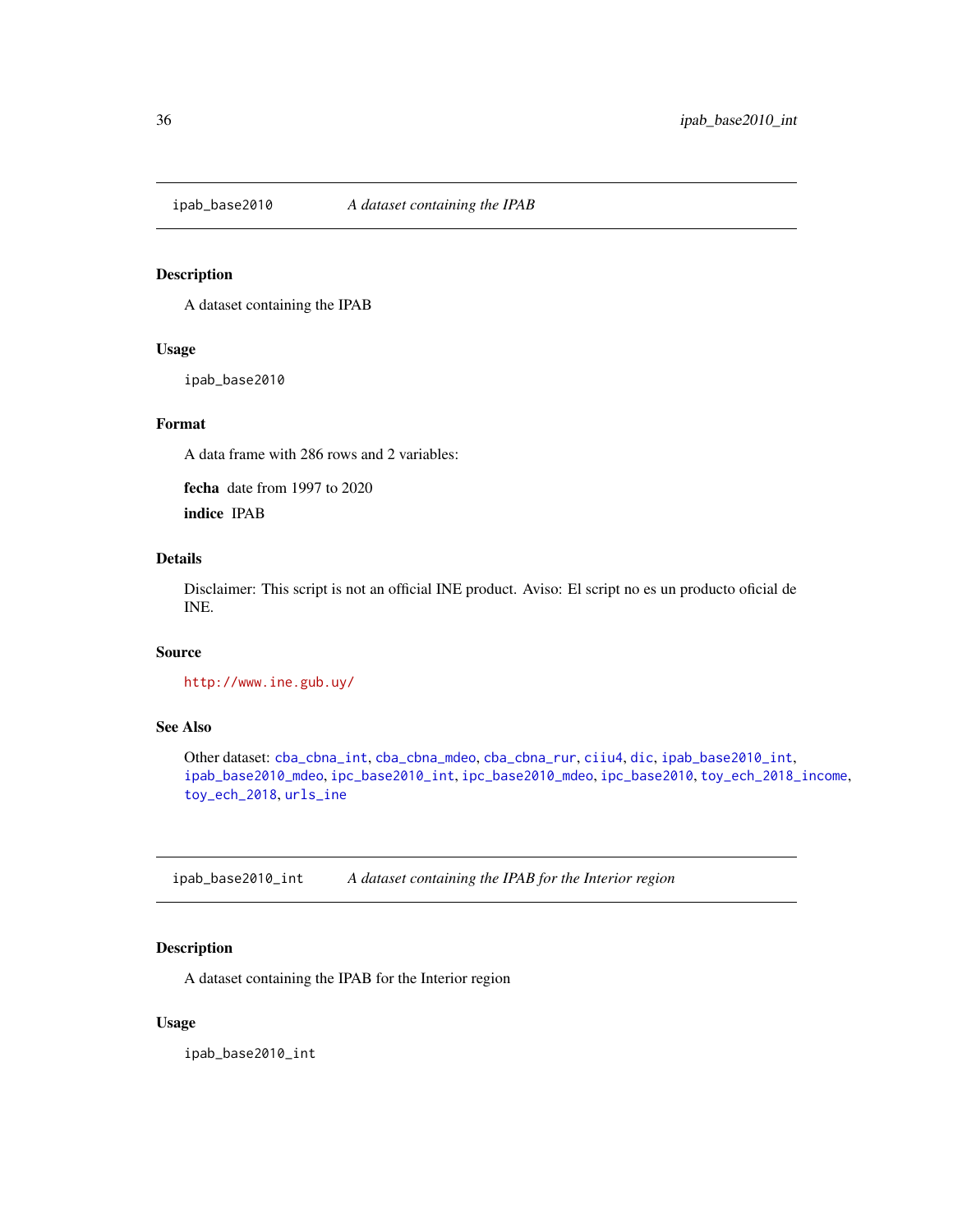## Format

A data frame with 108 rows and 2 variables:

fecha date from 2011 to 2019

indice IPAB

## Details

Disclaimer: This script is not an official INE product. Aviso: El script no es un producto oficial de INE.

#### Source

<http://www.ine.gub.uy/>

## See Also

Other dataset: [cba\\_cbna\\_int](#page-5-0), [cba\\_cbna\\_mdeo](#page-6-0), [cba\\_cbna\\_rur](#page-6-1), [ciiu4](#page-7-0), [dic](#page-9-0), [ipab\\_base2010\\_mdeo](#page-36-0), [ipab\\_base2010](#page-35-0), [ipc\\_base2010\\_int](#page-38-0), [ipc\\_base2010\\_mdeo](#page-38-1), [ipc\\_base2010](#page-37-0), [toy\\_ech\\_2018\\_income](#page-67-0), [toy\\_ech\\_2018](#page-51-0), [urls\\_ine](#page-73-0)

<span id="page-36-0"></span>ipab\_base2010\_mdeo *A dataset containing the IPAB for the Montevideo region*

### Description

A dataset containing the IPAB for the Montevideo region

### Usage

ipab\_base2010\_mdeo

### Format

A data frame with 108 rows and 2 variables:

fecha date from 2011 to 2019

indice IPAB

# Details

Disclaimer: This script is not an official INE product. Aviso: El script no es un producto oficial de INE.

#### Source

<http://www.ine.gub.uy/>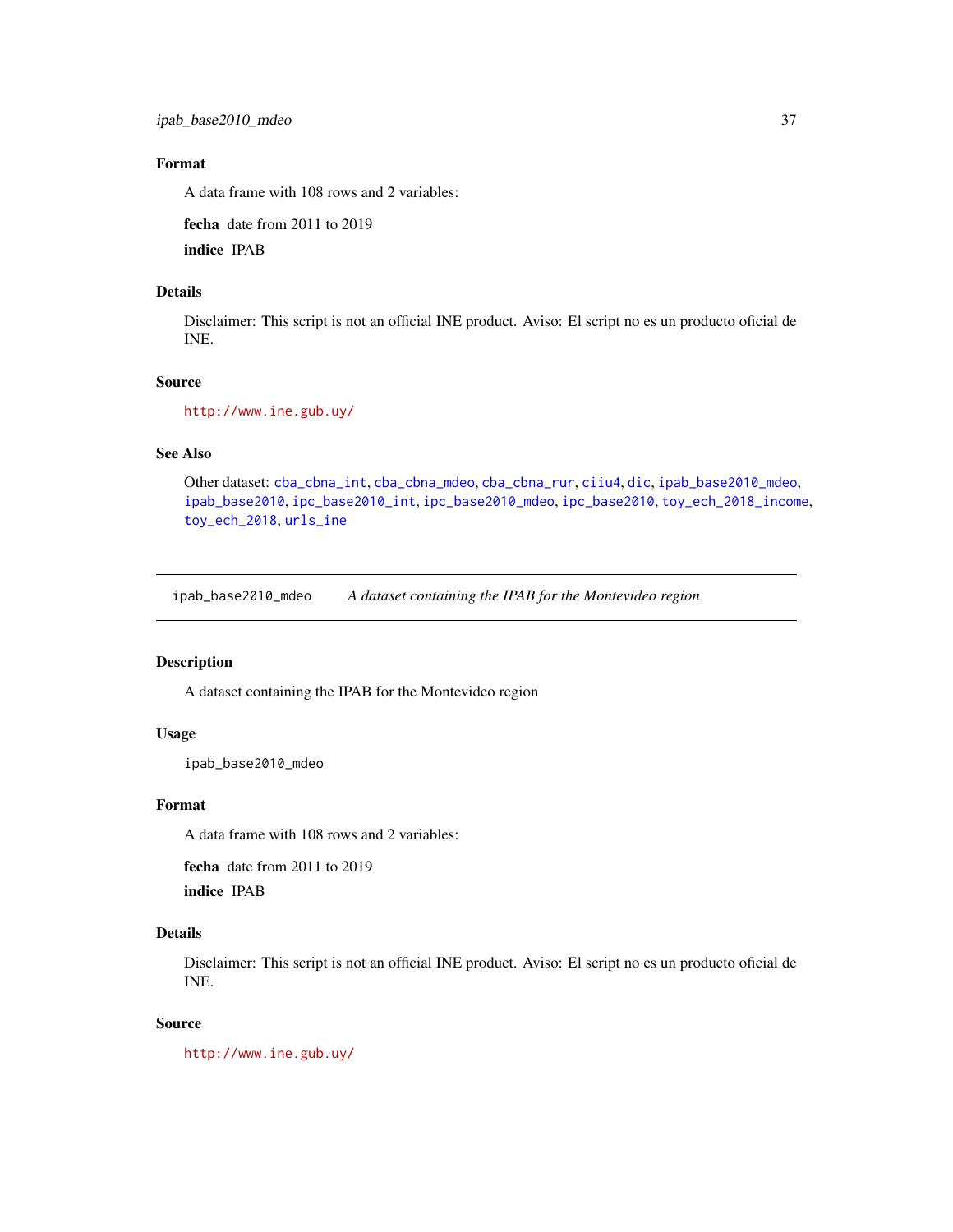## See Also

Other dataset: [cba\\_cbna\\_int](#page-5-0), [cba\\_cbna\\_mdeo](#page-6-0), [cba\\_cbna\\_rur](#page-6-1), [ciiu4](#page-7-0), [dic](#page-9-0), [ipab\\_base2010\\_int](#page-35-1), [ipab\\_base2010](#page-35-0), [ipc\\_base2010\\_int](#page-38-0), [ipc\\_base2010\\_mdeo](#page-38-1), [ipc\\_base2010](#page-37-0), [toy\\_ech\\_2018\\_income](#page-67-0), [toy\\_ech\\_2018](#page-51-0), [urls\\_ine](#page-73-0)

<span id="page-37-0"></span>ipc\_base2010 *A dataset containing the IPC base 2010*

## Description

A dataset containing the IPC base 2010

### Usage

ipc\_base2010

### Format

A data frame with 990 rows and 5 variables:

fecha date from 1937 to 2019

indice IPC

mensual value of IPC

acum\_ano acumulated IPC

acum\_12\_meses acumulated IPC last 12 month

## Details

Disclaimer: This script is not an official INE product. Aviso: El script no es un producto oficial de INE.

### Source

```
http://www.ine.gub.uy/
```
## See Also

Other dataset: [cba\\_cbna\\_int](#page-5-0), [cba\\_cbna\\_mdeo](#page-6-0), [cba\\_cbna\\_rur](#page-6-1), [ciiu4](#page-7-0), [dic](#page-9-0), [ipab\\_base2010\\_int](#page-35-1), [ipab\\_base2010\\_mdeo](#page-36-0), [ipab\\_base2010](#page-35-0), [ipc\\_base2010\\_int](#page-38-0), [ipc\\_base2010\\_mdeo](#page-38-1), [toy\\_ech\\_2018\\_income](#page-67-0), [toy\\_ech\\_2018](#page-51-0), [urls\\_ine](#page-73-0)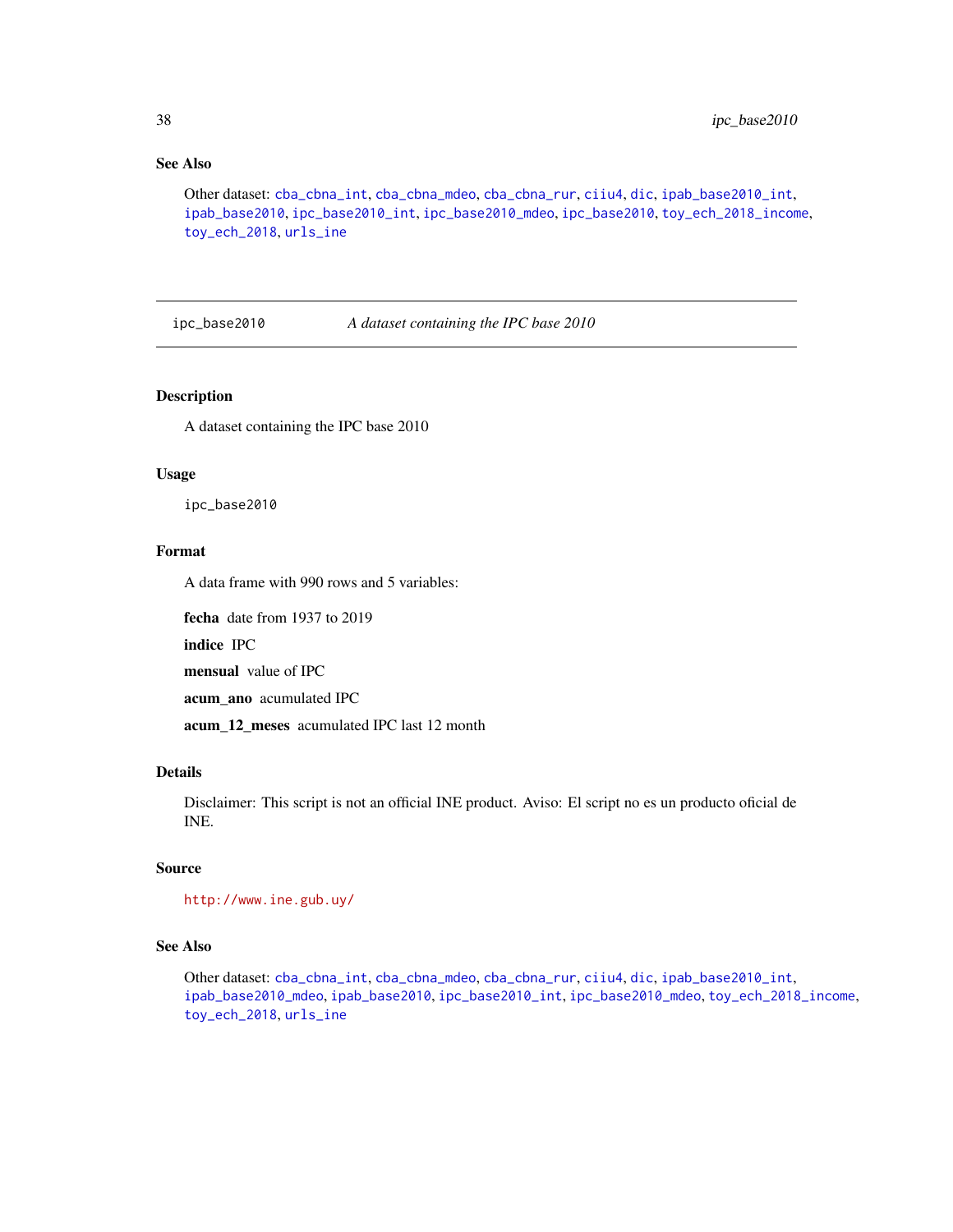<span id="page-38-0"></span>ipc\_base2010\_int *A dataset containing the IPC base 2010 only for the Interior region*

### Description

A dataset containing the IPC base 2010 only for the Interior region

## Usage

ipc\_base2010\_int

### Format

A data frame with 120 rows and 2 variables:

fecha date from 2011 to 2019

indice IPC

## Details

Disclaimer: This script is not an official INE product. Aviso: El script no es un producto oficial de INE.

### Source

<http://www.ine.gub.uy/>

## See Also

Other dataset: [cba\\_cbna\\_int](#page-5-0), [cba\\_cbna\\_mdeo](#page-6-0), [cba\\_cbna\\_rur](#page-6-1), [ciiu4](#page-7-0), [dic](#page-9-0), [ipab\\_base2010\\_int](#page-35-1), [ipab\\_base2010\\_mdeo](#page-36-0), [ipab\\_base2010](#page-35-0), [ipc\\_base2010\\_mdeo](#page-38-1), [ipc\\_base2010](#page-37-0), [toy\\_ech\\_2018\\_income](#page-67-0), [toy\\_ech\\_2018](#page-51-0), [urls\\_ine](#page-73-0)

<span id="page-38-1"></span>ipc\_base2010\_mdeo *A dataset containing the IPC base 2010 only for the Montevideo region*

### Description

A dataset containing the IPC base 2010 only for the Montevideo region

#### Usage

ipc\_base2010\_mdeo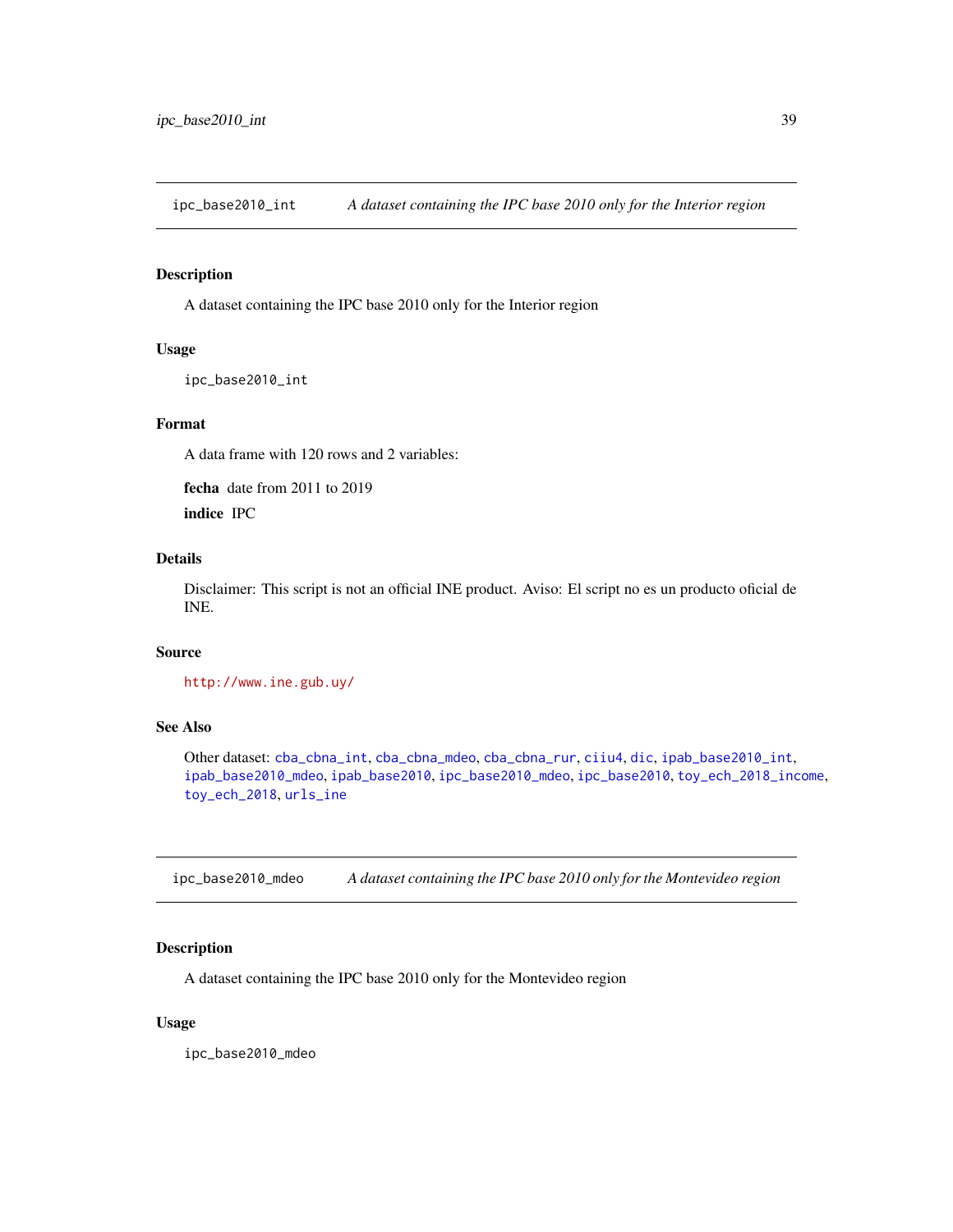### Format

A data frame with 120 rows and 2 variables:

fecha date from 2011 to 2019

indice IPC

## Details

Disclaimer: This script is not an official INE product. Aviso: El script no es un producto oficial de INE.

## Source

<http://www.ine.gub.uy/>

### See Also

Other dataset: [cba\\_cbna\\_int](#page-5-0), [cba\\_cbna\\_mdeo](#page-6-0), [cba\\_cbna\\_rur](#page-6-1), [ciiu4](#page-7-0), [dic](#page-9-0), [ipab\\_base2010\\_int](#page-35-1), [ipab\\_base2010\\_mdeo](#page-36-0), [ipab\\_base2010](#page-35-0), [ipc\\_base2010\\_int](#page-38-0), [ipc\\_base2010](#page-37-0), [toy\\_ech\\_2018\\_income](#page-67-0), [toy\\_ech\\_2018](#page-51-0), [urls\\_ine](#page-73-0)

<span id="page-39-0"></span>labor\_income\_per\_capita

*This function allows you to calculate the labor income per capita*

## Description

This function allows you to calculate the labor income per capita

#### Usage

```
labor_income_per_capita(
  data = ech::toy\_ech\_2018,numero = "numero",
 pobpcoac = "pobpcoac",
 g126_1 = "g126_1",g126_2 = "g126_2",g126_3 = "g126_3",g126_4 = "g126_4",g126_5 = "g126_5",g126_6 = "g126_6",g126_7 = "g126_7",g126_8 = "g126_8",g127-3 = "g127-3",g128_1 = "g128_1",g129_2 = "g129_2",
 g130_1 = "g130_1",
```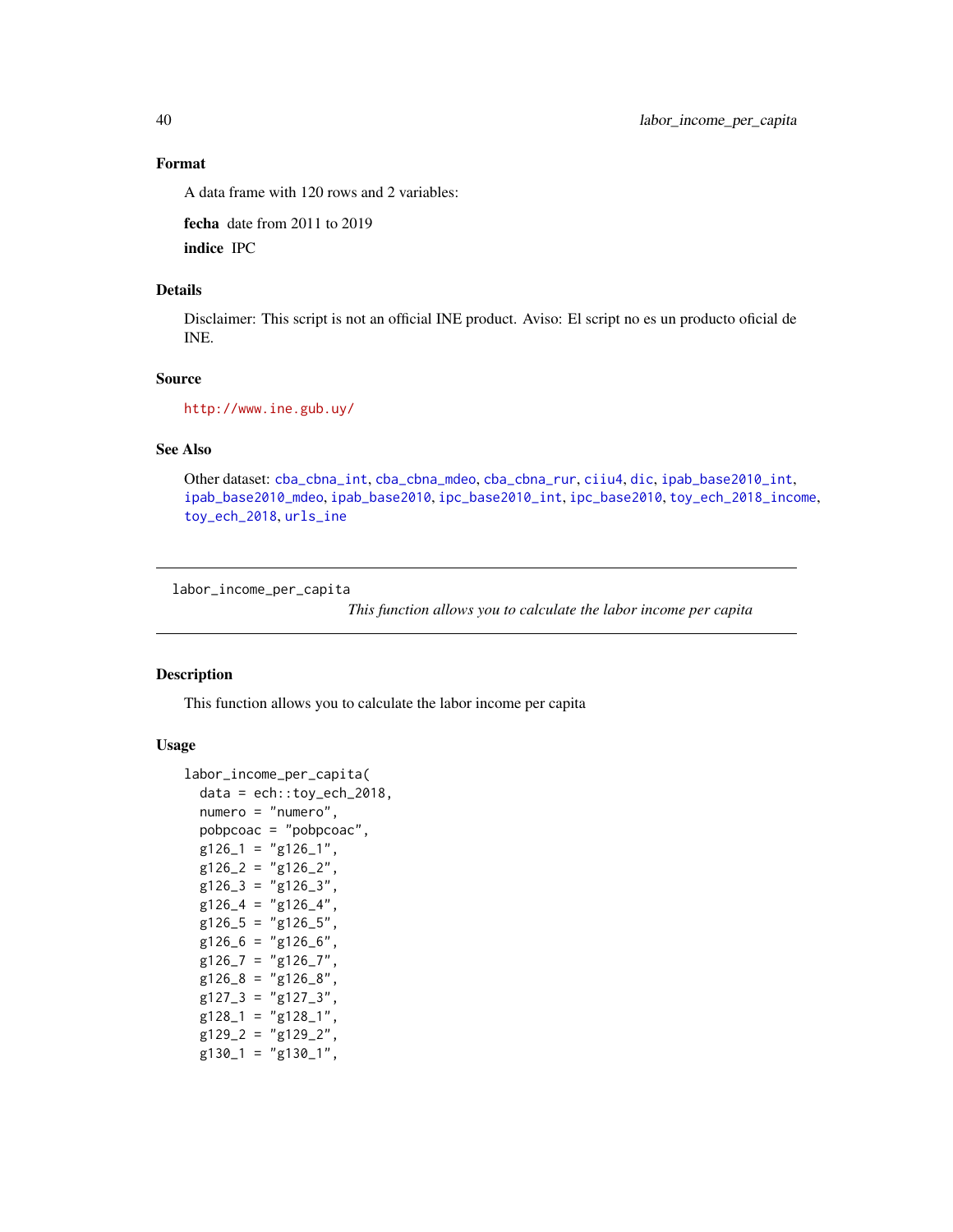```
g131_1 = "g131_1",g133_1 = "g133_1",g133_2 = "g133_2",
g134_1 = "g134_1",g134_2 = "g134_2",g134_3 = "g134_3",g134_4 = "g134_4",g134_5 = "g134_5",g134_6 = "g134_6",g134_7 = "g134_7",g134_8 = "g134_8",g135_3 = "g135_3",g136_1 = "g136_1",g137_2 = "g137_2",g138_1 = "g138_1",g139_1 = "g139_1",
g141_1 = "g141_1",g141_2 = "g141_2",g142 = "g142",g144_1 = "g144_1",g144_2_1 = "g144_2_1",g144_2_3 = "g144_2_3",g144_2_4 = "g144_2_4",g144_2_5 = "g144_2_5"
```
#### Arguments

 $\mathcal{L}$ 

| data       | data frame                                                                  |
|------------|-----------------------------------------------------------------------------|
| numero     | Variable name of household id                                               |
| pobpcoac   | Variable name of definition of population by activity status                |
| g126_1     | Variable name of net salary                                                 |
| g126_2     | Variable name of commissions, incentives, overtime payment, fringe benefits |
| g126_3     | Variable name of non-surrendering expenses                                  |
| g126_4     | Variable name of tips                                                       |
| g126_5     | Variable name of annual complementary salary                                |
| g126_6     | Variable name of vacation pay                                               |
| g126_7     | Variable name of delayed payments                                           |
| g126_8     | Variable name of transportation tickets                                     |
| $g127 - 3$ | Variable name of received food or drink                                     |
| g128_1     | Variable name of received food tickets                                      |
| g129_2     | Variable name of received housing or accommodation                          |
| g130_1     | Variable name of another type of compensation                               |
| g131_1     | Variable name of received another type of supplement paid by the employer   |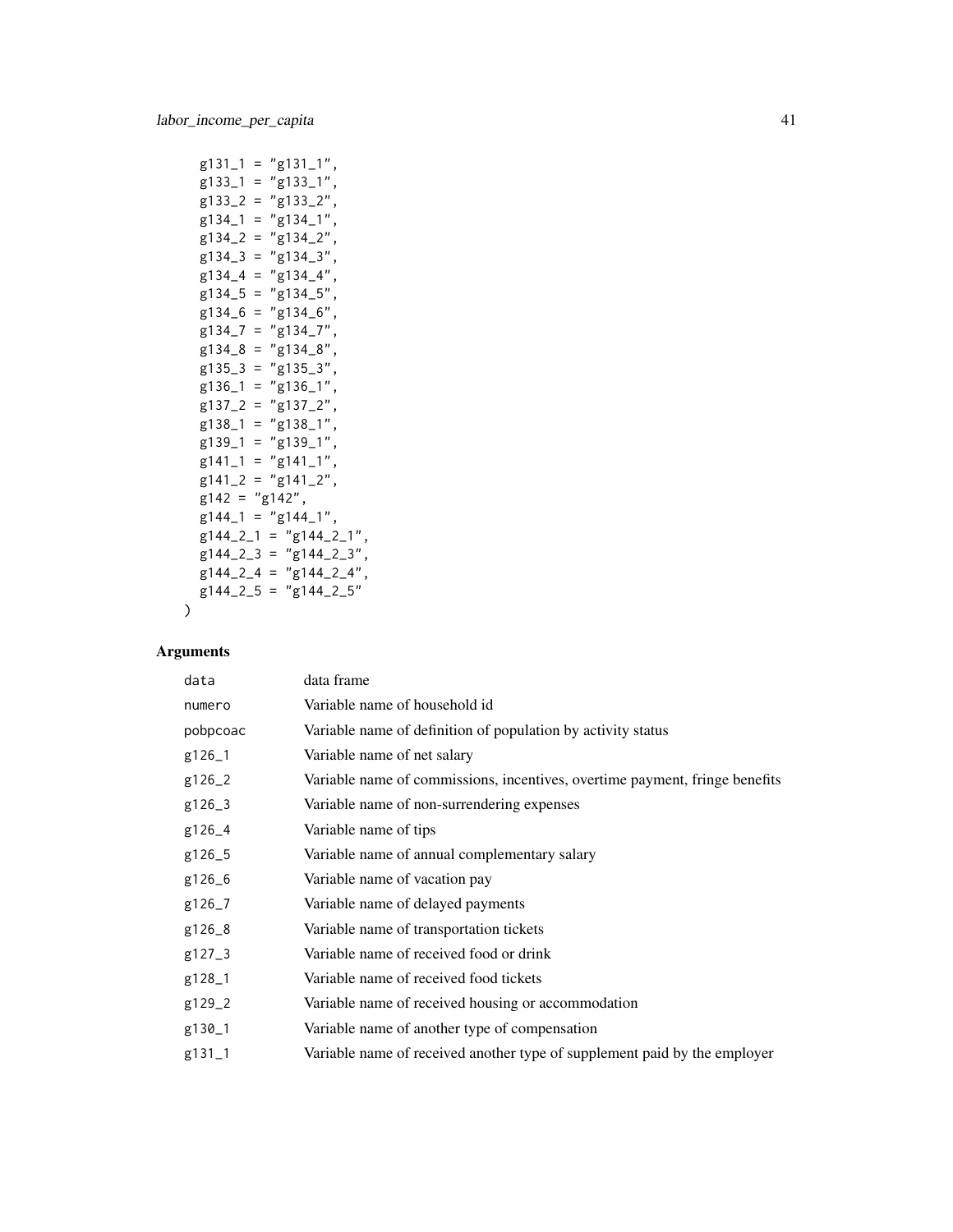| g133_1   | Variable name of the right to cultivate goods for own-consumption                                      |
|----------|--------------------------------------------------------------------------------------------------------|
| g133_2   | Variable name of the right to cultivate goods for own-consumption (amount re-<br>ceived from the sale) |
| g134_1   | Variable name of net salary                                                                            |
| g134_2   | Variable name of commissions, incentives, overtime payment, fringe benefits                            |
| g134_3   | Variable name of non-surrendering expenses                                                             |
| g134_4   | Variable name of tips                                                                                  |
| g134_5   | Variable name of annual complementary salary                                                           |
| g134_6   | Variable name of vacation pay                                                                          |
| g134_7   | Variable name of delayed payments                                                                      |
| g134_8   | Variable name of transportation tickets                                                                |
| g135_3   | Variable name of received food or drink                                                                |
| g136_1   | Variable name of received food tickets                                                                 |
| g137_2   | Variable name of received housing or accommodation                                                     |
| g138_1   | Variable name of another type of compensation                                                          |
| g139_1   | Variable name of received another type of supplement paid by the employer                              |
| g141_1   | Variable name of the right to cultivate goods for own-consumption                                      |
| g141_2   | Variable name of the right to cultivate goods for own-consumption (amount re-<br>ceived from the sale) |
| g142     | Variable name of withdrawals for business household expenses you have or had                           |
| g144_1   | Variable name of collected products for own consumption (non-agricultural worker)                      |
| g144_2_1 | Variable name of collected products for own consumption (non-agricultural worker)                      |
| g144_2_3 | Variable name of collected products for own consumption (non-agricultural worker)                      |
| g144_2_4 | Variable name of collected products for own consumption (non-agricultural worker)                      |
| g144_2_5 | Variable name of collected products for own consumption (non-agricultural worker)                      |

# Details

Disclaimer: This script is not an official INE product. Aviso: El script no es un producto oficial de INE.

## Value

data.frame

# See Also

Other income: [basket\\_goods\(](#page-3-0)), [deflate\(](#page-8-0)), [income\\_constant\\_prices\(](#page-32-0)), [income\\_quantiles\(](#page-33-0)), [labor\\_income\\_per\\_hour\(](#page-42-0)), [organize\\_ht11\(](#page-46-0))

## Examples

toy\_ech\_2018 <- labor\_income\_per\_capita(data = ech::toy\_ech\_2018)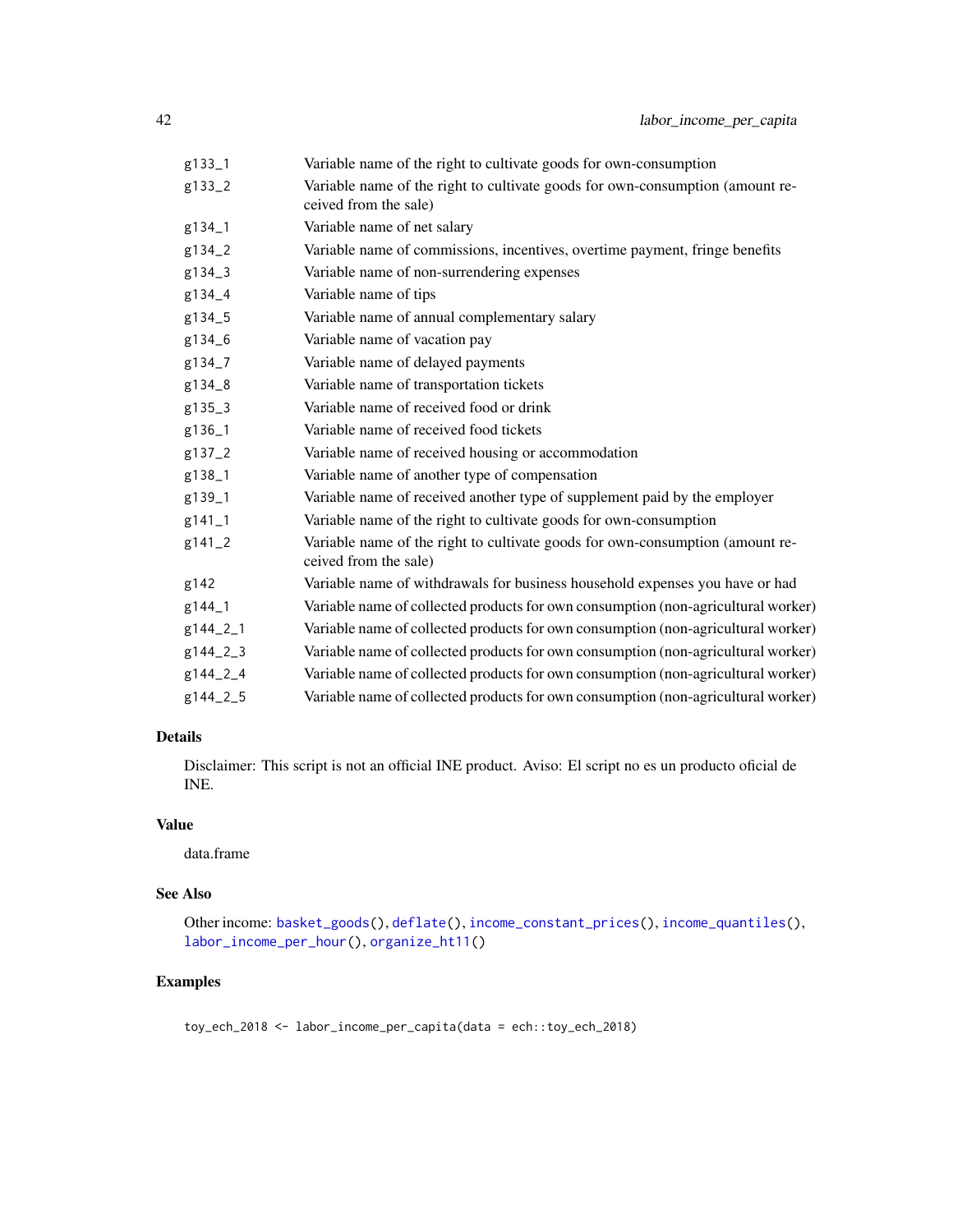<span id="page-42-0"></span>labor\_income\_per\_hour *This function allows you to calculate the labor income per hour*

## Description

This function allows you to calculate the labor income per hour

### Usage

```
labor_income_per_hour(
 data = ech::toy_ech_2018,numero = "numero",
 f85 = "f85",pobpcoac = "pobpcoac",
 pt4 = "pt4",
 base_month = 6,
 base\_year = 2018,
 mes = "mes")
```
### Arguments

| data       | data frame                                                   |
|------------|--------------------------------------------------------------|
| numero     | Variable name of household id                                |
| f85        | Variable name of hours worked per week                       |
| pobpcoac   | Variable name of definition of population by activity status |
| pt4        | Variable name of total employment income                     |
| base_month | baseline month                                               |
| base_year  | baseline year                                                |
| mes        | month                                                        |

# Details

Disclaimer: This script is not an official INE product. Aviso: El script no es un producto oficial de INE.

## Value

data.frame

#### See Also

```
Other income: basket_goods(), deflate(), income_constant_prices(), income_quantiles(),
labor_income_per_capita(), organize_ht11()
```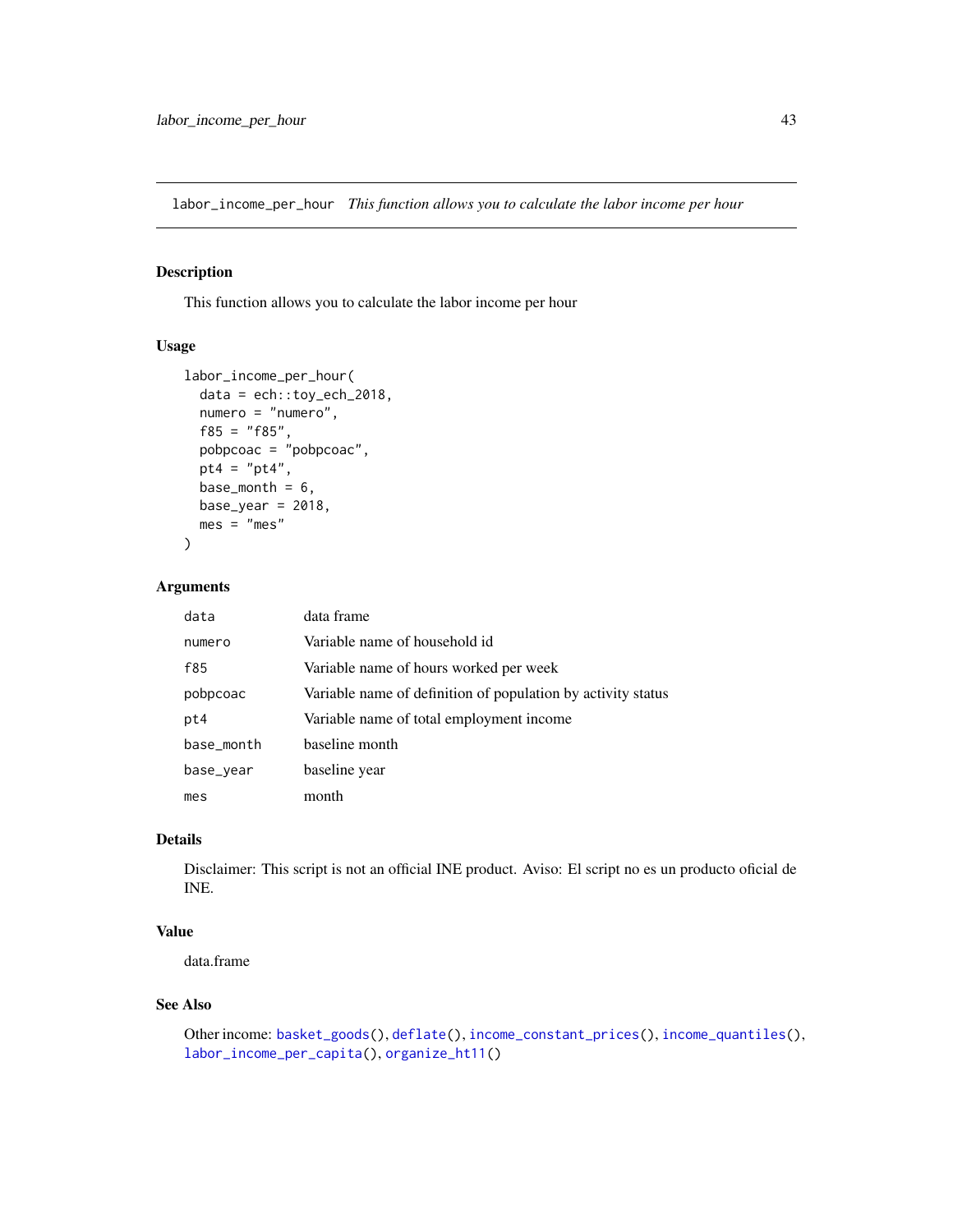## Examples

```
toy_ech_2018 <- ech::toy_ech_2018
toy_ech_2018 <- labor_income_per_hour(data = toy_ech_2018, base_month = "06", base_year = "2018")
```
<span id="page-43-0"></span>level\_completion *This function allows you to calculate the level of school completion*

### Description

This function allows you to calculate the level of school completion

#### Usage

```
level_completion(
 data = ech::toy_ech_2018,
 e197 = "e197",e197_1 = "e197_1",e201 = "e201",e51_4 = "e51_4",e51_5 = "e51_5",e51_6 = "e51_6",e51_7_1 = "e51_7_1",e51_7 = "e51_7",e51_8 = "e51_8",e51_9 = "e51_9",e51\_10 = "e51\_10",e212 = "e212",e215 = "e215",e218 = "e218",e221 = "e221",n = 4)
```
#### Arguments

| data          | data.frame                                                 |
|---------------|------------------------------------------------------------|
| e197          | Variable name of attends primary school                    |
| $e197-1$      | Variable name of completed primary                         |
| e201          | Variable name of attends secondary                         |
| $e51 - 4$     | Variable name of years passed in lower secondary           |
| $e51 - 5$     | Variable name of years passed in upper secondary           |
| $e51\_6$      | Variable name of years passed in technical upper secondary |
| $e51 - 7 - 1$ | Variable name of technical education requirements          |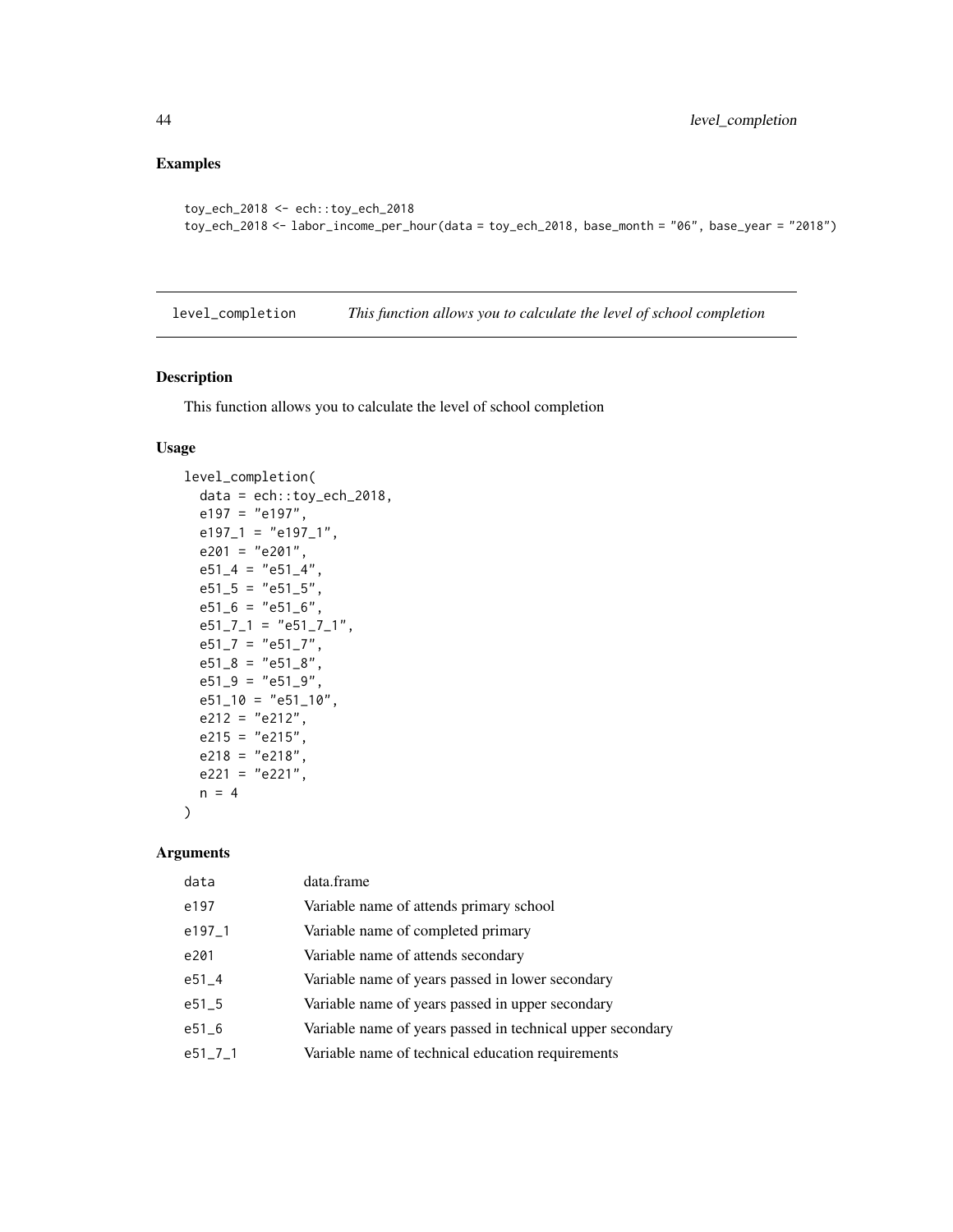## level\_education 45

| $e51 - 7$ | Variable name of years passed in technical education          |
|-----------|---------------------------------------------------------------|
| $e51_8$   | Variable name of years passed in magisterio/profesorado       |
| $e51 - 9$ | Variable name of years passed in university or similar        |
| e51_10    | Variable name of years passed in tertiary (non-university)    |
| e212      | Variable name of attendance technical school (non-university) |
| e215      | Variable name of attendance magisterio                        |
| e218      | Variable name of attendance university                        |
| e221      | Variable name of attendance tertiary                          |
| n         | years of tertiary                                             |

## Details

Disclaimer: This script is not an official INE product. Aviso: El script no es un producto oficial de INE.

### Value

data.frame

## See Also

Other education: [enrolled\\_school\(](#page-12-0)), [level\\_education\(](#page-44-0)), [years\\_of\\_schooling\(](#page-74-0))

# Examples

toy\_ech\_2018 <- level\_completion(data = ech::toy\_ech\_2018)

<span id="page-44-0"></span>

| level_education | This function allows you to calculate the highest level of education |
|-----------------|----------------------------------------------------------------------|
|                 | achieved                                                             |

# Description

This function allows you to calculate the highest level of education achieved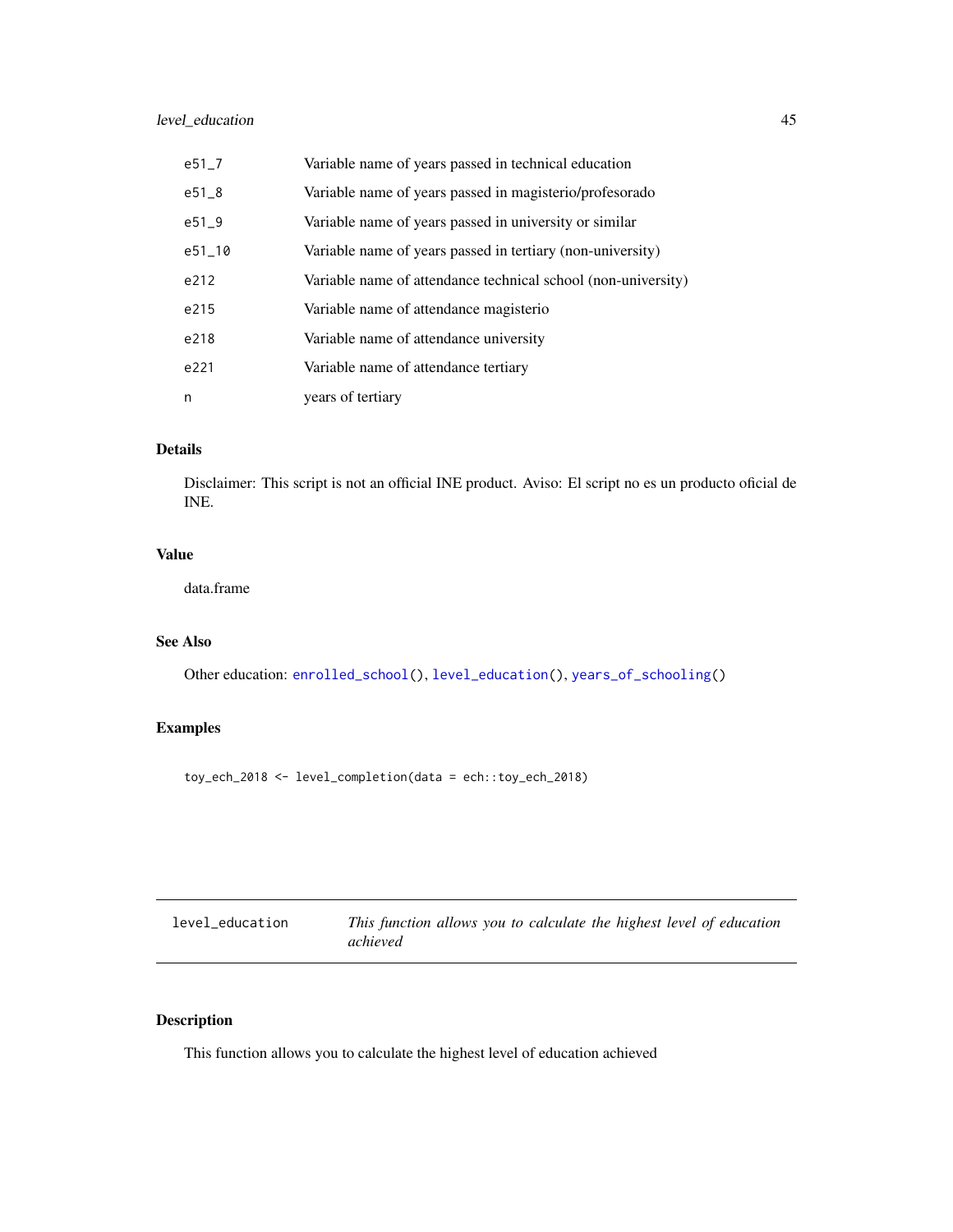## Usage

```
level_education(
 data = ech::toy\_ech\_2018,e51_2 = "e51_2",e51_3 = "e51_3",e51_4 = "e51_4",e51_5 = "e51_5",e51_6 = "e51_6",e51_7 = "e51_7",e51_7_1 = "e51_7_1",e51_8 = "e51_8",e51_9 = "e51_9",e51\_10 = "e51\_10",e51_11 = "e51_11",e193 = "e193",
 e49 = "e49"
\lambda
```
#### Arguments

| data          | data.frame                                                 |
|---------------|------------------------------------------------------------|
| $e51 - 2$     | Variable name of years passed in primary                   |
| $e51 - 3$     | Variable name of years passed in special primary           |
| $e51 - 4$     | Variable name of years passed in lower secondary           |
| $e51 - 5$     | Variable name of years passed in upper secondary           |
| $e51_{-6}$    | Variable name of years passed in technical upper secondary |
| $e51 - 7$     | Variable name of years passed in technical school          |
| $e51 - 7 - 1$ | Variable name of technical school requirements             |
| $e51_{-8}$    | Variable name of years passed in magisterio/profesorado    |
| $e51 - 9$     | Variable name of years passed in university or similar     |
| e51_10        | Variable name of years passed in tertiary (non-university) |
| $e51 - 11$    | Variable name of years passed in postgrade                 |
| e193          | Variable name of attendance school                         |
| e49           | Variable name of attendance school ever                    |

## Details

Disclaimer: This script is not an official INE product. Aviso: El script no es un producto oficial de INE.

### See Also

Other education: [enrolled\\_school\(](#page-12-0)), [level\\_completion\(](#page-43-0)), [years\\_of\\_schooling\(](#page-74-0))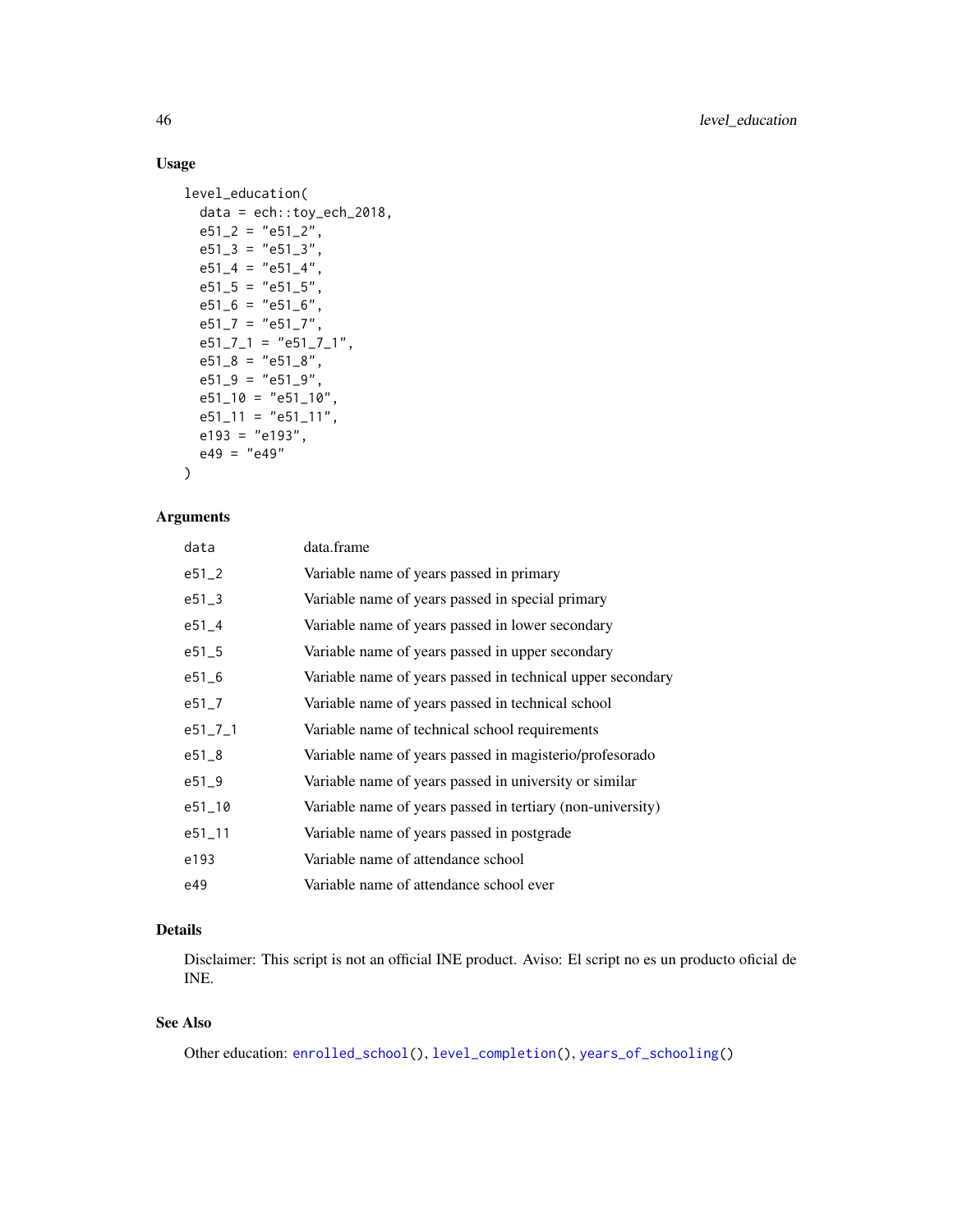## organize\_ht11 47

# Examples

toy\_ech\_2018 <- level\_education(data = ech::toy\_ech\_2018)

<span id="page-46-0"></span>organize\_ht11 *This function allows you to fix ht11 from 2013 to 2015*

## Description

This function allows you to fix ht11 from 2013 to 2015

### Usage

```
organize_ht11(data, year, ht11 = "ht11", numero = "numero")
```
### Arguments

| data   | data.frame              |
|--------|-------------------------|
| year   | survey year             |
| ht 11  | Variable name of ht11   |
| numero | Variable name of numero |

## Value

data.frame

## See Also

```
Other income: basket_goods(), deflate(), income_constant_prices(), income_quantiles(),
labor_income_per_capita(), labor_income_per_hour()
```
# Examples

```
toy_ech_2018 <- organize_ht11(data = ech::toy_ech_2018, year = 2018)
```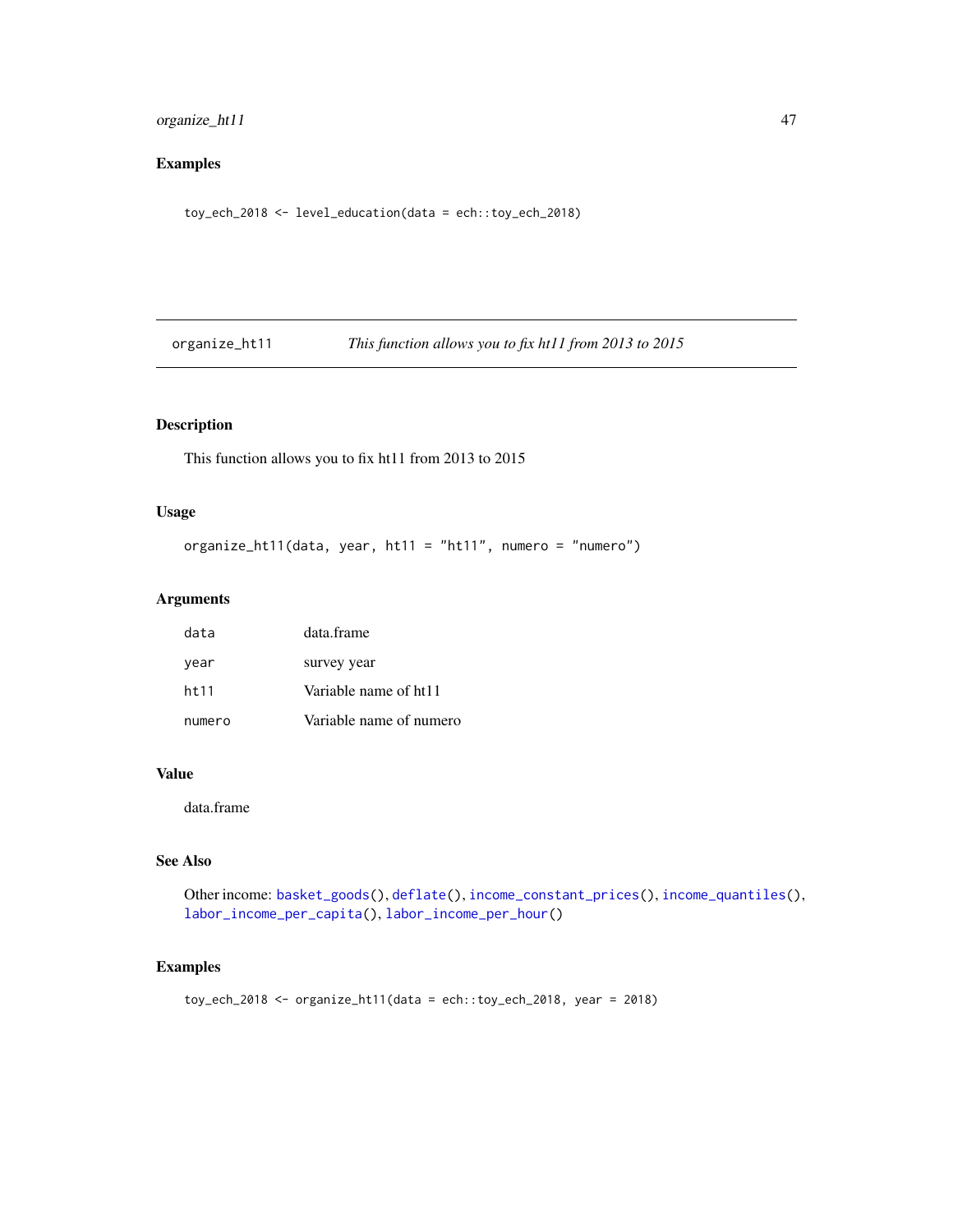# Description

This function allows you to organize the variables names of ECH with reference in 2017.

### Usage

organize\_names(data, year, level = "hyp")

### Arguments

| data  | data.frame contains the ECH microdata                                                                                                  |
|-------|----------------------------------------------------------------------------------------------------------------------------------------|
| year  | numeric reference year of the data. Available from 2011 to 2019                                                                        |
| level | (string) indicates whether the base to be labelled is of the type "household", "h",<br>"individual", "i" or both, "hyp". Default "hyp" |

# Details

Disclaimer: This script is not an official INE product. Aviso: El script no es un producto oficial de INE.

### Examples

toy\_ech\_2018 <- organize\_names(data = ech::toy\_ech\_2018, year = 2018, level = "h")

| overcrowding |  | This function allows you to calculate overcrowding in the household |
|--------------|--|---------------------------------------------------------------------|
|--------------|--|---------------------------------------------------------------------|

### Description

This function allows you to calculate overcrowding in the household

## Usage

overcrowding(data = ech::toy\_ech\_2018, ht19 = "ht19", d10 = "d10")

### Arguments

| data  | data.frame                                             |
|-------|--------------------------------------------------------|
| ht 19 | Variable name of umber of individuals in the household |
| d10   | Variable name of number of rooms to sleep              |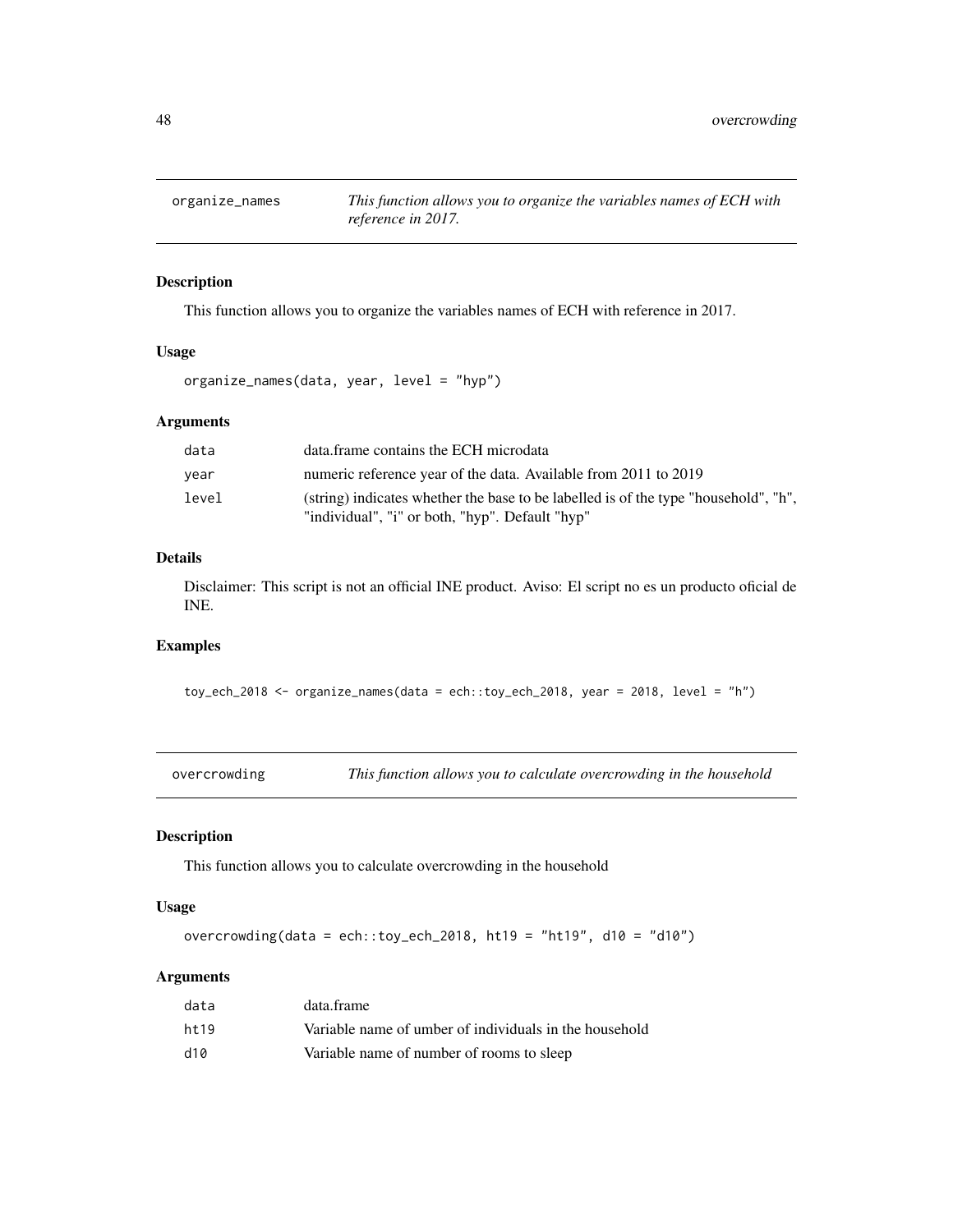poverty and the contract of the contract of the contract of the contract of the contract of the contract of the contract of the contract of the contract of the contract of the contract of the contract of the contract of th

# Details

Disclaimer: This script is not an official INE product. Aviso: El script no es un producto oficial de INE.

## Value

data.frame

## See Also

Other dwelling: [housing\\_conditions\(](#page-27-0)), [housing\\_deprivation\(](#page-28-0)), [housing\\_situation\(](#page-30-0)), [housing\\_tenure\(](#page-31-0))

## Examples

toy\_ech\_2018 <- overcrowding(data = ech::toy\_ech\_2018)

| poverty | This function allows you to calculate poor and indigent people or |  |
|---------|-------------------------------------------------------------------|--|
|         | household                                                         |  |

# Description

This function allows you to calculate poor and indigent people or household

### Usage

```
poverty(
 data = ech::toy_ech_2018,
 scale = 0.8,
 region_4 = "region_4",
 dpto = "dpto",
 ht11 = "ht11",ht19 = "ht19",numero = "numero"
)
```
## Arguments

| data     | data.frame                                                             |
|----------|------------------------------------------------------------------------|
| scale    | equivalency scale                                                      |
| region_4 | Variable name of region. Default: region_4                             |
| dpto     | Variable name of departamento. Default: dpto                           |
| ht11     | Variable name of income. Default: ht11                                 |
| ht19     | Variable name of number of individuals in the household. Default: ht19 |
| numero   | household id                                                           |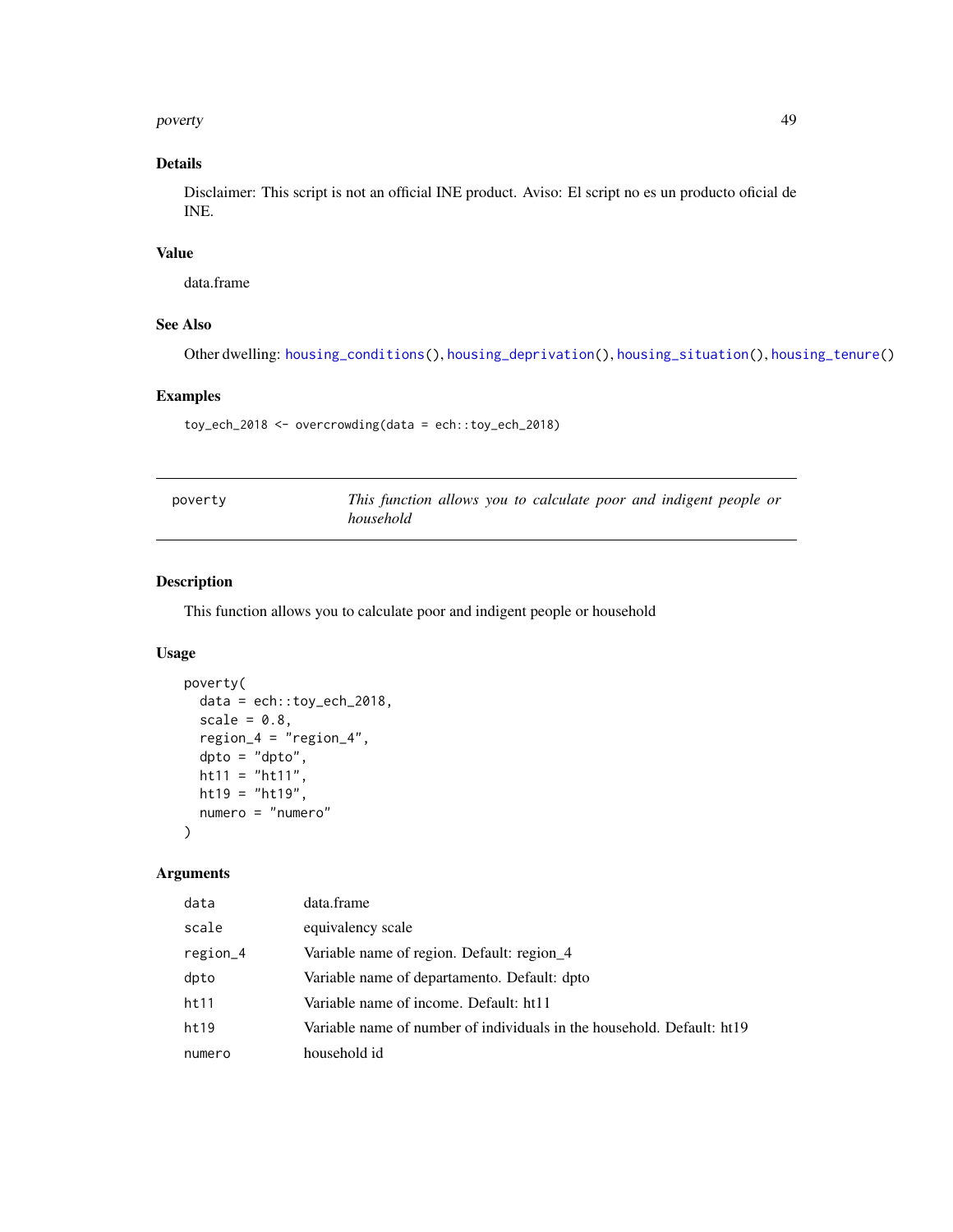## Details

Disclaimer: This script is not an official INE product. Aviso: El script no es un producto oficial de INE.

#### Value

data.frame

## See Also

Other poverty: [integrated\\_poverty\\_measure\(](#page-34-0)), [unsatisfied\\_basic\\_needs\(](#page-71-0))

#### Examples

toy\_ech\_2018 <- poverty(data = ech::toy\_ech\_2018)

read\_microdata *This function allows you to read ECH from a local folder*

### Description

This function allows you to read ECH from a local folder

#### Usage

read\_microdata(path = NULL)

#### Arguments

path Folder where are the files or be download

### Details

Disclaimer: El script no es un producto oficial de INE.

Disclaimer: This script is not an official INE product. Aviso: El script no es un producto oficial de INE.

#### Value

an object called df

## See Also

```
Other dwnld_read: get_cba_cbna(), get_dictionary(), get_ipab_region(), get_ipab(), get_ipc_region(),
get_ipc(), get_microdata()
```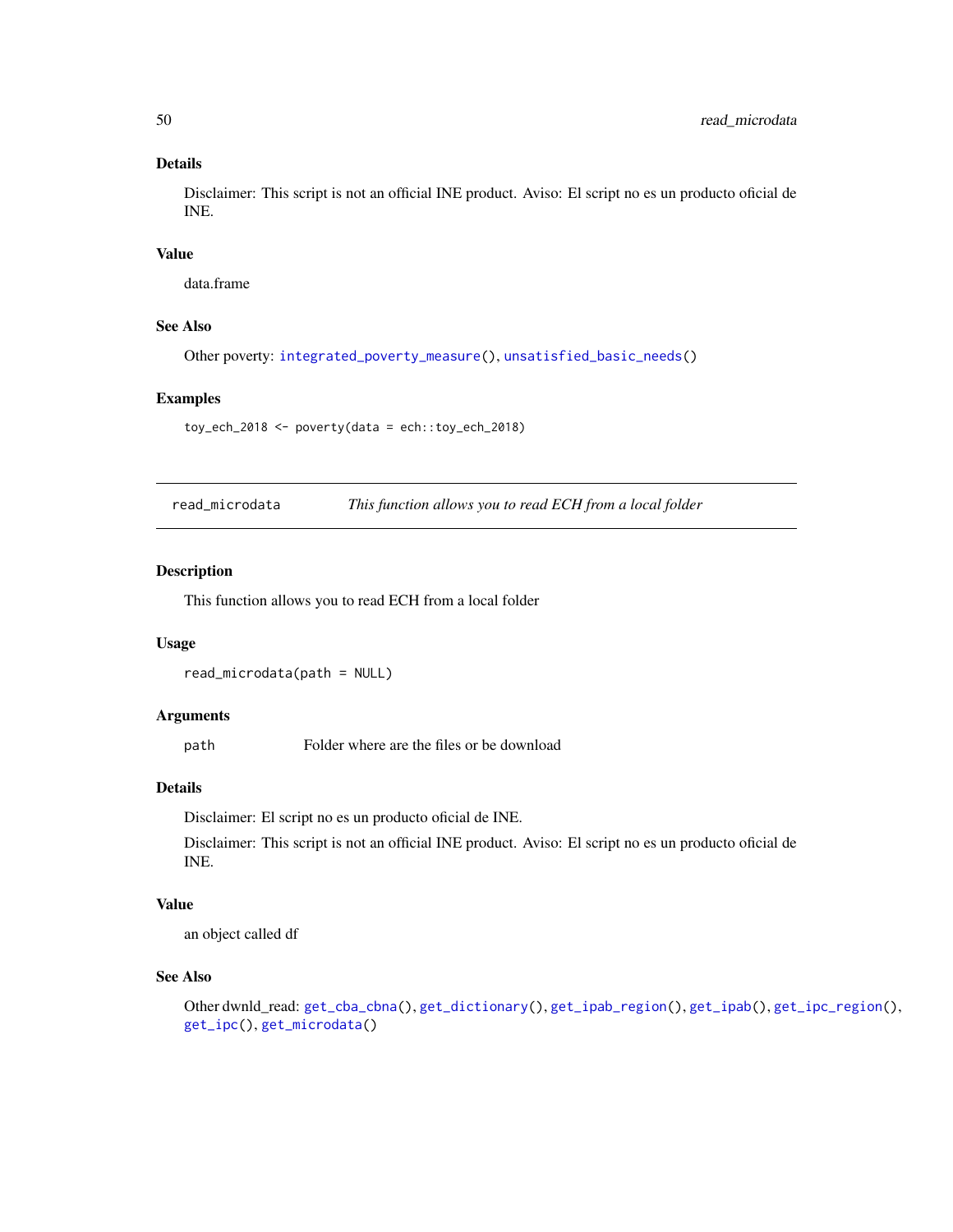## Description

This function allows you to set the survey desing

#### Usage

```
set_design(
 data = ech::toy\_ech\_2018,level = "i",numero = "numero",
 ids = NULL,
 estrato = NULL,
 pesoano = "pesoano"
)
```
### Arguments

| data    | data frame with ECH microdata                                               |
|---------|-----------------------------------------------------------------------------|
| level   | is household $("h")$ or individual $("i")$                                  |
| numero  | variables specifying the householder ids                                    |
| ids     | variables specifying the unit primary sampling (it's not a public variable) |
| estrato | variable specifying strata                                                  |
| pesoano | variable specifying weights                                                 |

# Details

Disclaimer: This script is not an official INE product. Aviso: El script no es un producto oficial de INE.

### Value

a list

## See Also

```
Other estimation: get_estimation_gini(), get_estimation_gpg(), get_estimation_mean(),
get_estimation_median(), get_estimation_qsr(), get_estimation_ratio(), get_estimation_total()
```
## Examples

```
set\_design(data = ech::toy\_ech\_2018, level = "h")
```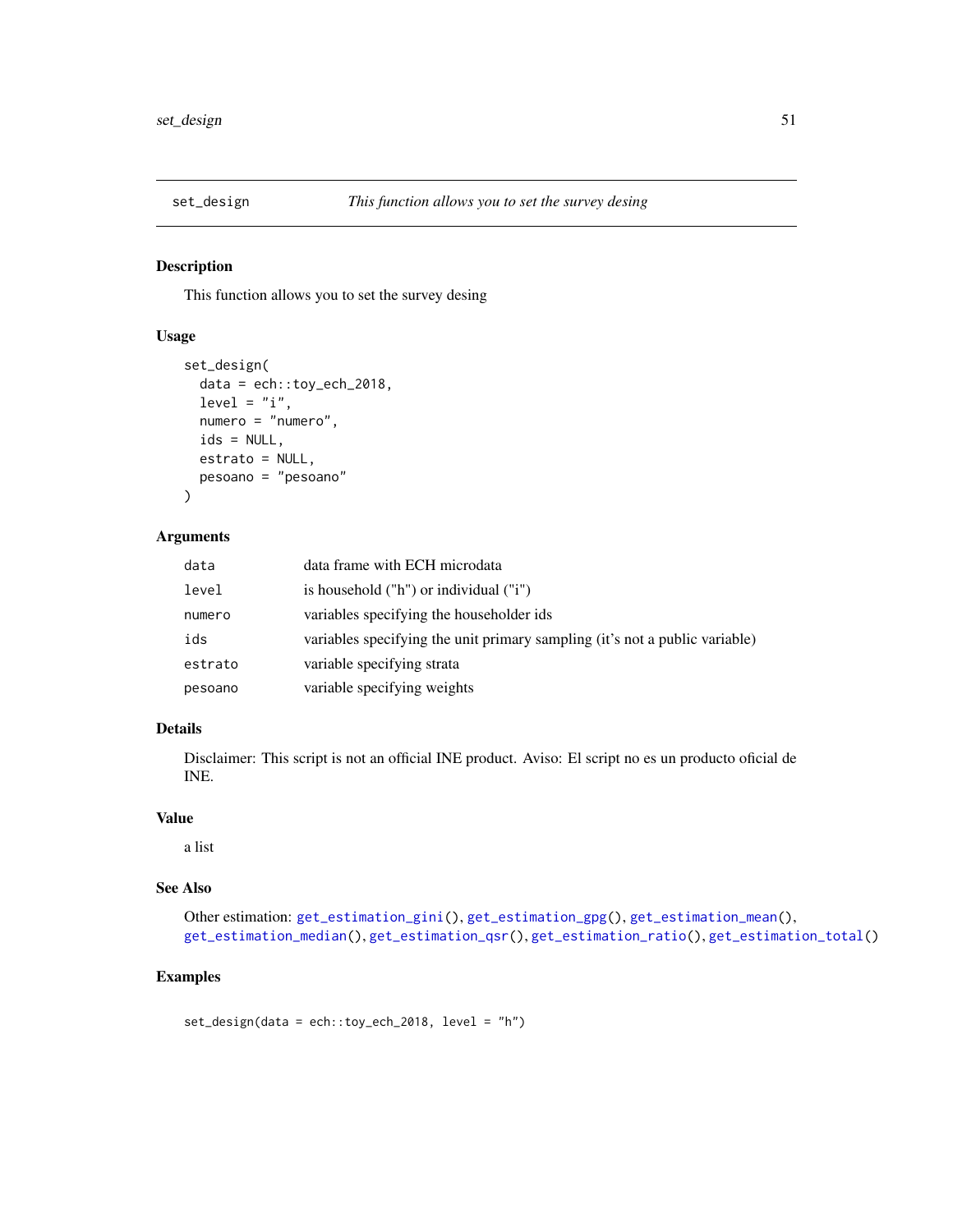<span id="page-51-0"></span>

# Description

A dataset containing only 1000 raws of the ECH 2018

## Usage

toy\_ech\_2018

## Format

A data frame with 1000 rows and 579 variables:

numero household id nper anio mes dpto nomdpto secc segm loc\_agr\_13 nom\_loc\_agr\_13 ccz barrio nombarrio estred13 region\_3 region\_4 pesoano pesotri pesomen c1 c2 c3 c4 c5\_1  $c5_2$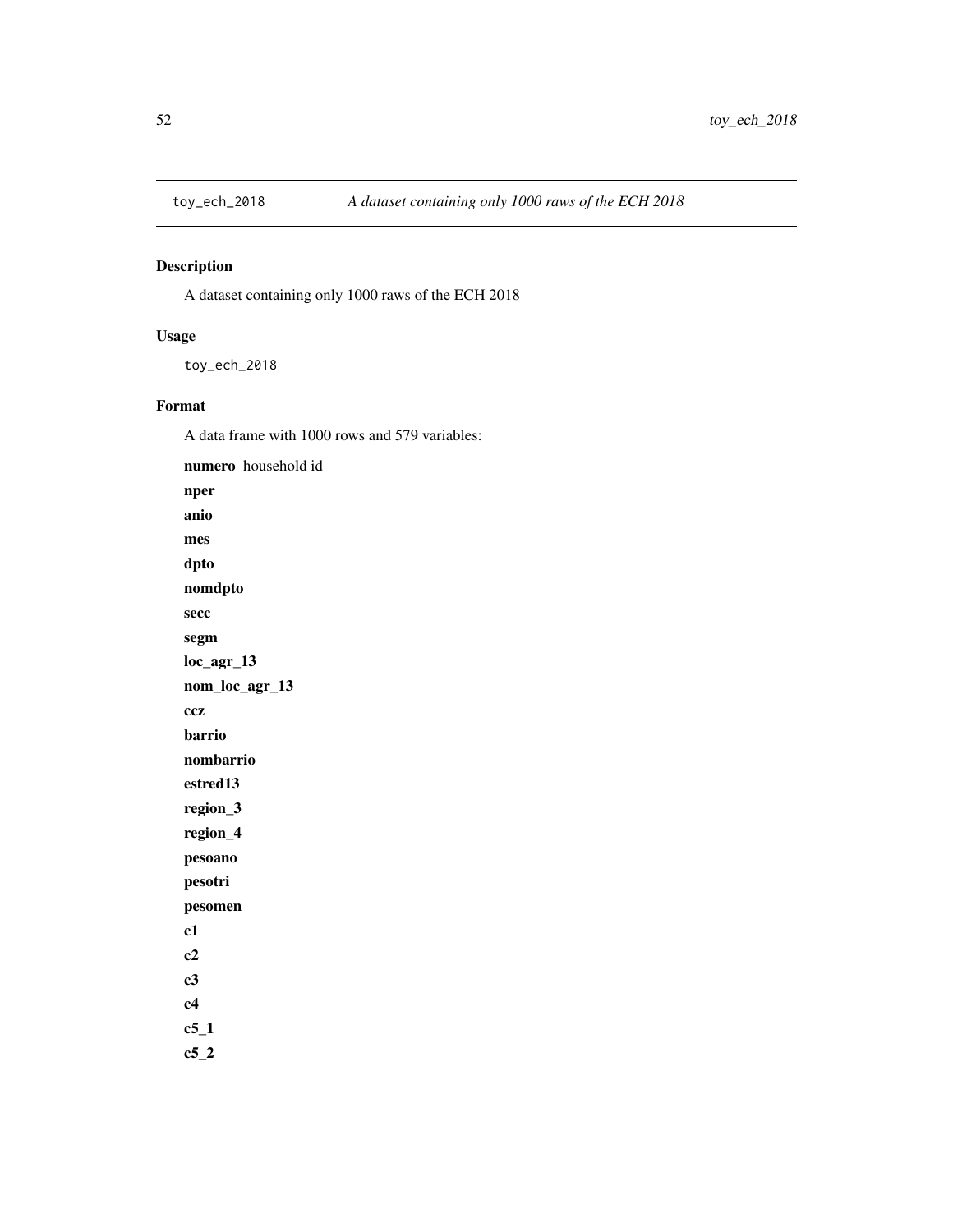$c5_3$  $c5_4$  $c5$ \_5  $c5_6$  $c5_7$ c5\_8 c5\_9 c5\_10 c5\_11 c5\_12 c6 d8\_1 d8\_2 d8\_3 d8\_4 d9 d10 d11 d12 d13 d14 d15 d16 d18 d260 d19 d20 d21\_1 d21\_2 d21\_3 d21\_4 d21\_4\_1 d21\_5 d21\_5\_1 d21\_6 d21\_20 d21\_7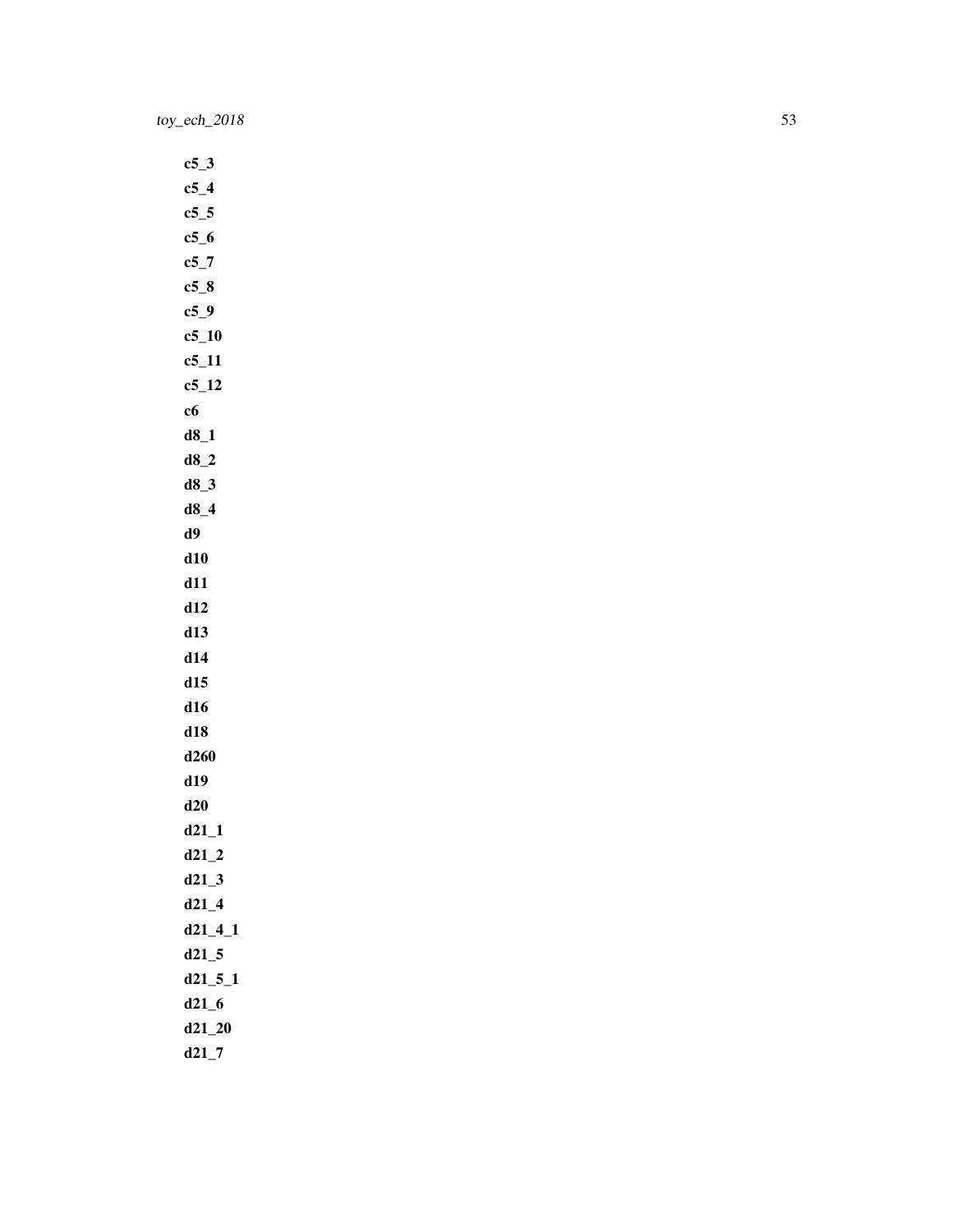d21\_8 d21\_9 d21\_10 d21\_11 d21\_12 d21\_13 d21\_14 d21\_14\_1 d21\_15 d21\_15\_1 d21\_15\_2 d21\_15\_3 d21\_15\_4 d21\_15\_5 d21\_15\_6 d21\_16 d21\_16\_1 d21\_16\_2 d21\_17 d21\_18 d21\_18\_1 d21\_19 d21\_19\_1 d181 d229 d230 d231 d232 d184 d184\_1 d23 d24 d25 h155 h155\_1 h156 h156\_1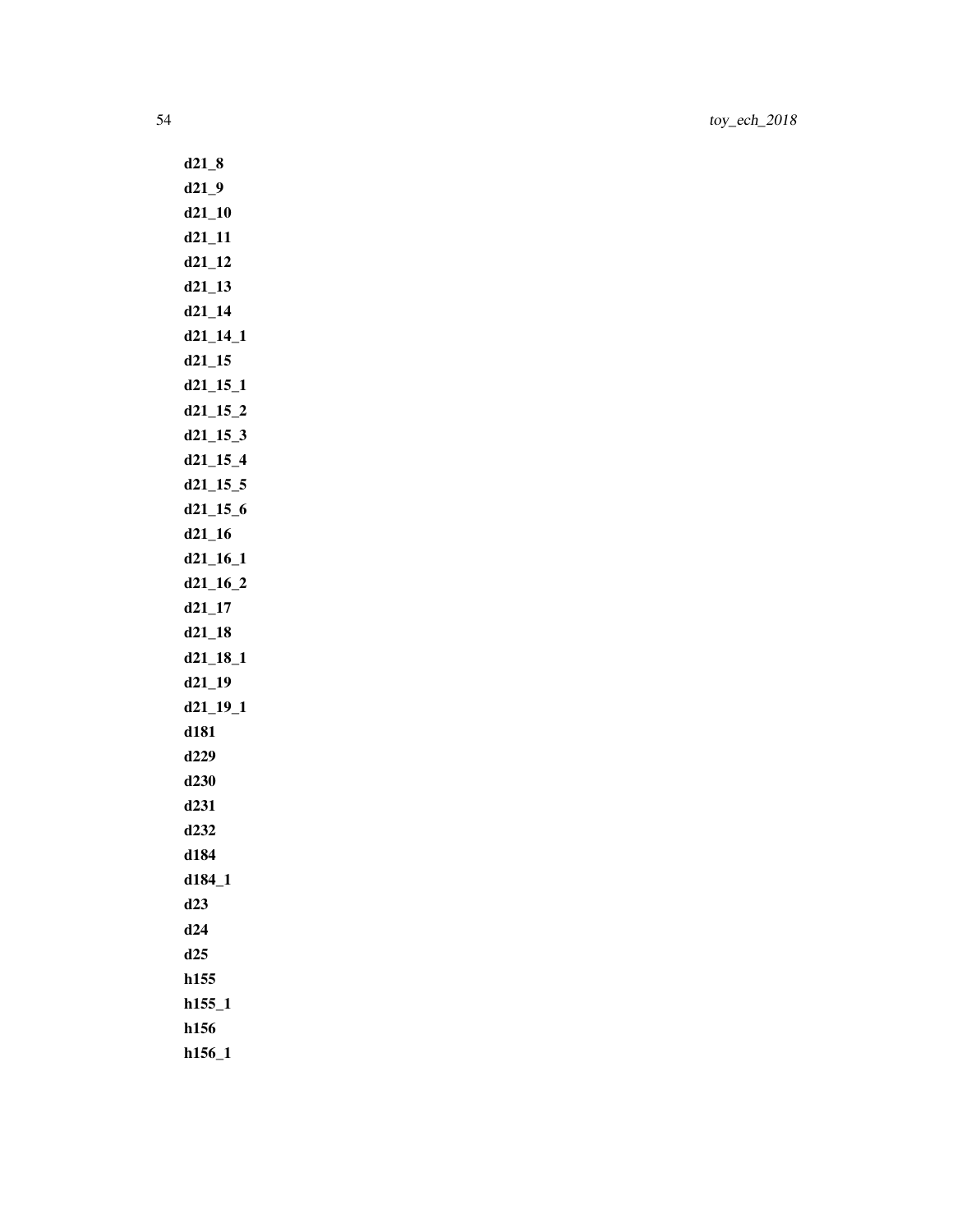h252 h252\_1 h158\_1 h158\_2 h159 h160 h160\_1 h160\_2 h161 h162 h163\_1 h163\_2 h164 h165 h227 h166 h269 h269\_1 h167\_1 h167\_1\_1 h167\_1\_2 h167\_2 h167\_2\_1 h167\_2\_2 h167\_3 h167\_3\_1 h167\_3\_2 h167\_4 h167\_4\_1 h167\_4\_2 h169 h170\_1 h170\_2 h271 h271\_1 h171 h171\_1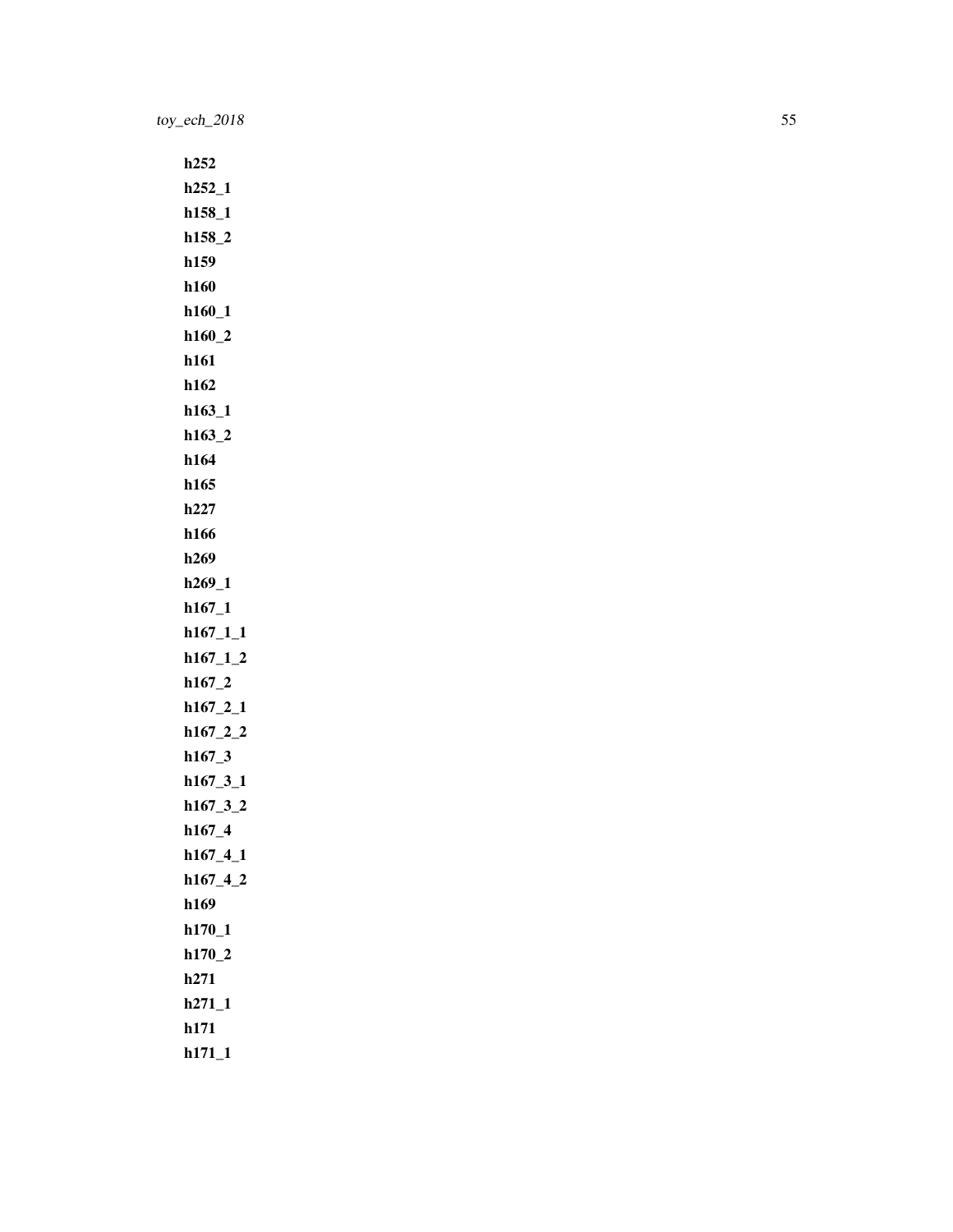h171\_2 h172 h172\_1 h173 h173\_1 i228 i174 i259 i175 ht1 ht2 ht3 ht4 ht5 ht6 ht7 ht8 ht9 ht10 ht11 ht13 ht14 ht19 yhog ysvl lp\_06 li\_06 e557 e558 e26 e27 e29\_1 e29\_2 e29\_3 e29\_4 e29\_5

e29\_5\_1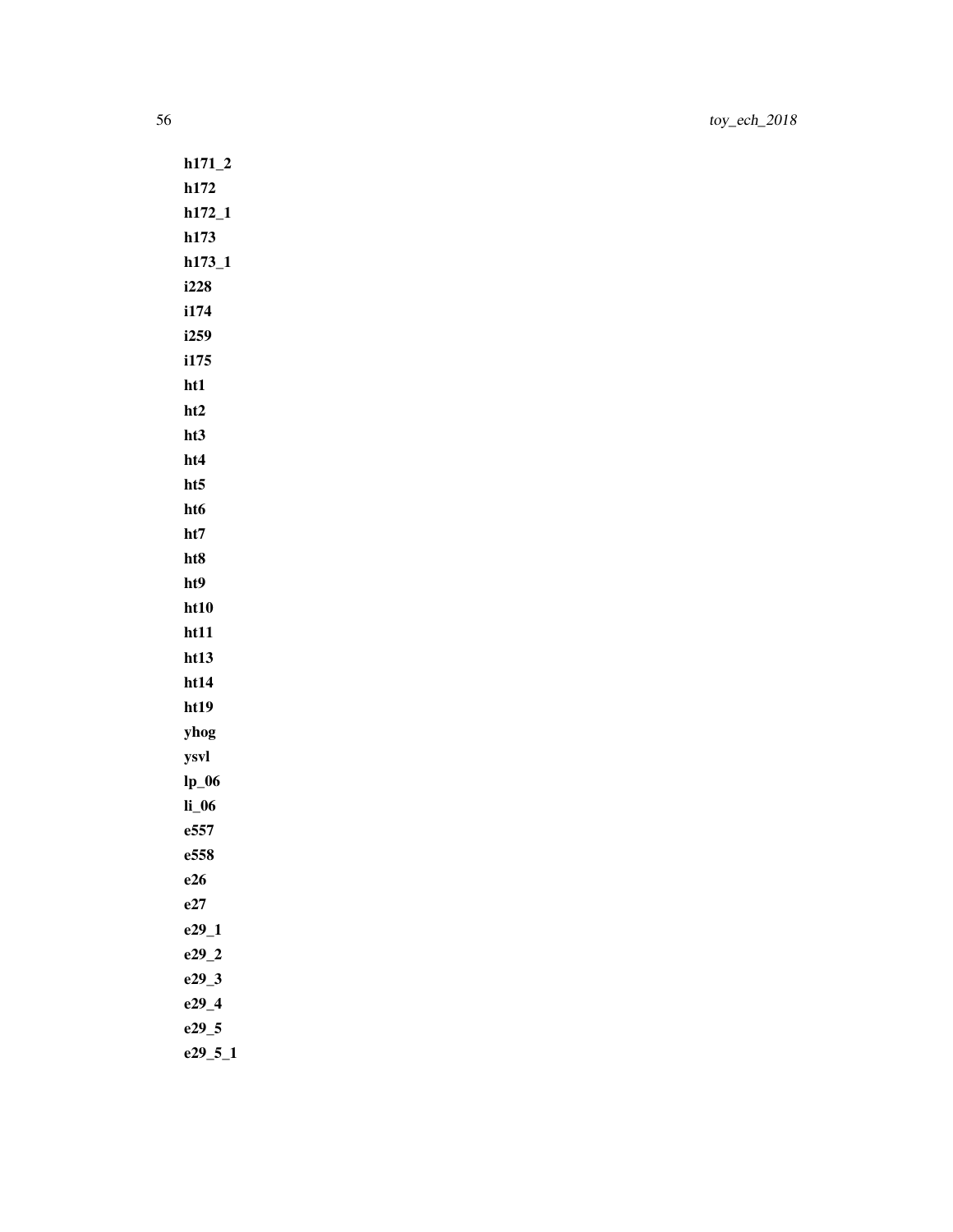e29\_6 e30 e31 e32 e33 e34 e35 e36 e185 e186\_1 e186\_2 e186\_3 e186\_4 e37 e37\_2 e234\_2 e38 e38\_1 e39 e39\_2 e235\_2 e236 e236\_2 e236\_4 e45\_1 e45\_1\_1 e45\_1\_1\_1 e45\_1\_2 e45\_1\_2\_1 e45\_2 e45\_2\_1 e45\_2\_1\_1 e45\_2\_2 e45\_2\_2\_1 e45\_3 e45\_3\_1 e45\_3\_1\_1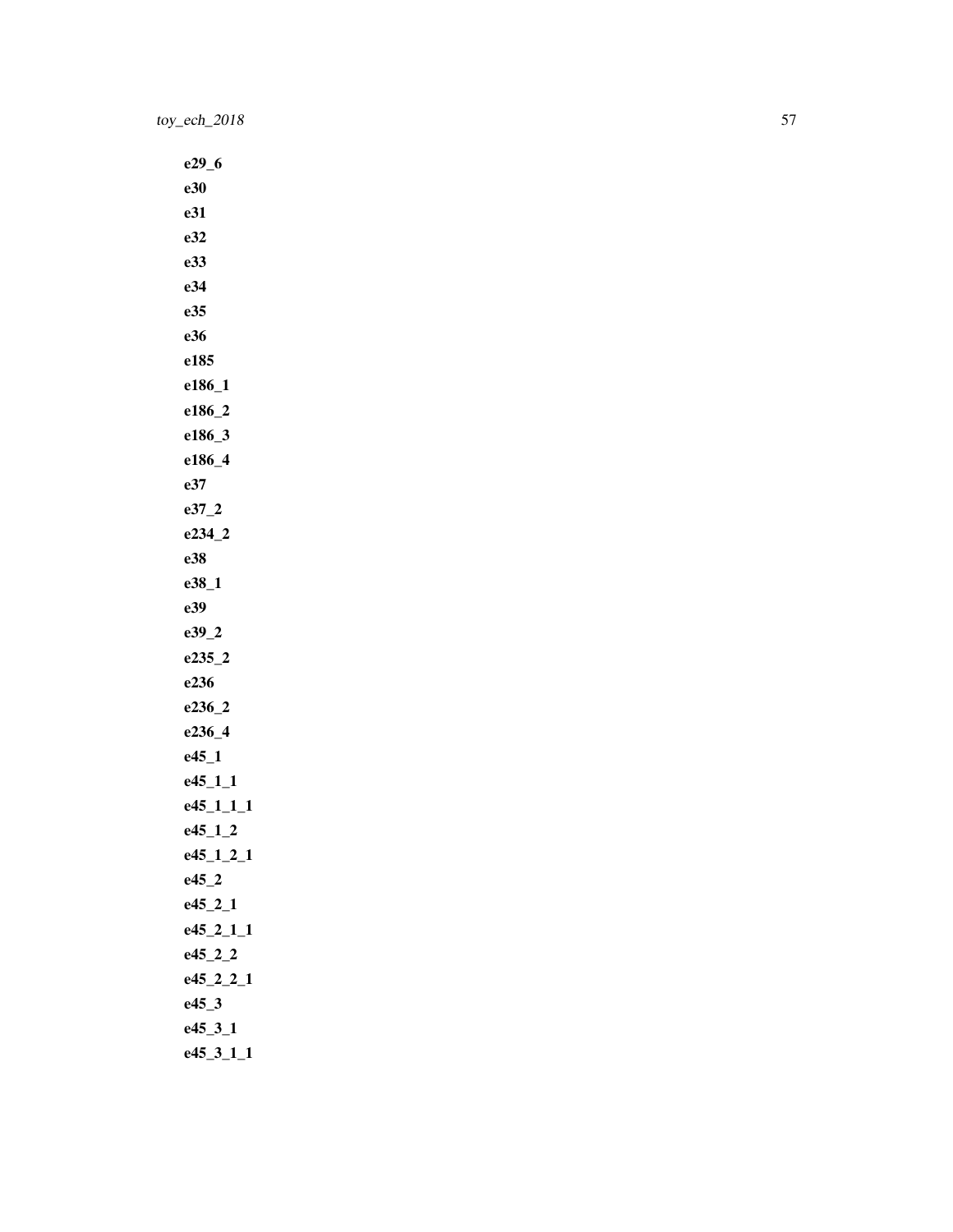e45\_3\_2 e45\_3\_2\_1 e45\_4 e45\_4\_1 e45\_4\_2 e45\_4\_3 e45\_4\_3\_1 e45\_5 e45\_5\_1 e45\_5\_1\_1 e45\_6 e45\_7 e45\_7\_1 e237 e46 e47 e47\_1 e190 e190\_1 e190\_1\_1 e190\_2 e190\_2\_1 e190\_3 e190\_3\_1 e191 e192 e48 e49 e238 e239 e240\_1 e240\_2 e241 e242 e242\_1 e193 e194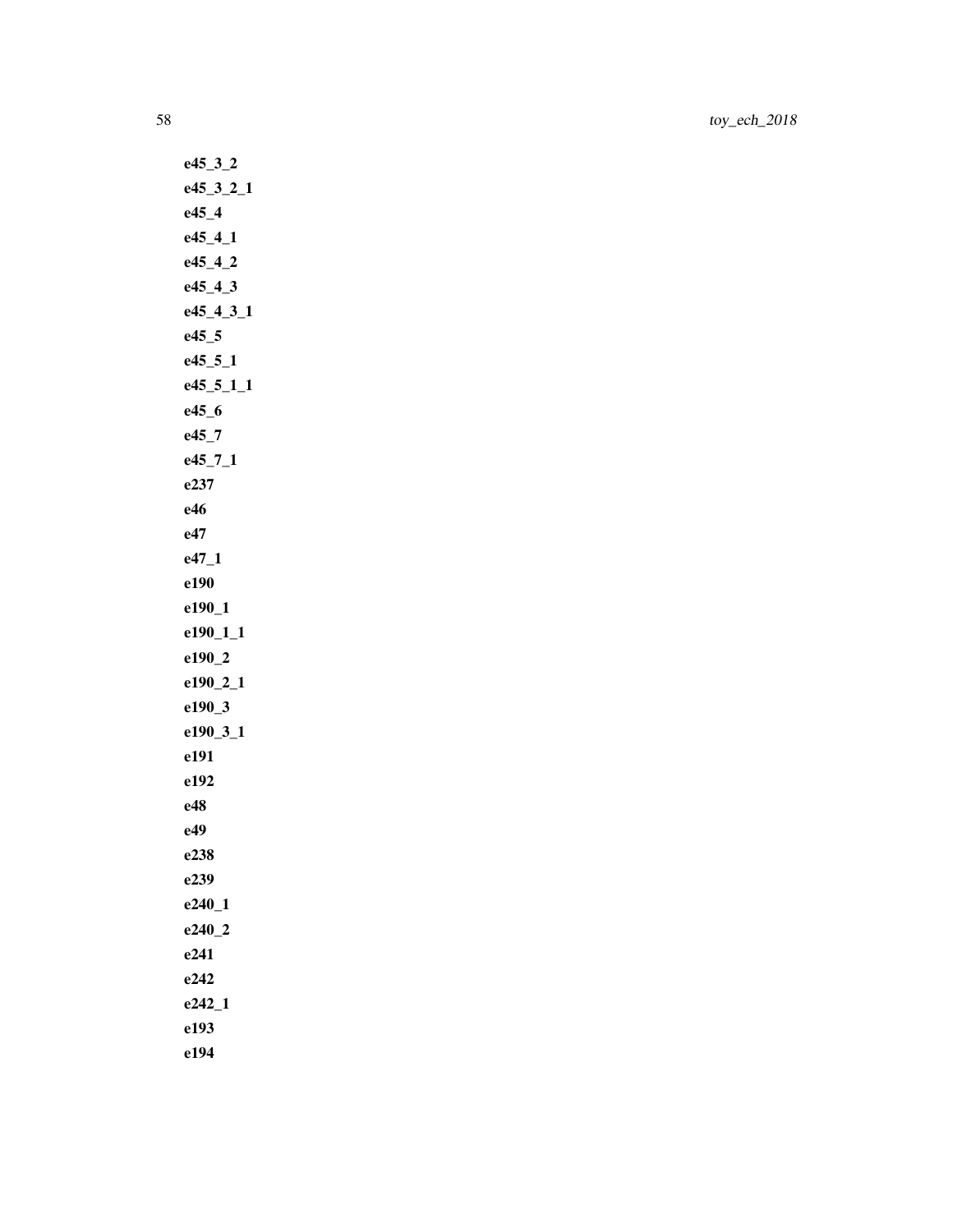e243\_1 e243\_2 e244 e245 e245\_1 e196 e196\_1 e196\_2 e196\_3 e197 e197\_1 e51\_2 e51\_3 e198 e199 e200 e200\_1 e200\_2 e200\_3 e201 e201\_1 e202\_1 e202\_2 e202\_3 e202\_4 e202\_8 e202\_5 e202\_6 e202\_6\_1 e202\_7 e51\_4 e210\_1 e51\_5 e210\_2 e51\_6 e209\_1 e210\_3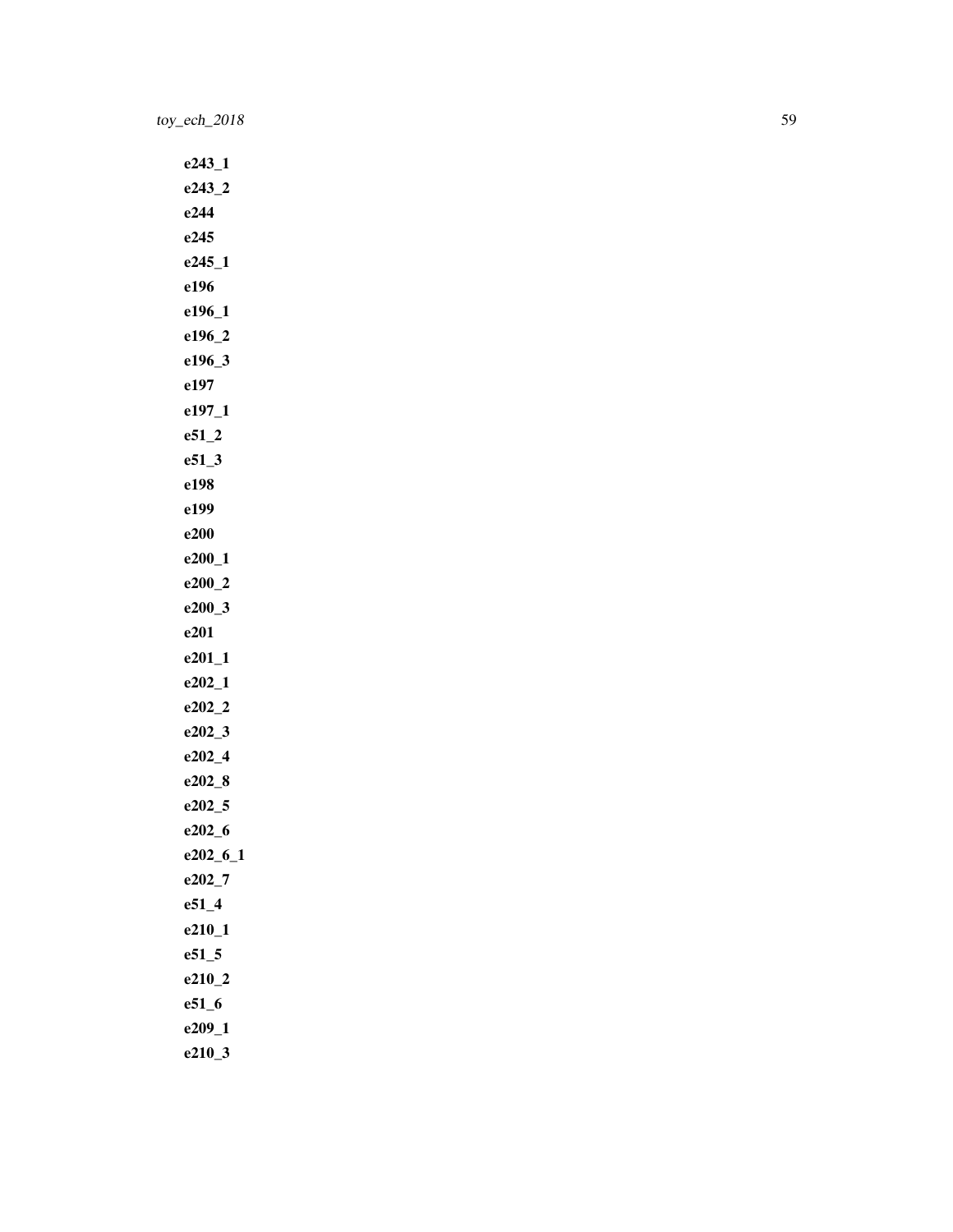| e211        |
|-------------|
| $e211_1$    |
| $e211_2$    |
| $e211_3$    |
| e562        |
| e212        |
| $e212 - 1$  |
| e213        |
| $e51 - 7$   |
| $e51_7_1$   |
| e214_1      |
| e215        |
| e215_1      |
| e216        |
| $e51_8$     |
| $e217_1$    |
| e218        |
| e218_1      |
| e219        |
| $e51_9$     |
| $e220_1$    |
| e221        |
| $e221_1$    |
| e222        |
| $e51_10$    |
| $e223 - 1$  |
| e224        |
| $e224_1$    |
| e225        |
| e51_11      |
| e226 1      |
| e559        |
| e559_1      |
| e559 2      |
| e560        |
| $e560_1$    |
| $e560_11_1$ |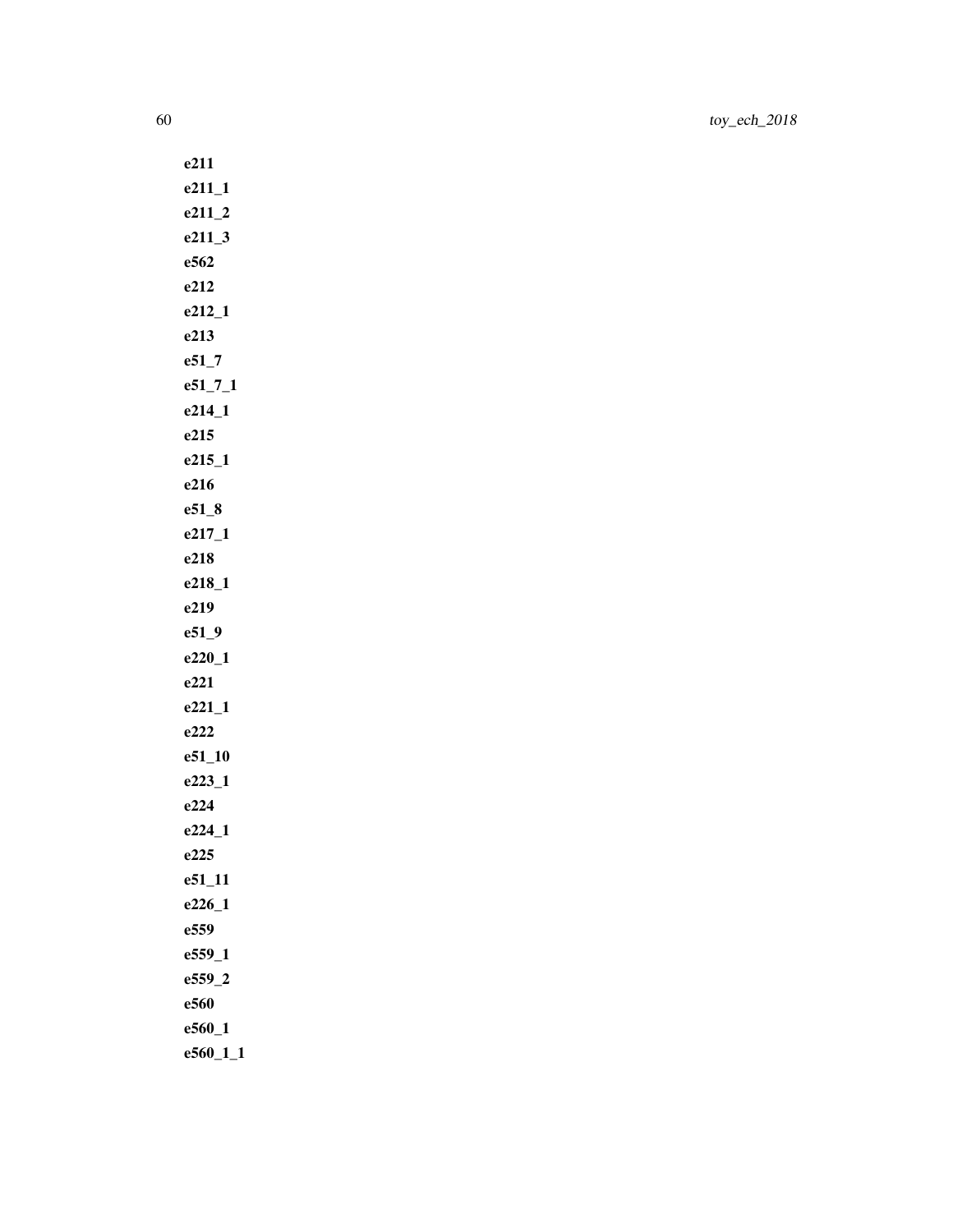e560\_2 e560\_2\_1 e561 e561\_1 e59 e246 e246\_1 e247 e60 e61 e248 e62 e249 e250 e64\_1 e64\_2 e64\_3 e64\_4 e64\_5 e64\_6 e64\_7 e65 f66 f67 f261 f68 f69 f70 f71\_2 f72\_2 f73 f74 f75 f76\_2 f262 f263 f264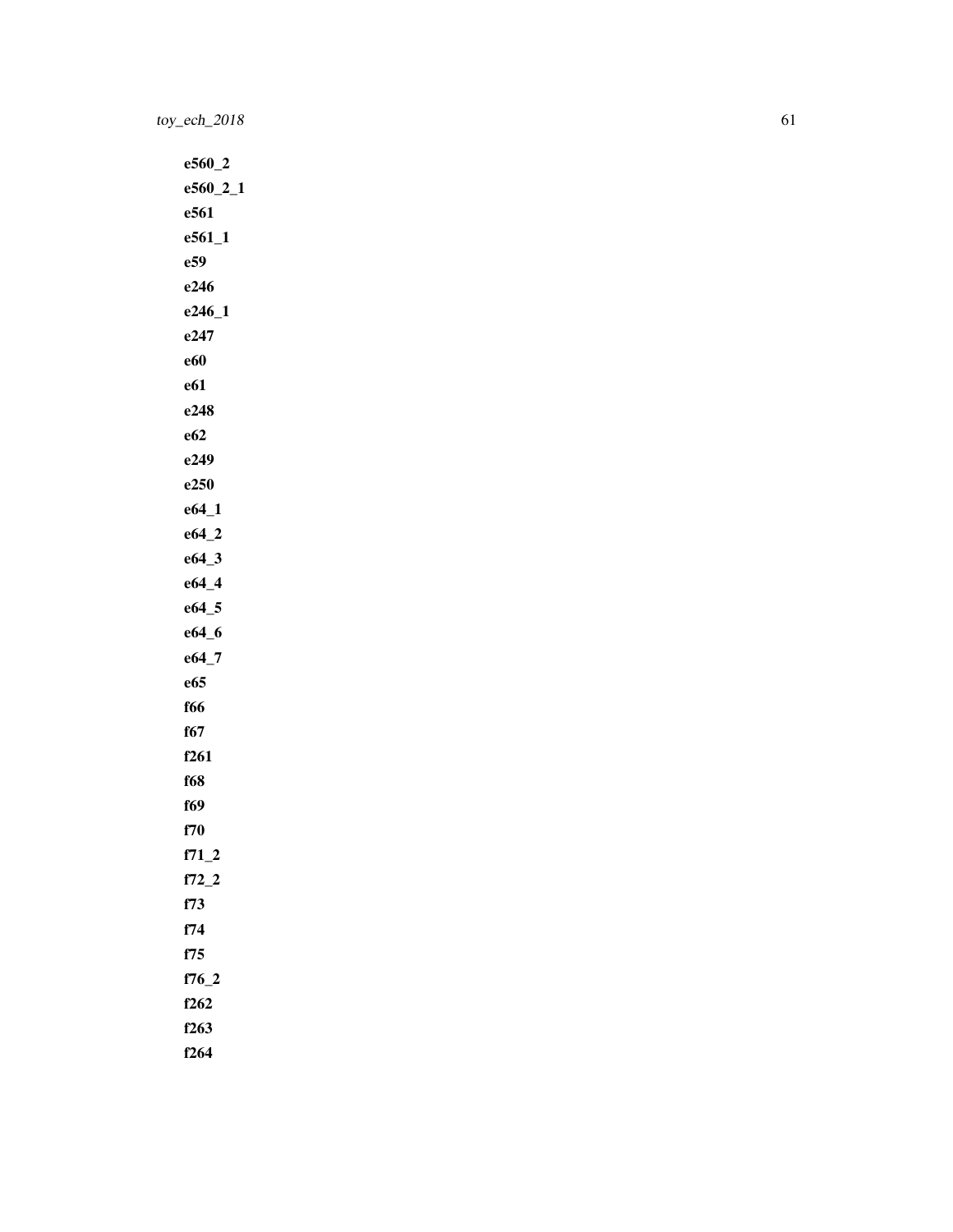f264\_1 f265 f265\_1 f77 f78 f79 f79\_1 f80 f80\_2 f81 f82 f83 f84 f266 f267 f268 f85 f86 f87 f88\_1 f88\_2 f89 f90\_2 f91\_2 f92 f93 f94 f94\_2 f95 f96 f97 f98 f99 f100 f101 f102

f103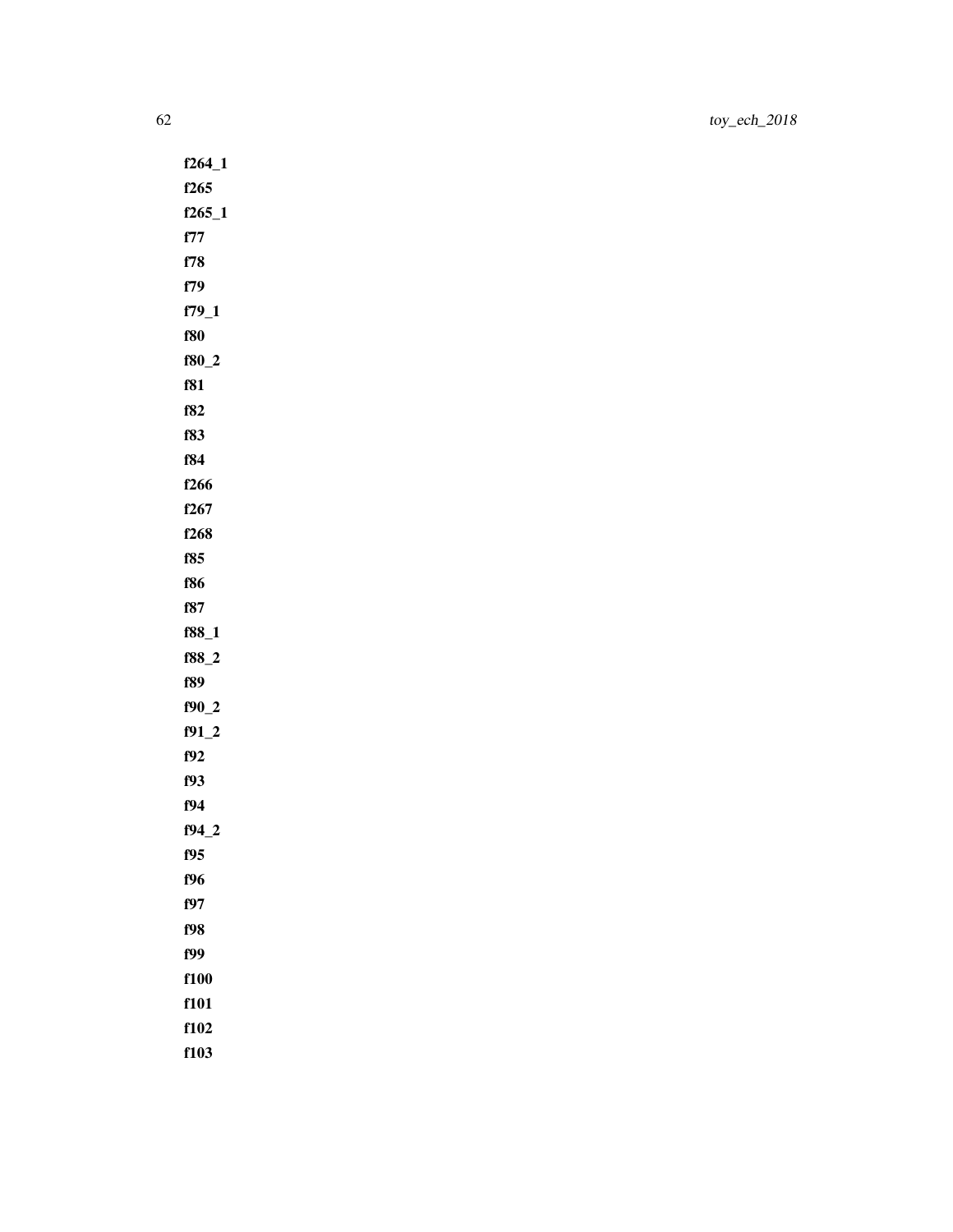f104 f105 f106 f107 f108 f109 f110 f111 f112 f113 f114 f115 f116 f117 f118\_1 f118\_2 f119\_2 f120\_2 f121 f122 f123 f124\_1 f124\_2 f124\_3 f124\_4 f124\_5 f125  $g_id_1$ g\_id\_2  $g_id_3$ g\_id\_1a g\_id\_2a g\_id\_3a g126\_1 g126\_2 g126\_3 g126\_4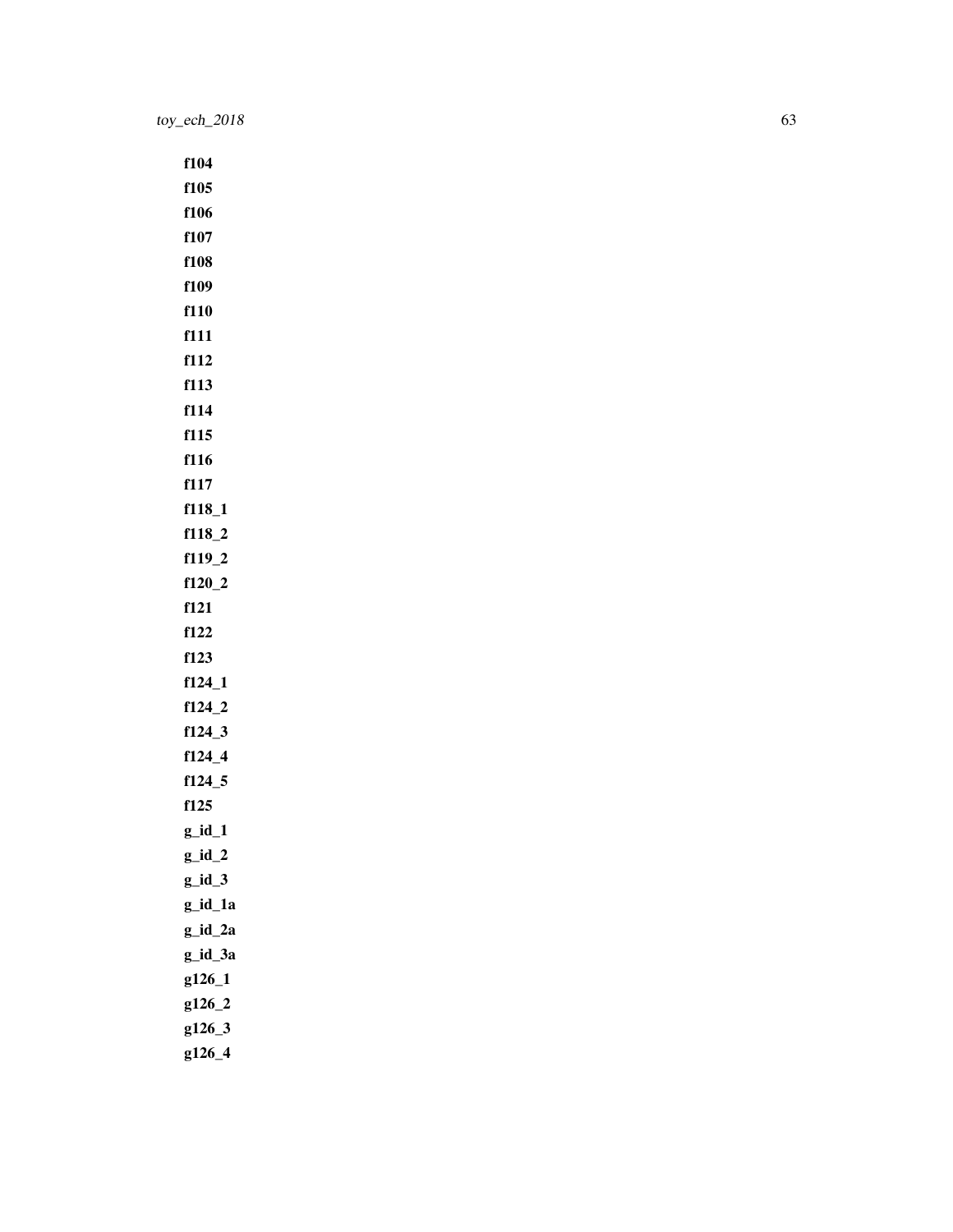g126\_5 g126\_6 g126\_7 g126\_8 g250\_1 g250\_2 g250\_5 g250\_3 g250\_4 g127 g127\_1 g127\_2 g127\_3 g128 g128\_1 g129 g129\_1 g129\_2 g130 g130\_1 g131 g131\_1 g132 g132\_1 g132\_2 g132\_3 g133 g133\_1 g133\_2  $g_st_1$ g134\_1 g134\_2 g134\_3 g134\_4 g134\_5 g134\_6

g134\_7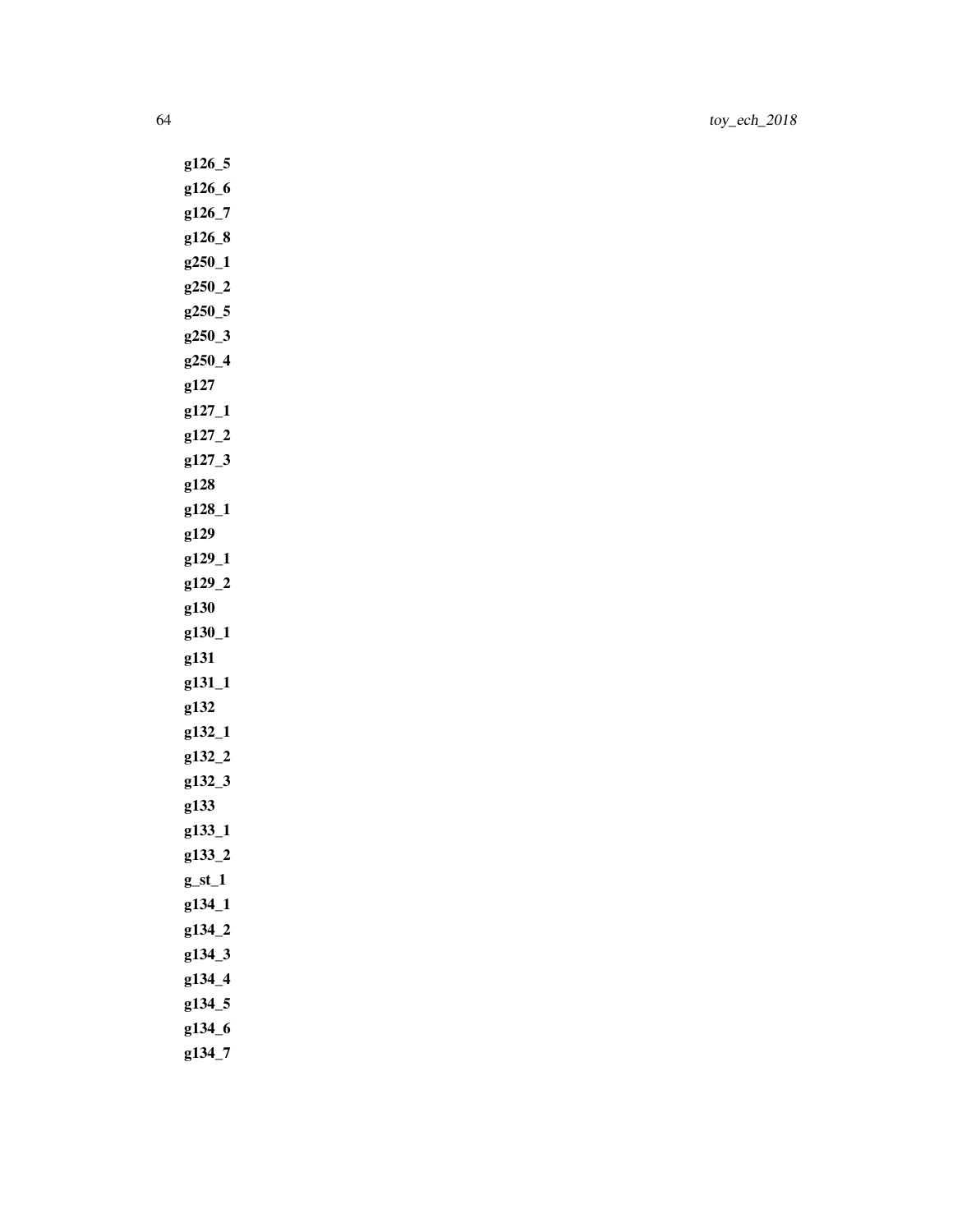g134\_8 g251\_1 g251\_2 g251\_3 g251\_4 g251\_5 g135 g135\_1 g135\_2 g135\_3 g136 g136\_1 g137 g137\_1 g137\_2 g138 g138\_1 g139 g139\_1 g140 g140\_1 g140\_2 g140\_3 g141 g141\_1 g141\_2 g\_itnd\_1 g142 g\_itnd\_2 g143 g144 g144\_1 g144\_2\_1 g144\_2\_2 g144\_2\_3 g144\_2\_4 g144\_2\_5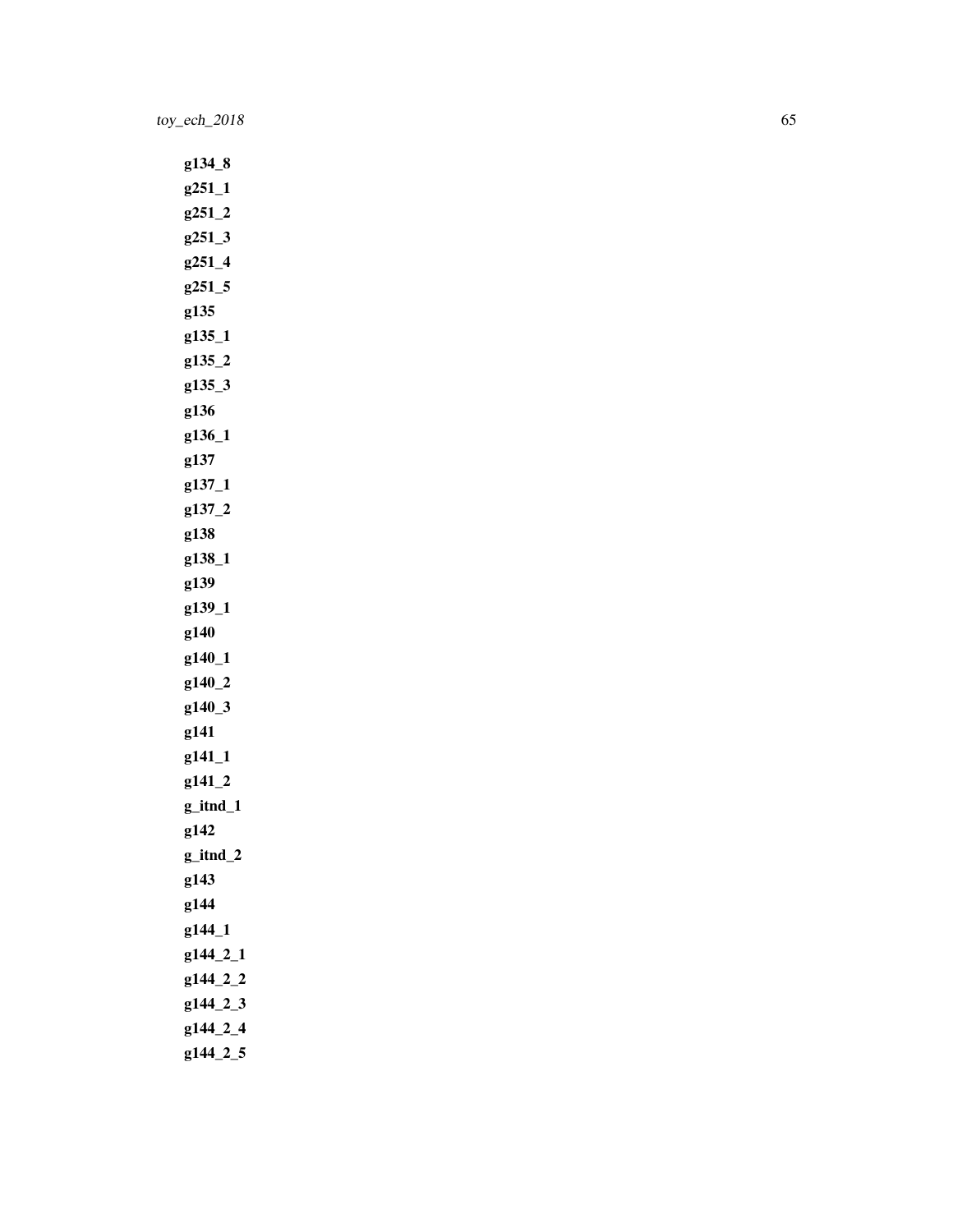g\_itnd\_3 g145 g146 g147  $g$ \_it\_1 g148\_1\_1 g148\_1\_2 g148\_1\_3 g148\_1\_4 g148\_1\_5 g148\_1\_6 g148\_1\_7 g148\_1\_8 g148\_1\_9 g148\_1\_12 g148\_1\_10 g148\_1\_11  $g$ \_it\_2 g148\_2\_1 g148\_2\_2 g148\_2\_3 g148\_2\_4 g148\_2\_5 g148\_2\_6 g148\_2\_7 g148\_2\_8 g148\_2\_9 g148\_2\_12 g148\_2\_10 g148\_2\_11 g148\_3 g148\_4 g148\_5\_1 g148\_5\_2 g149 g149\_1 g150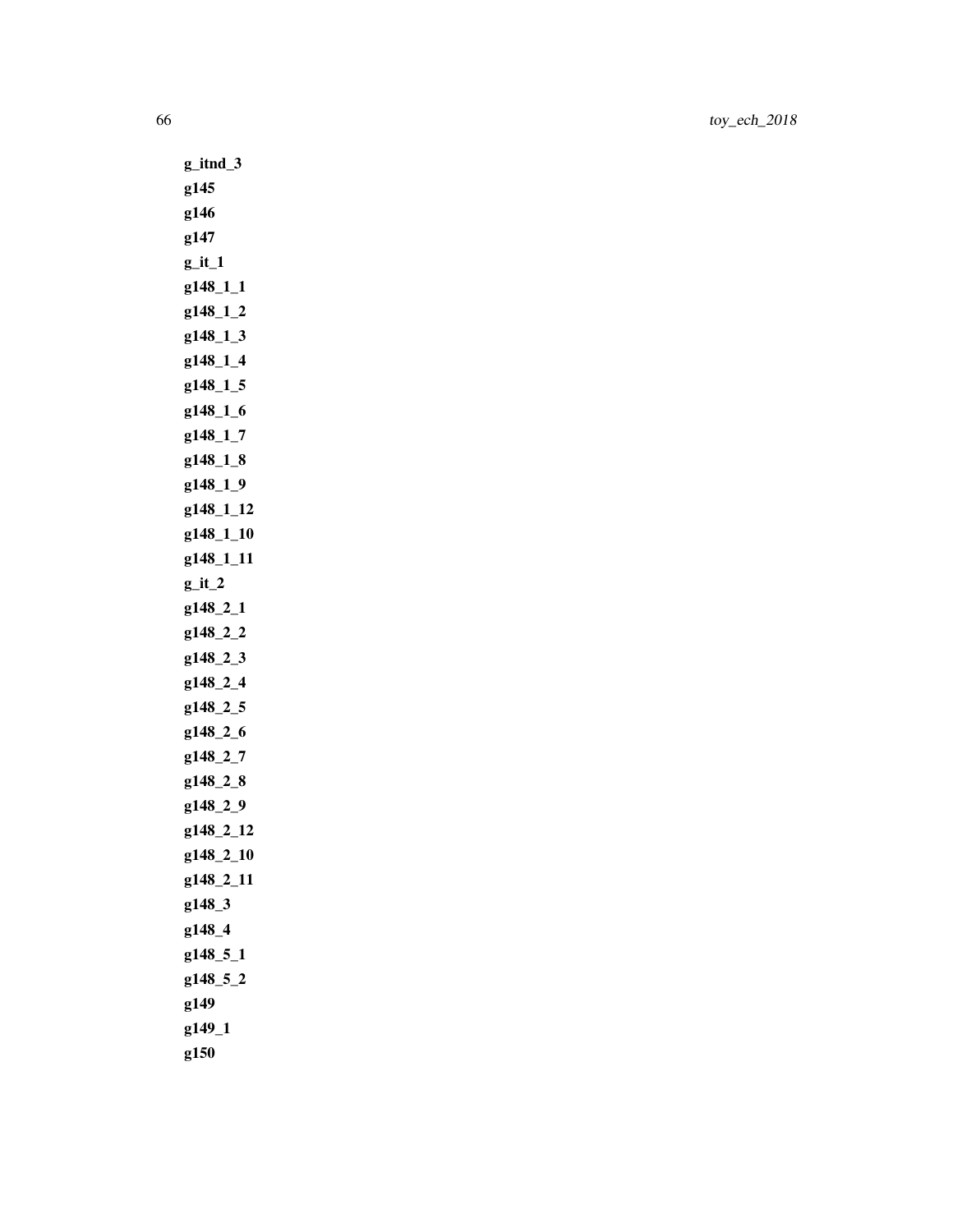g255 g256 g152 g151\_5 g151\_1 g151\_2 g151\_3 g151\_3\_1 g151\_4 g257 g153 g153\_1 g153\_2 g258 g258\_1 g154 g154\_1 pobpcoac subempleo mto\_cuota mto\_emer mto\_hogcon mto\_desay mto\_almue mto\_vacas mto\_oveja mto\_caball lecheenpol indaceliac indaucc indaemer pt1 pt2 pt4 pobre06 indigente06 upm\_id estrato ...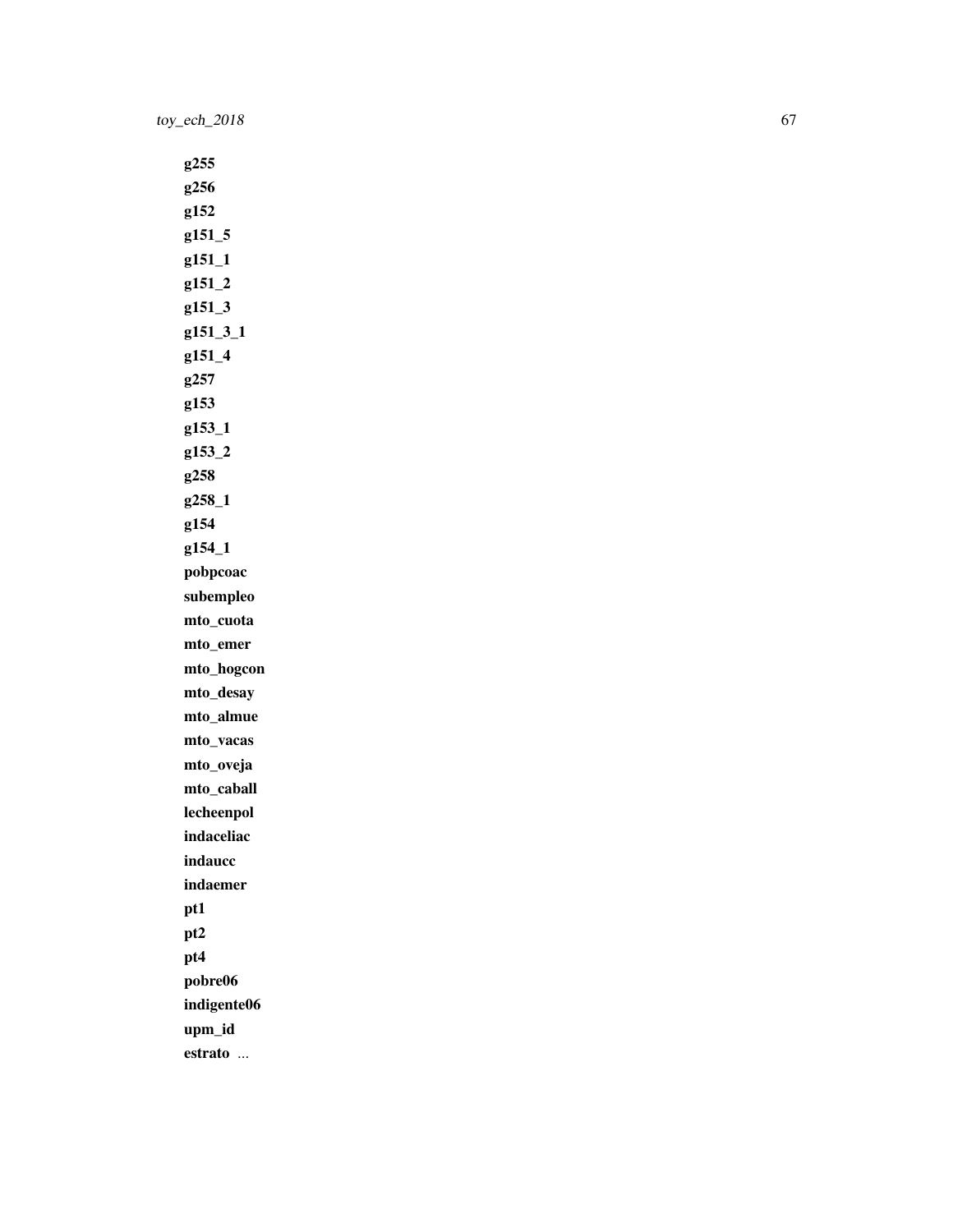### Details

Disclaimer: This script is not an official INE product. Aviso: El script no es un producto oficial de INE.

## Source

```
http://www.ine.gub.uy/
```
## See Also

Other dataset: [cba\\_cbna\\_int](#page-5-0), [cba\\_cbna\\_mdeo](#page-6-0), [cba\\_cbna\\_rur](#page-6-1), [ciiu4](#page-7-0), [dic](#page-9-0), [ipab\\_base2010\\_int](#page-35-1), [ipab\\_base2010\\_mdeo](#page-36-0), [ipab\\_base2010](#page-35-0), [ipc\\_base2010\\_int](#page-38-0), [ipc\\_base2010\\_mdeo](#page-38-1), [ipc\\_base2010](#page-37-0), [toy\\_ech\\_2018\\_income](#page-67-0), [urls\\_ine](#page-73-0)

<span id="page-67-0"></span>toy\_ech\_2018\_income *A dataset containing only 1000 raws of the ECH 2018 income variables*

## Description

A dataset containing only 1000 raws of the ECH 2018 income variables

## Usage

toy\_ech\_2018\_income

#### Format

A data frame with 1000 rows and 9 variables:

numero household id mes ht11 ysvl ht13 ht19 dpto pesoano estred13 anio region\_4 ...

### Details

Disclaimer: This script is not an official INE product. Aviso: El script no es un producto oficial de INE.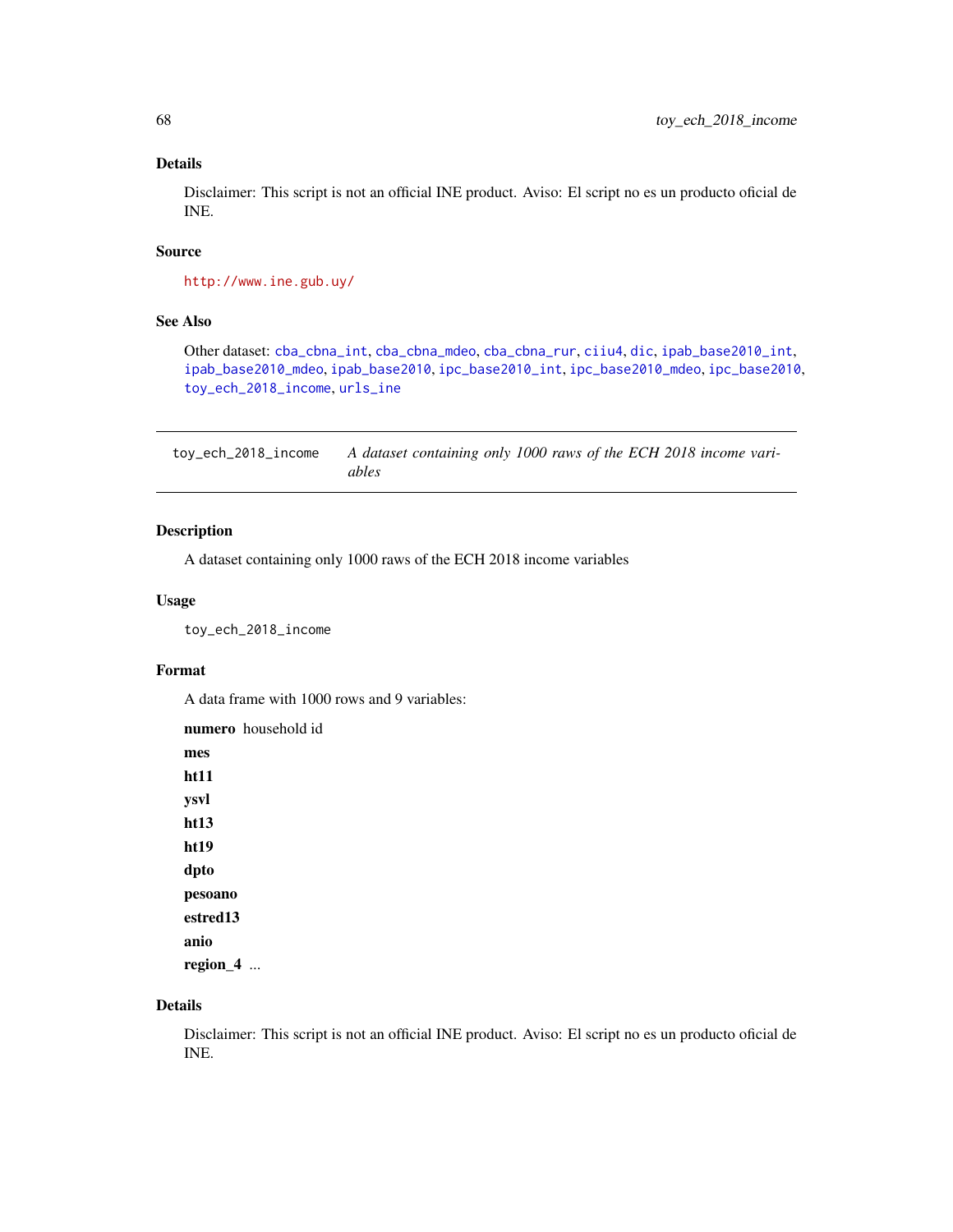to\_ascii 69

# Source

<http://www.ine.gub.uy/>

# See Also

Other dataset: [cba\\_cbna\\_int](#page-5-0), [cba\\_cbna\\_mdeo](#page-6-0), [cba\\_cbna\\_rur](#page-6-1), [ciiu4](#page-7-0), [dic](#page-9-0), [ipab\\_base2010\\_int](#page-35-1), [ipab\\_base2010\\_mdeo](#page-36-0), [ipab\\_base2010](#page-35-0), [ipc\\_base2010\\_int](#page-38-0), [ipc\\_base2010\\_mdeo](#page-38-1), [ipc\\_base2010](#page-37-0), [toy\\_ech\\_2018](#page-51-0), [urls\\_ine](#page-73-0)

to\_ascii *to\_ascii*

## Description

to\_ascii

## Usage

 $to_ -$ ascii(x, upper = T)

## Arguments

| X     | a column |
|-------|----------|
| upper | logic    |

#### Value

vector

## Examples

```
d <- lapply(dic, to_ascii)
```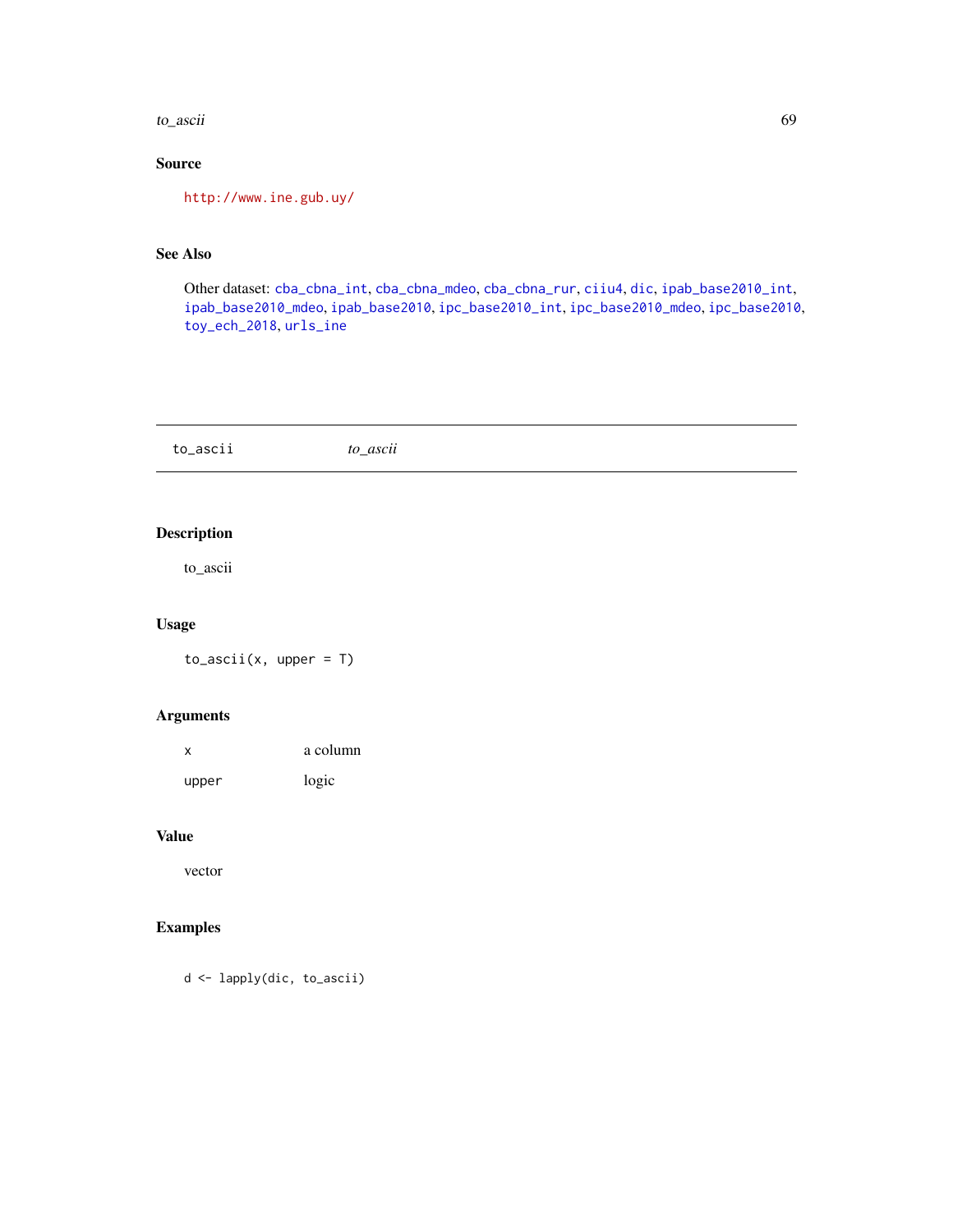# Description

This function allows you to identify underemployed people

## Usage

```
underemployment(
 data = ech::toy_ech_2018,pobpcoac = "pobpcoac",
 f85 = "f85",f98 = "f98",f101 = "f101",f102 = "f102",f103 = "f103",f104 = "f104")
```
## Arguments

| data     | data.frame                                                                        |
|----------|-----------------------------------------------------------------------------------|
| pobpcoac | Variable name of definition of population by activity status. Default: "pobpcoac" |
| f85      | Variable name of number of hours worked in the main job                           |
| f98      | Variable name of Number of hours worked at the secondary job                      |
| f101     | Variable name of reasons why you want another job                                 |
| f102     | Variable name of want to work more hours                                          |
| f103     | Variable name of are available to work more hours at this time                    |
| f104     | Variable name of reasons why you dont work more hours                             |

### Details

Disclaimer: This script is not an official INE product. Aviso: El script no es un producto oficial de INE.

#### Value

data.frame

### See Also

Other employment: [branch\\_ciiu\(](#page-4-0)), [employment\\_restrictions\(](#page-11-0)), [employment\(](#page-11-1))

#### Examples

toy\_ech\_2018 <- underemployment(data = ech::toy\_ech\_2018)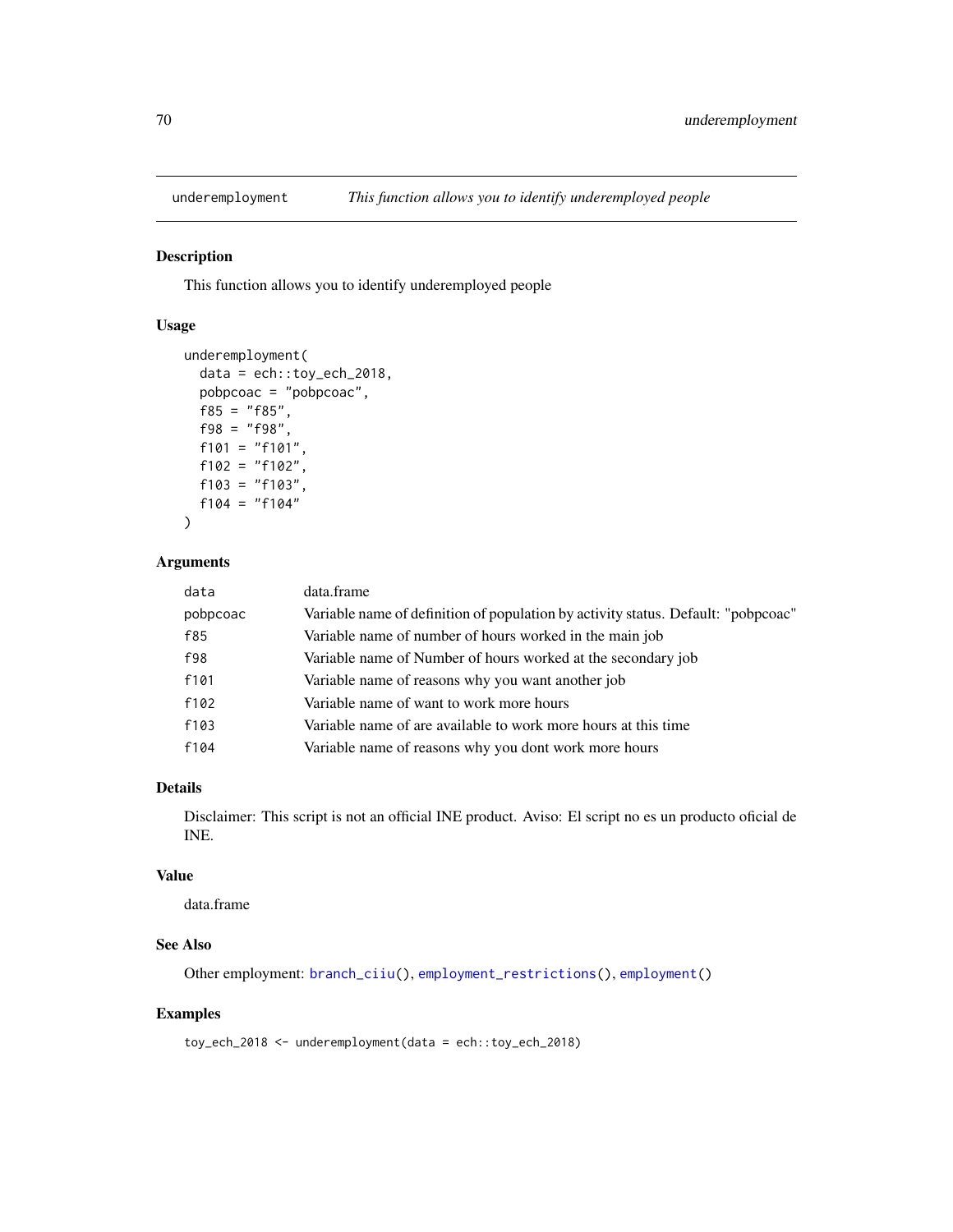## Description

This function allows you to labelled variables

# Usage

unlabelled(data = NULL)

## Arguments

data data frame

## Value

data.frame

# See Also

Other utils: [archive\\_extract\(](#page-3-1)), [dates\\_ech\(](#page-8-1))

## Examples

df <- unlabelled(data = ech::toy\_ech\_2018)

unrarPath *The known path for unrar or 7z*

## Description

The known path for unrar or 7z

## Usage

.unrarPath

# Format

An object of class NULL of length 0.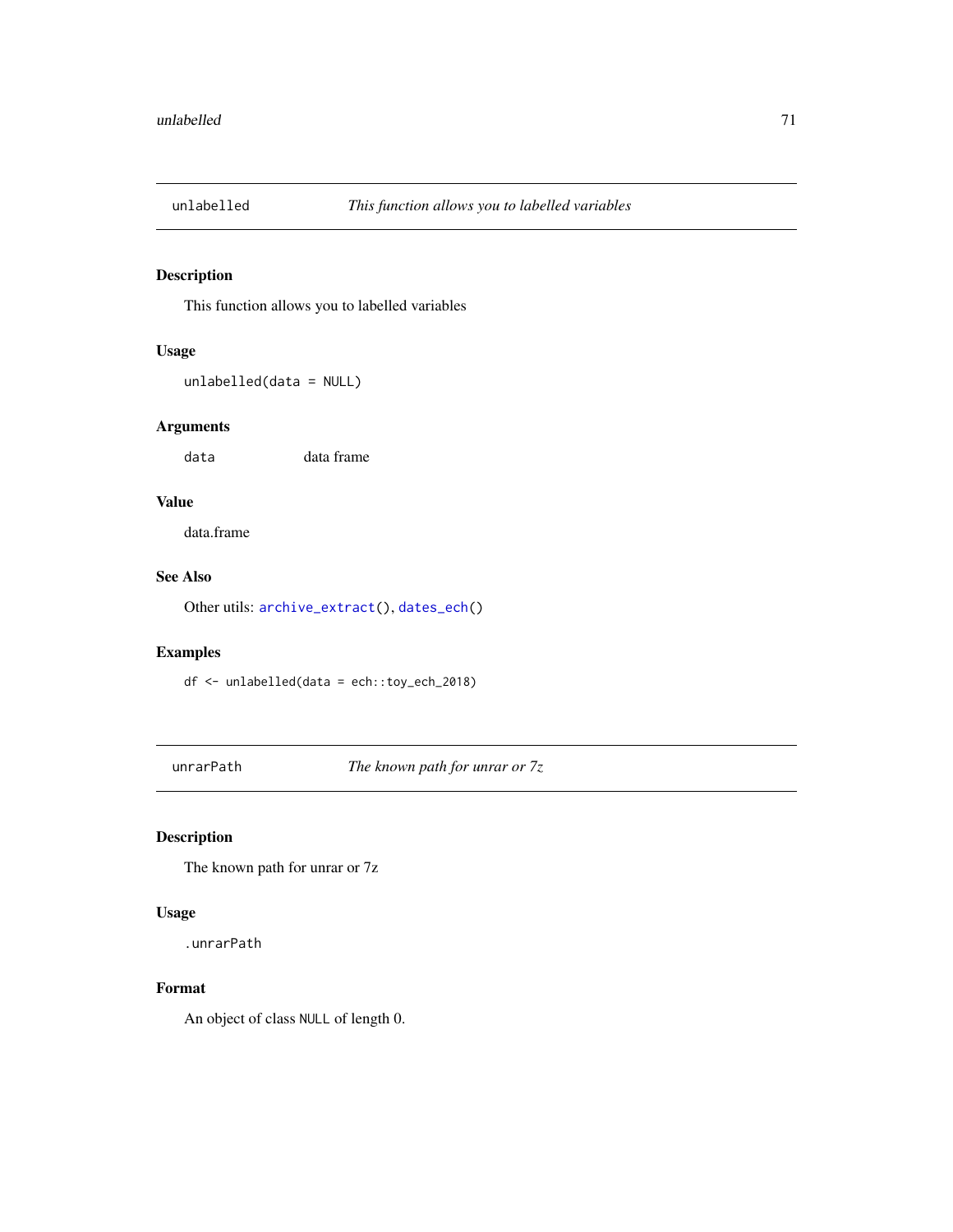```
unsatisfied_basic_needs
```
*This function allows you to calculate de Unsatisfied Basic Needs*

## Description

This function allows you to calculate de Unsatisfied Basic Needs

#### Usage

```
unsatisfied_basic_needs(
 data = ech::toy\_ech\_2018,c2 = "c2",c3 = "c3",c4 = "c4",d9 = "d9",d11 = "d11",d12 = "d12",d13 = "d13",d14 = "d14",d15 = "d15",d16 = "d16",d18 = "d18",d19 = "d19",d21_1 = "d21_1",d21_2 = "d21_2",d21_3 = "d21_3",d260 = "d260",ht19 = "ht19",pobre06 = "pobre06",
 e27 = "e27",school_enrollment = "school_enrollment",
 years_schooling = "years_schooling",
 e238 = "e238",anio = "anio"
)
```
### Arguments

| data           | data.frame                                              |
|----------------|---------------------------------------------------------|
| c2             | Variable name of predominant material on external walls |
| C <sub>3</sub> | Variable name of predominant roofing material           |
| C <sub>4</sub> | Variable name of predominant flooring material          |
| d9             | Variable name of number of rooms                        |
| d11            | Variable name of principal source of potable water      |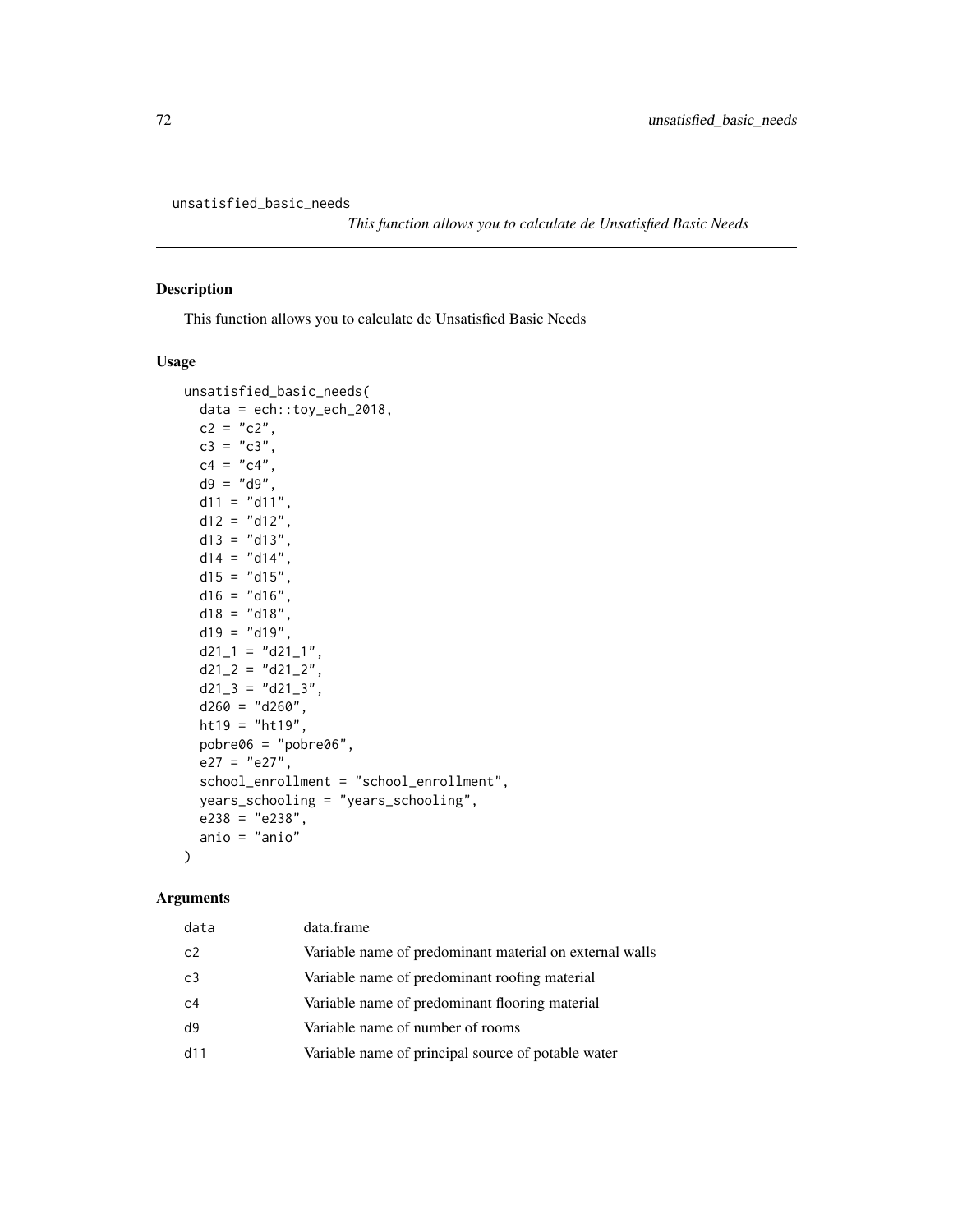<span id="page-72-0"></span>

| d12               | Variable name of water supply network / water access    |
|-------------------|---------------------------------------------------------|
| d13               | Variable name of sanitary facilities                    |
| d14               | Variable name of bathroom presence                      |
| d15               | Variable name of private bathroom use                   |
| d16               | Variable name of sewerage facilities                    |
| d18               | Variable name of energy source for lighting             |
| d19               | Variable name of cooking space                          |
| $d21_1$           | Variable name of heater or termophon presence           |
| $d21_2$           | Variable name of instantaneous water heater presence    |
| $d21-3$           | Variable name of fridge presence                        |
| d260              | Variable name of energy source for heating              |
| ht19              | Variable name of number of individuals in the household |
| pobre06           | Variable name of poverty                                |
| e27               | Variable name of age                                    |
| school_enrollment |                                                         |
|                   | Variable name of school_enrollment                      |
| years_schooling   |                                                         |
|                   | Variable name of years_schooling                        |
| e238              | Variable name of attendance to initial education        |
| anio              | Variable name of survey year                            |

#### Details

Based on http://www.ine.gub.uy/documents/10181/34017/Atlas\_fasciculo\_1\_NBI\_versionrevisada.pdf/57ea17f9- 3fd9-4306-b9ca-948abc7fab73 Disclaimer: This script is not an official INE product. Aviso: El script no es un producto oficial de INE.

#### Value

data.frame

# See Also

Other poverty: [integrated\\_poverty\\_measure\(](#page-34-0)), [poverty\(](#page-48-0))

## Examples

```
toy_ech_18 <- enrolled_school(data = ech::toy_ech_2018)
toy_ech_18 <- years_of_schooling(toy_ech_18)
toy_ech_18 <- unsatisfied_basic_needs(toy_ech_18)
```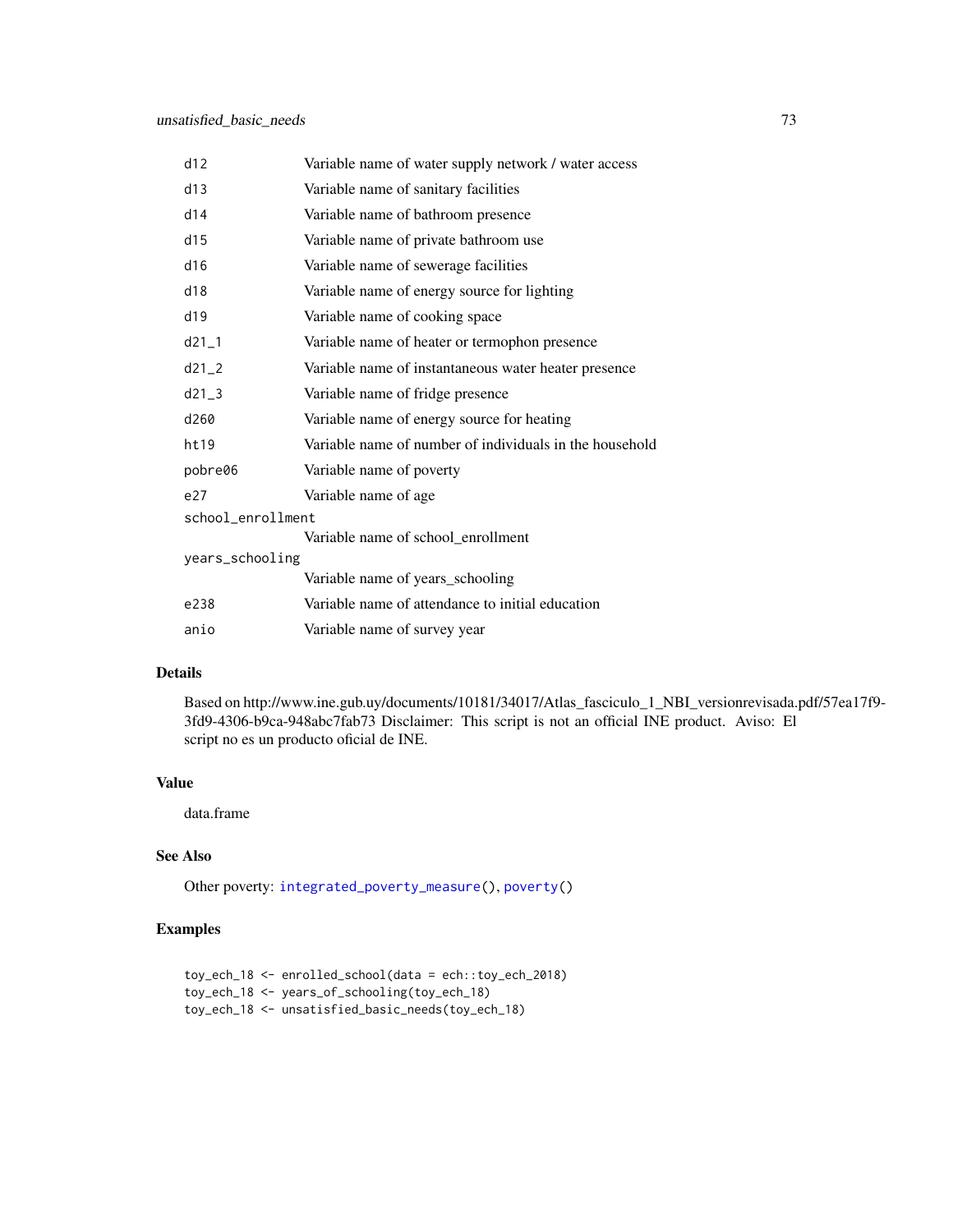<span id="page-73-0"></span>

#### Description

A dataset containing the urls of INE datasets and diccionaries

#### Usage

urls\_ine

### Format

A data frame with 9 rows and 4 variables:

yy date from 2011 to 2019

md\_sav url for microdata download

upm\_sav url for upm download

dic url for dictionary download

### Details

Disclaimer: This script is not an official INE product. Aviso: El script no es un producto oficial de INE.

#### Source

<http://www.ine.gub.uy/>

## See Also

Other dataset: [cba\\_cbna\\_int](#page-5-0), [cba\\_cbna\\_mdeo](#page-6-0), [cba\\_cbna\\_rur](#page-6-1), [ciiu4](#page-7-0), [dic](#page-9-0), [ipab\\_base2010\\_int](#page-35-0), [ipab\\_base2010\\_mdeo](#page-36-0), [ipab\\_base2010](#page-35-1), [ipc\\_base2010\\_int](#page-38-0), [ipc\\_base2010\\_mdeo](#page-38-1), [ipc\\_base2010](#page-37-0), [toy\\_ech\\_2018\\_income](#page-67-0), [toy\\_ech\\_2018](#page-51-0)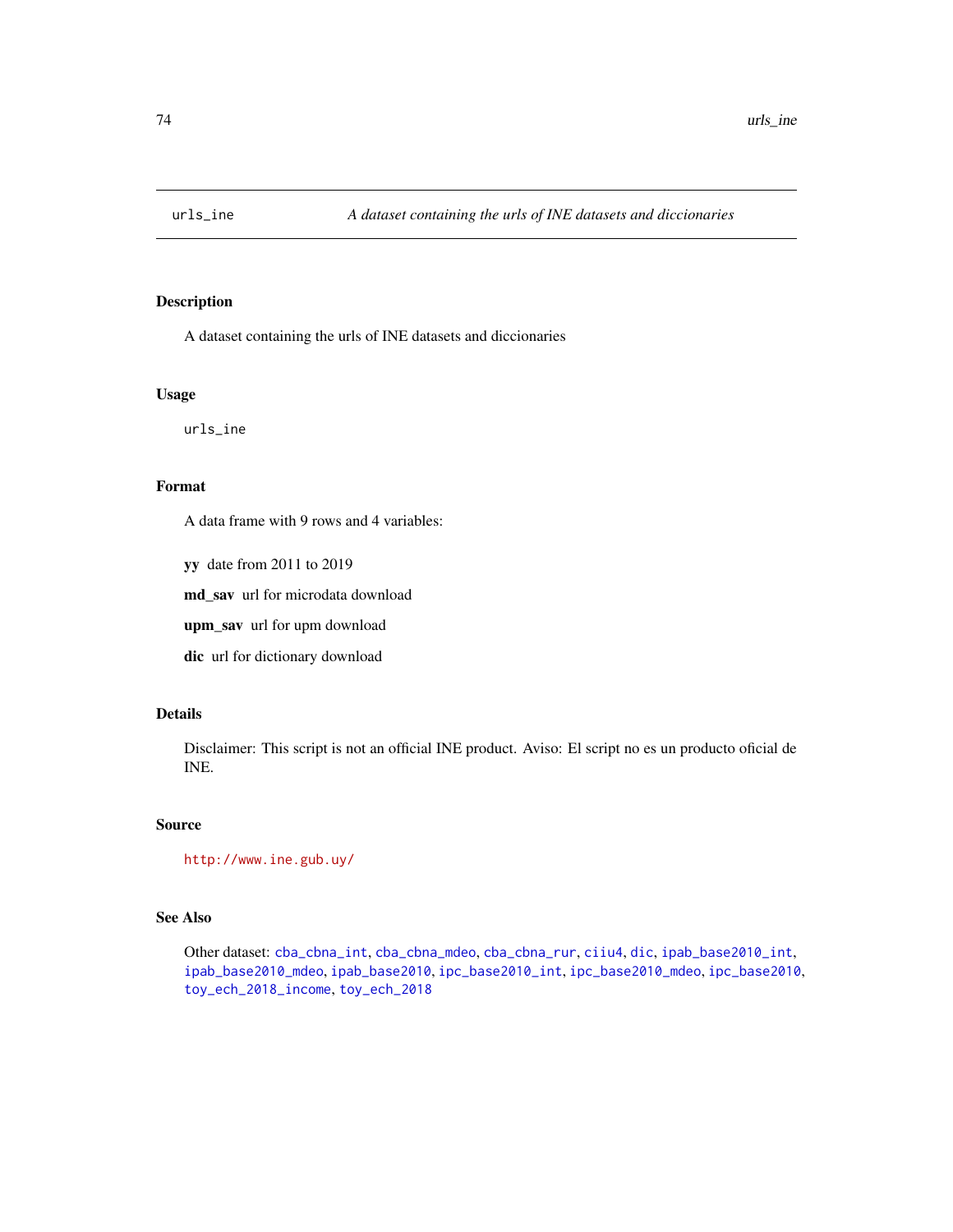<span id="page-74-0"></span>years\_of\_schooling *This function allows you to calculate the years of schooling*

## Description

This function allows you to calculate the years of schooling

# Usage

```
years_of_schooling(
 data = ech::toy_ech_2018,
 e193 = "e193",
 e51_2 = "e51_2",e51_3 = "e51_3",e51_4 = "e51_4",e51\_5 = "e51\_5",e51_6 = "e51_6",e51_7 = "e51_7",e51_7_1 = "e51_7_1",e51_8 = "e51_8",e51_9 = "e51_9",e51\_10 = "e51\_10",e51_11 = "e51_11",max\_years = 22)
```
## Arguments

| data          | data.frame                                                 |
|---------------|------------------------------------------------------------|
| e193          | Variable name of attendance school                         |
| $e51_2$       | Variable name of years passed in primary                   |
| $e51 - 3$     | Variable name of years passed in special primary           |
| $e51 - 4$     | Variable name of years passed in lower secondary           |
| $e51 - 5$     | Variable name of years passed in upper secondary           |
| $e51\_6$      | Variable name of years passed in bachillerato tecnologico  |
| $e51 - 7$     | Variable name of years passed in technical education       |
| $e51 - 7 - 1$ | Variable name of technical education requirements          |
| $e51_{-8}$    | Variable name of years passed in magisterio/profesorado    |
| $e51 - 9$     | Variable name of years passed in university or similar     |
| $e51 - 10$    | Variable name of years passed in tertiary (non-university) |
| $e51 - 11$    | Variable name of years passed in postgrade                 |
| max_years     | Maximum years of schooling                                 |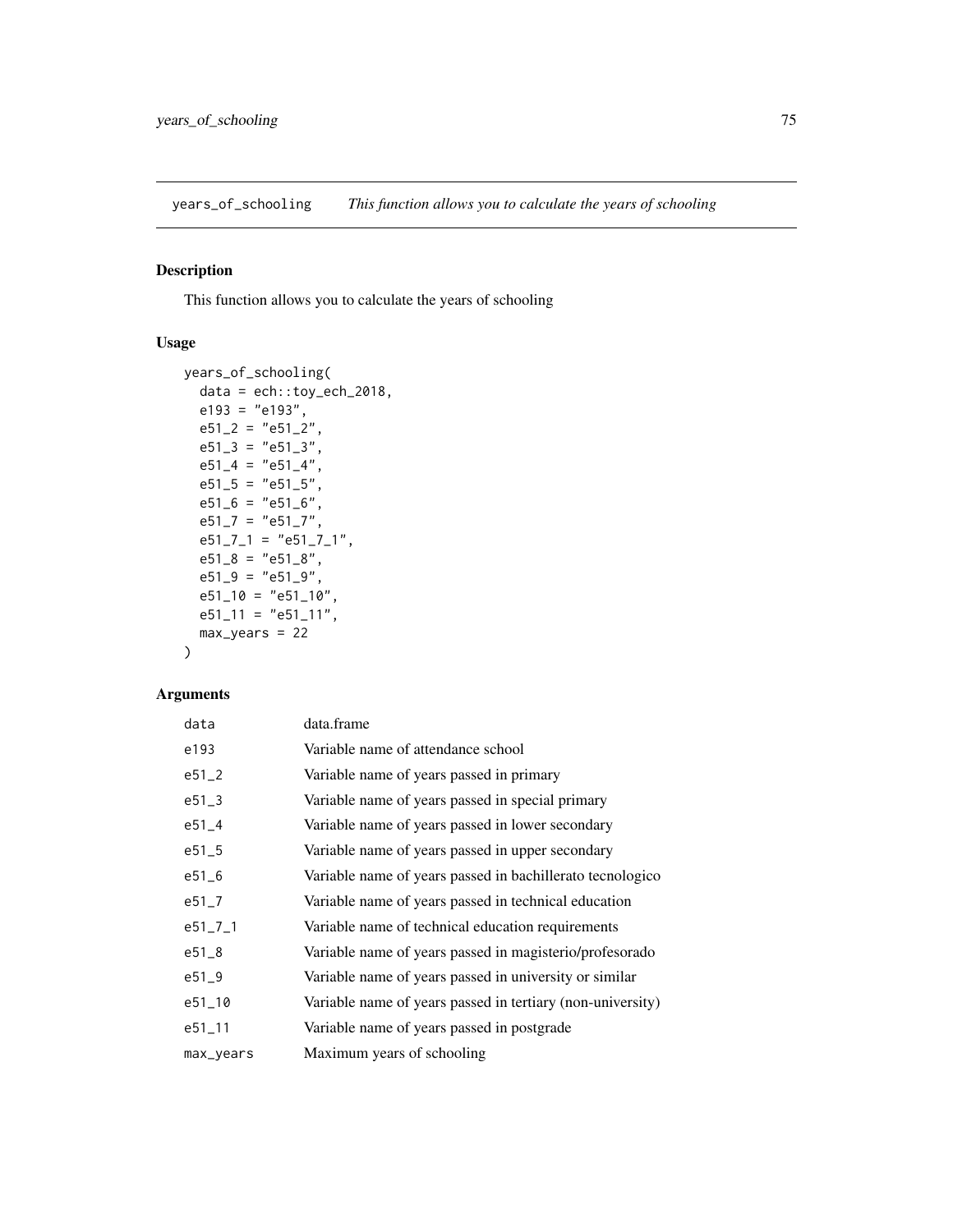## <span id="page-75-0"></span>Details

Disclaimer: This script is not an official INE product. Aviso: El script no es un producto oficial de INE.

# See Also

Other education: [enrolled\\_school\(](#page-12-0)), [level\\_completion\(](#page-43-0)), [level\\_education\(](#page-44-0))

# Examples

toy\_ech\_2018 <- years\_of\_schooling(data = ech::toy\_ech\_2018)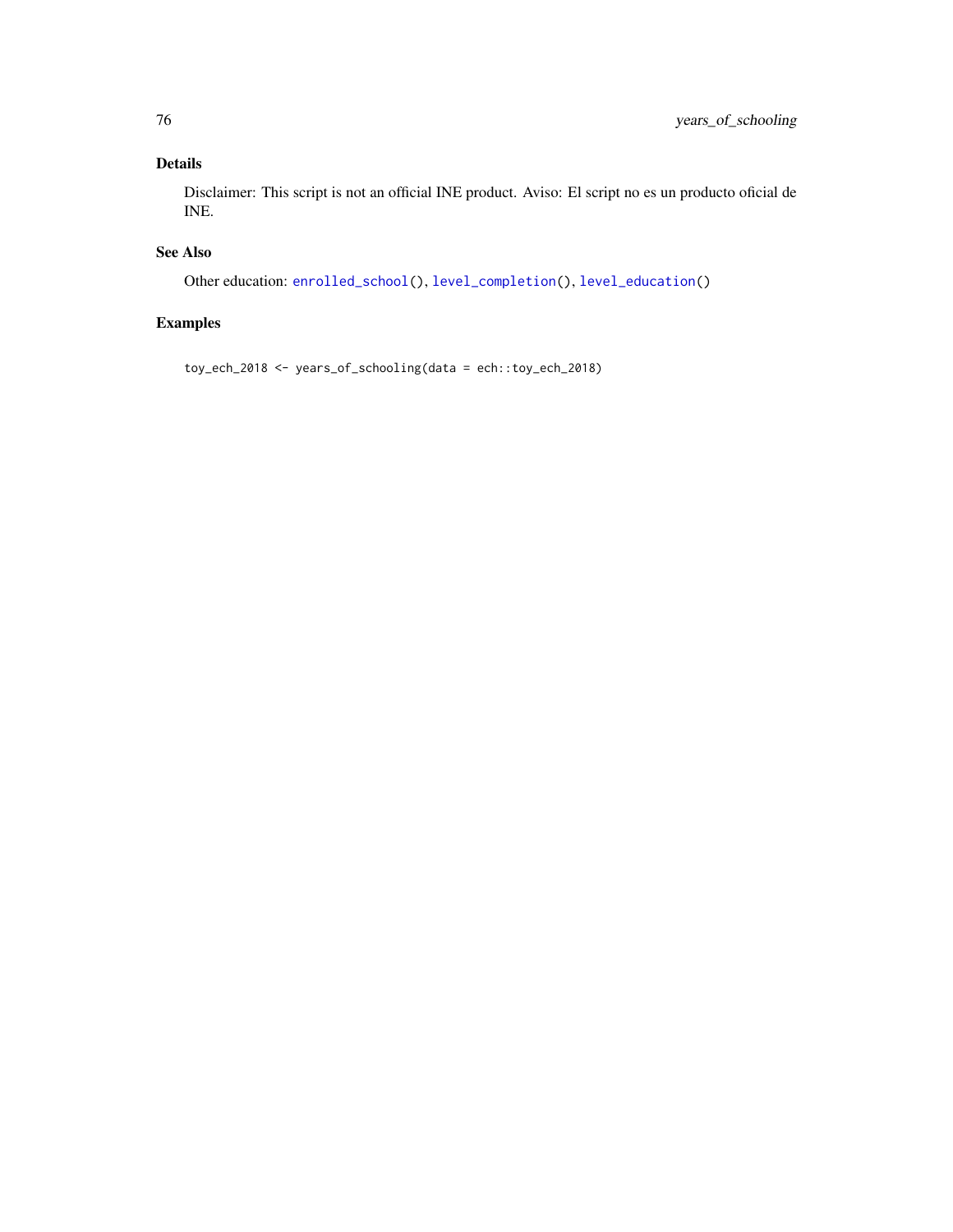# **Index**

∗ datasets cba\_cbna\_int, [6](#page-5-1) cba\_cbna\_mdeo, [7](#page-6-2) cba\_cbna\_rur, [7](#page-6-2) ciiu4, [8](#page-7-1) dic, [10](#page-9-1) ipab\_base2010, [36](#page-35-2) ipab\_base2010\_int, [36](#page-35-2) ipab\_base2010\_mdeo, [37](#page-36-1) ipc\_base2010, [38](#page-37-1) ipc\_base2010\_int, [39](#page-38-2) ipc\_base2010\_mdeo, [39](#page-38-2) toy\_ech\_2018, [52](#page-51-1) toy\_ech\_2018\_income, [68](#page-67-1) unrarPath, [71](#page-70-0) urls\_ine, [74](#page-73-0) ∗ dataset cba\_cbna\_int, [6](#page-5-1) cba\_cbna\_mdeo, [7](#page-6-2) cba\_cbna\_rur, [7](#page-6-2) ciiu4, [8](#page-7-1) dic, [10](#page-9-1) ipab\_base2010, [36](#page-35-2) ipab\_base2010\_int, [36](#page-35-2) ipab\_base2010\_mdeo, [37](#page-36-1) ipc\_base2010, [38](#page-37-1) ipc\_base2010\_int, [39](#page-38-2) ipc\_base2010\_mdeo, [39](#page-38-2) toy\_ech\_2018, [52](#page-51-1) toy\_ech\_2018\_income, [68](#page-67-1) urls\_ine, [74](#page-73-0) ∗ demographic age\_groups, [3](#page-2-0) household\_type, [27](#page-26-0) ∗ design set\_design, [51](#page-50-0) ∗ dwelling housing\_conditions, [28](#page-27-0) housing\_deprivation, [29](#page-28-0)

housing\_situation, [31](#page-30-0) housing\_tenure, [32](#page-31-0) overcrowding, [48](#page-47-0) ∗ dwnld\_read get\_cba\_cbna, [14](#page-13-0) get\_dictionary, [15](#page-14-0) get\_ipab, [24](#page-23-0) get\_ipab\_region, [25](#page-24-0) get\_ipc, [25](#page-24-0) get\_ipc\_region, [26](#page-25-0) get\_microdata, [27](#page-26-0) read\_microdata, [50](#page-49-0) ∗ education enrolled\_school, [13](#page-12-1) level\_completion, [44](#page-43-1) level\_education, [45](#page-44-1) years\_of\_schooling, [75](#page-74-0) ∗ employment branch\_ciiu, [5](#page-4-0) employment, [12](#page-11-0) employment\_restrictions, [12](#page-11-0) underemployment, [70](#page-69-0) ∗ estimation get\_estimation\_gini, [16](#page-15-0) get\_estimation\_gpg, [17](#page-16-0) get\_estimation\_mean, [18](#page-17-0) get\_estimation\_median, [19](#page-18-0) get\_estimation\_qsr, [20](#page-19-0) get\_estimation\_ratio, [21](#page-20-0) get\_estimation\_total, [23](#page-22-0) set\_design, [51](#page-50-0) ∗ household\_type household\_type, [27](#page-26-0) ∗ income basket\_goods, [4](#page-3-0) deflate, [9](#page-8-0) income\_constant\_prices, [33](#page-32-0) income\_quantiles, [34](#page-33-0) labor\_income\_per\_capita, [40](#page-39-0)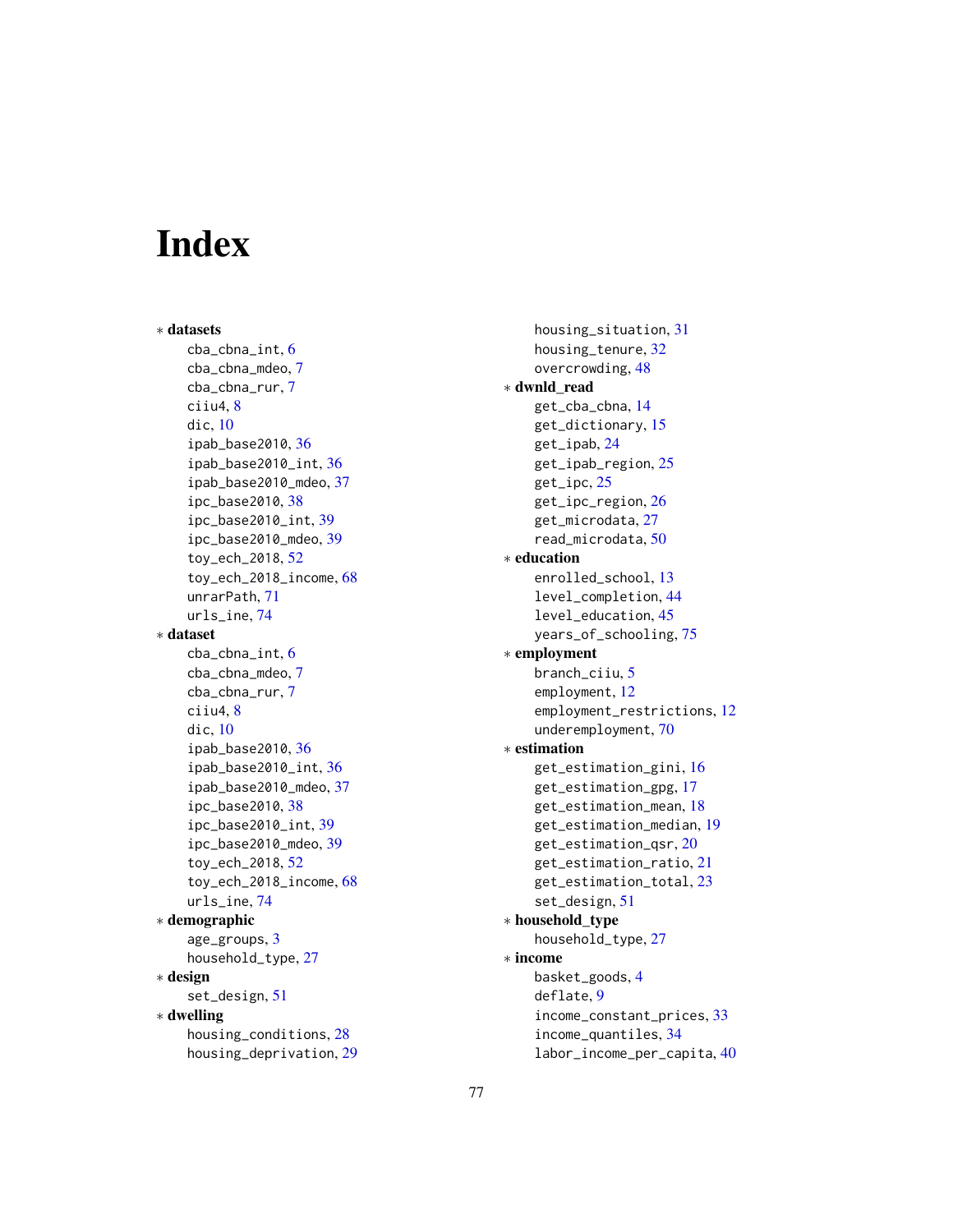#### 78 INDEX

```
labor_income_per_hour, 43
    organize_ht11, 47
∗ inference
    get_estimation_mean, 18
    get_estimation_median, 19
    get_estimation_ratio, 21
    get_estimation_total, 23
∗ organize
    organize_names, 48
∗ poverty
    integrated_poverty_measure, 35
    poverty, 49
    unsatisfied_basic_needs, 72
∗ utils
    archive_extract, 4
    dates_ech, 9
    unlabelled, 71
.unrarPath (unrarPath), 71
age_groups, 3, 28
archive_extract, 4, 9, 71
basket_goods, 4, 10, 34, 42, 43, 47
branch_ciiu, 5, 12, 13, 70
cba_cbna_int, 6, 7–9, 11, 36–40, 68, 69, 74
cba_cbna_mdeo, 6, 7, 8, 9, 11, 36–40, 68, 69,
         74
cba_cbna_rur, 6, 7, 7, 9, 11, 36–40, 68, 69, 74
ciiu4, 6–8, 8, 11, 36–40, 68, 69, 74
dates_ech, 4, 9, 71
deflate, 5, 9, 34, 42, 43, 47
dic, 6–9, 10, 36–40, 68, 69, 74
ech, 11
employment, 5, 12, 13, 70
employment_restrictions, 5, 12, 12, 70
enrolled_school, 13, 45, 46, 76
get_cba_cbna, 14, 15, 24–27, 50
get_dictionary, 15, 15, 24–27, 50
get_estimation_gini, 16, 18–22, 24, 51
get_estimation_gpg, 17, 17, 19–22, 24, 51
get_estimation_mean, 17, 18, 18, 20–22, 24,
         51
get_estimation_median, 17–19, 19, 21, 22,
         24, 51
get_estimation_qsr, 17–20, 20, 22, 24, 51
```

```
get_estimation_ratio, 17–21, 21, 24, 51
```
get\_estimation\_total, *[17](#page-16-0)[–22](#page-21-0)*, [23,](#page-22-0) *[51](#page-50-0)* get\_ipab, *[15](#page-14-0)*, [24,](#page-23-0) *[25](#page-24-0)[–27](#page-26-0)*, *[50](#page-49-0)* get\_ipab\_region, *[15](#page-14-0)*, *[24](#page-23-0)*, [25,](#page-24-0) *[26,](#page-25-0) [27](#page-26-0)*, *[50](#page-49-0)* get\_ipc, *[15](#page-14-0)*, *[24,](#page-23-0) [25](#page-24-0)*, [25,](#page-24-0) *[26,](#page-25-0) [27](#page-26-0)*, *[50](#page-49-0)* get\_ipc\_region, *[15](#page-14-0)*, *[24](#page-23-0)[–26](#page-25-0)*, [26,](#page-25-0) *[27](#page-26-0)*, *[50](#page-49-0)* get\_microdata, *[15](#page-14-0)*, *[24](#page-23-0)[–26](#page-25-0)*, [27,](#page-26-0) *[50](#page-49-0)* household\_type, *[3](#page-2-0)*, [27](#page-26-0) housing\_conditions, [28,](#page-27-0) *[30](#page-29-0)*, *[32](#page-31-0)*, *[49](#page-48-1)* housing\_deprivation, *[29](#page-28-0)*, [29,](#page-28-0) *[32](#page-31-0)*, *[49](#page-48-1)* housing\_situation, *[29,](#page-28-0) [30](#page-29-0)*, [31,](#page-30-0) *[32](#page-31-0)*, *[49](#page-48-1)* housing\_tenure, *[29,](#page-28-0) [30](#page-29-0)*, *[32](#page-31-0)*, [32,](#page-31-0) *[49](#page-48-1)* income\_constant\_prices, *[5](#page-4-0)*, *[10](#page-9-1)*, [33,](#page-32-0) *[34](#page-33-0)*, *[42,](#page-41-0) [43](#page-42-0)*, *[47](#page-46-0)* income\_quantiles, *[5](#page-4-0)*, *[10](#page-9-1)*, *[34](#page-33-0)*, [34,](#page-33-0) *[42,](#page-41-0) [43](#page-42-0)*, *[47](#page-46-0)* integrated\_poverty\_measure, [35,](#page-34-1) *[50](#page-49-0)*, *[73](#page-72-0)* ipab\_base2010, *[6](#page-5-1)[–9](#page-8-0)*, *[11](#page-10-0)*, [36,](#page-35-2) *[37–](#page-36-1)[40](#page-39-0)*, *[68,](#page-67-1) [69](#page-68-0)*, *[74](#page-73-0)* ipab\_base2010\_int, *[6](#page-5-1)[–9](#page-8-0)*, *[11](#page-10-0)*, *[36](#page-35-2)*, [36,](#page-35-2) *[38](#page-37-1)[–40](#page-39-0)*, *[68,](#page-67-1) [69](#page-68-0)*, *[74](#page-73-0)* ipab\_base2010\_mdeo, *[6](#page-5-1)[–9](#page-8-0)*, *[11](#page-10-0)*, *[36,](#page-35-2) [37](#page-36-1)*, [37,](#page-36-1) *[38](#page-37-1)[–40](#page-39-0)*, *[68,](#page-67-1) [69](#page-68-0)*, *[74](#page-73-0)* ipc\_base2010, *[6](#page-5-1)[–9](#page-8-0)*, *[11](#page-10-0)*, *[36](#page-35-2)[–38](#page-37-1)*, [38,](#page-37-1) *[39,](#page-38-2) [40](#page-39-0)*, *[68,](#page-67-1) [69](#page-68-0)*, *[74](#page-73-0)* ipc\_base2010\_int, *[6](#page-5-1)[–9](#page-8-0)*, *[11](#page-10-0)*, *[36](#page-35-2)[–38](#page-37-1)*, [39,](#page-38-2) *[40](#page-39-0)*, *[68,](#page-67-1) [69](#page-68-0)*, *[74](#page-73-0)* ipc\_base2010\_mdeo, *[6](#page-5-1)[–9](#page-8-0)*, *[11](#page-10-0)*, *[36](#page-35-2)[–39](#page-38-2)*, [39,](#page-38-2) *[68,](#page-67-1) [69](#page-68-0)*, *[74](#page-73-0)* labor\_income\_per\_capita, *[5](#page-4-0)*, *[10](#page-9-1)*, *[34](#page-33-0)*, [40,](#page-39-0) *[43](#page-42-0)*, *[47](#page-46-0)* labor\_income\_per\_hour, *[5](#page-4-0)*, *[10](#page-9-1)*, *[34](#page-33-0)*, *[42](#page-41-0)*, [43,](#page-42-0) *[47](#page-46-0)* level\_completion, *[14](#page-13-0)*, [44,](#page-43-1) *[46](#page-45-0)*, *[76](#page-75-0)* level\_education, *[14](#page-13-0)*, *[45](#page-44-1)*, [45,](#page-44-1) *[76](#page-75-0)* organize\_ht11, *[5](#page-4-0)*, *[10](#page-9-1)*, *[34](#page-33-0)*, *[42,](#page-41-0) [43](#page-42-0)*, [47](#page-46-0) organize\_names, [48](#page-47-0) overcrowding, *[29,](#page-28-0) [30](#page-29-0)*, *[32](#page-31-0)*, [48](#page-47-0) poverty, *[35](#page-34-1)*, [49,](#page-48-1) *[73](#page-72-0)* read\_microdata, *[15](#page-14-0)*, *[24](#page-23-0)[–27](#page-26-0)*, [50](#page-49-0) set\_design, *[17](#page-16-0)[–22](#page-21-0)*, *[24](#page-23-0)*, [51](#page-50-0) to\_ascii, [69](#page-68-0)

toy\_ech\_2018, *[6](#page-5-1)[–9](#page-8-0)*, *[11](#page-10-0)*, *[36](#page-35-2)[–40](#page-39-0)*, [52,](#page-51-1) *[69](#page-68-0)*, *[74](#page-73-0)* toy\_ech\_2018\_income, *[6](#page-5-1)[–9](#page-8-0)*, *[11](#page-10-0)*, *[36](#page-35-2)[–40](#page-39-0)*, *[68](#page-67-1)*, [68,](#page-67-1) *[74](#page-73-0)*

underemployment, *[5](#page-4-0)*, *[12,](#page-11-0) [13](#page-12-1)*, [70](#page-69-0)